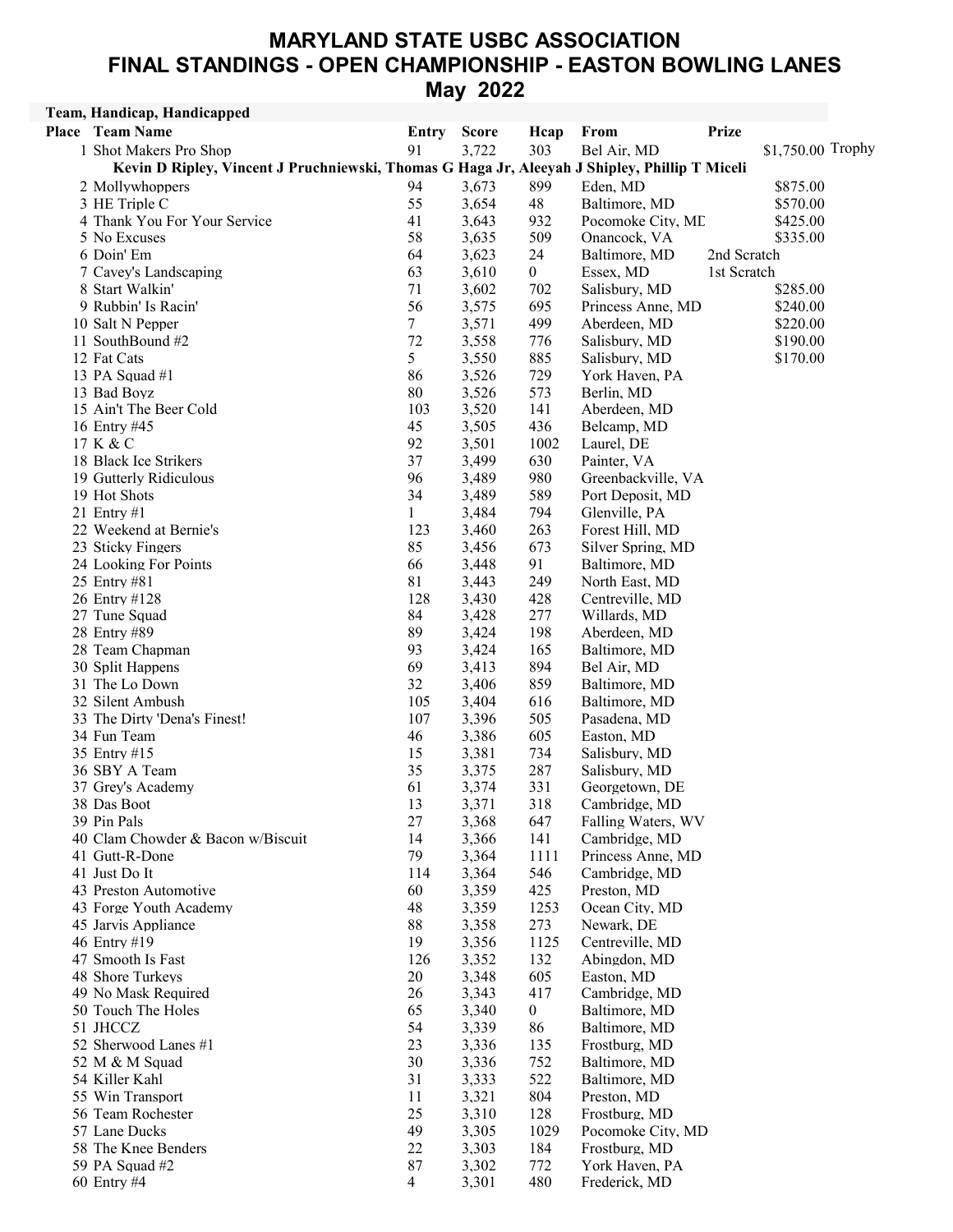| 61 Unholy Plus One                                                                      | 67             | 3,298        | 125    |                          |              |                   |  |
|-----------------------------------------------------------------------------------------|----------------|--------------|--------|--------------------------|--------------|-------------------|--|
|                                                                                         | 97             |              |        | Aberdeen, MD             |              |                   |  |
| 62 Ten Down                                                                             |                | 3,297        | 468    | Linkwood, MD             |              |                   |  |
| 63 Fran's Team                                                                          | 52             | 3,289        | 382    | Baltimore, MD            |              |                   |  |
| 64 Frank's Gang                                                                         | 125            | 3,276        | 238    | Timonium, MD             |              |                   |  |
| 64 Michalik's Marauders                                                                 | 38             | 3,276        | 287    | Hebron, MD               |              |                   |  |
| 66 SouthBound #3                                                                        | 73             | 3,271        | 795    | Eden, MD                 |              |                   |  |
| 67 Entry #16                                                                            | 16             | 3,270        | 535    | Frederick, MD            |              |                   |  |
| 68 13 Holes                                                                             | $\overline{2}$ | 3,269        | 489    | Frederick, MD            |              |                   |  |
| 69 Naptown                                                                              | 110            | 3,260        | 598    | Severn, MD               |              |                   |  |
| 70 Frederick Team #2                                                                    | 130            | 3,251        | 413    | Frederick, MD            |              |                   |  |
| 71 The X-Men                                                                            | 82             | 3,249        | 868    | Aberdeen Proving Gro, MD |              |                   |  |
| 72 You Know Us                                                                          | 39             | 3,241        | 633    | Preston, MD              |              |                   |  |
| 73 DRRBD                                                                                | 53             | 3,239        | 252    | Baltimore, MD            |              |                   |  |
| 74 Entry #62                                                                            | 62             | 3,235        | 114    | Pasadena, MD             |              |                   |  |
|                                                                                         | 28             | 3,230        | 447    | Baltimore, MD            |              |                   |  |
| 75 Dorsey's Dudes                                                                       |                |              |        |                          |              |                   |  |
| 76 Alley Cats                                                                           | 51             | 3,221        | 1356   | Tasley, VA               |              |                   |  |
| 77 Shoreline Surveyors                                                                  | 57             | 3,219        | 107    | Onancock, VA             |              |                   |  |
| 77 DILLIGAS                                                                             | 59             | 3,219        | 544    | Severn, MD               |              |                   |  |
| 79 Awesome 5                                                                            | 108            | 3,215        | 870    | Baltimore, MD            |              |                   |  |
| 79 Unbelievable                                                                         | 75             | 3,215        | 1212   | Pocomoke City, MD        |              |                   |  |
| 81 Five Wonders                                                                         | 104            | 3,201        | 317    | Finksburg, MD            |              |                   |  |
| 81 Red Storm                                                                            | 33             | 3,201        | 184    | Baltimore, MD            |              |                   |  |
| 81 Fun Bunch                                                                            | 127            | 3,201        | 1024   | Baltimore, MD            |              |                   |  |
| 84 Al Spritzer                                                                          | 83             | 3,189        | 123    | Aberdeen, MD             |              |                   |  |
| 85 Vulcan Materials Company                                                             | 113            | 3,188        | 360    | Joppa, MD                |              |                   |  |
| 86 Followin' Through                                                                    | 24             | 3,187        | 191    | Frostburg, MD            |              |                   |  |
| 87 Skippy's Bunch                                                                       | 6              | 3,184        | 213    | Westminster, MD          |              |                   |  |
|                                                                                         |                |              |        |                          |              |                   |  |
| 88 Zoinks                                                                               | 12             | 3,177        | 105    | Cambridge, MD            |              |                   |  |
| 89 Entry #3                                                                             | 3              | 3,175        | 435    | Frederick, MD            |              |                   |  |
| 90 The Dream Team                                                                       | 18             | 3,171        | 454    | Preston, MD              |              |                   |  |
| 91 Turkey Hunters                                                                       | 50             | 3,161        | 845    | Tasley, VA               |              |                   |  |
| 92 TOC                                                                                  | 40             | 3,156        | 1142   | Easton, MD               |              |                   |  |
| 93 Thacker's Whackers                                                                   | 106            | 3,151        | $80\,$ | Perry Hall, MD           |              |                   |  |
| 94 Bowl With Hart                                                                       | 29             | 3,115        | 472    | Baltimore, MD            |              |                   |  |
|                                                                                         |                |              |        |                          |              |                   |  |
| 94 Revless!                                                                             | 8              | 3,115        | 137    | Glen Burnie, MD          |              |                   |  |
|                                                                                         |                |              |        |                          |              |                   |  |
| 96 Cowboy                                                                               | 111            | 3,063        | 598    | Baltimore, MD            |              |                   |  |
| 97 Nuggets                                                                              | 77             | 3,050        | 656    | Pocomoke City, MD        |              |                   |  |
| 98 Pot Luck's                                                                           | 100            | 3,020        | 427    | Glen Burnie, MD          |              |                   |  |
| 99 Seriously?                                                                           | 10             | 2,908        | 347    | Cambridge, MD            |              |                   |  |
| 100 Frederick Team #1                                                                   | 129            | 2,744        | 332    | Frederick, MD            |              |                   |  |
| Team, Scratch, Scratch                                                                  |                |              |        |                          |              |                   |  |
| Place Team Name                                                                         | <b>Entry</b>   | <b>Score</b> | Hcap   | From                     | <b>Prize</b> |                   |  |
| 1 Cavey's Landscaping                                                                   | 63             | 3,610        |        | Essex, MD                |              | \$1,025.00 Trophy |  |
| Brian K Bennett, Brian R Cavey, Jason C Howard, Richard E Jerome Jr, Hugh P McGainey Jr |                |              |        |                          |              |                   |  |
| 2 HE Triple C                                                                           | 55             | 3,606        |        | Baltimore, MD            | 3rd Handicap |                   |  |
| 3 Doin' Em                                                                              | 64             | 3,599        |        | Baltimore, MD            |              | \$515.00          |  |
| 4 Shot Makers Pro Shop                                                                  | 91             | 3,419        |        | Bel Air, MD              | 1st Handicap |                   |  |
| 5 Ain't The Beer Cold                                                                   | 103            | 3,379        |        | Aberdeen, MD             |              | \$340.00          |  |
| 6 Looking For Points                                                                    | 66             | 3,357        |        | Baltimore, MD            |              | \$260.00          |  |
| 7 Touch The Holes                                                                       | 65             | 3,340        |        | Baltimore, MD            |              |                   |  |
|                                                                                         |                |              |        |                          |              |                   |  |
| 8 Team Chapman                                                                          | 93             | 3,259        |        | Baltimore, MD            |              |                   |  |
| 9 JHCCZ                                                                                 | 54             | 3,253        |        | Baltimore, MD            |              |                   |  |
| 10 Entry #89                                                                            | 89             | 3,226        |        | Aberdeen, MD             |              |                   |  |
| 11 Clam Chowder & Bacon w/Biscuit                                                       | 14             | 3,225        |        | Cambridge, MD            |              |                   |  |
| 12 Smooth Is Fast                                                                       | 126            | 3,220        |        | Abingdon, MD             |              |                   |  |
| 13 Sherwood Lanes #1                                                                    | 23             | 3,201        |        | Frostburg, MD            |              |                   |  |
| 14 Weekend at Bernie's                                                                  | 123            | 3,197        |        | Forest Hill, MD          |              |                   |  |
| 15 Entry #81                                                                            | 81             | 3,194        |        | North East, MD           |              |                   |  |
| 16 Team Rochester                                                                       | 25             | 3,182        |        | Frostburg, MD            |              |                   |  |
| 17 Unholy Plus One                                                                      | 67             | 3,173        |        | Aberdeen, MD             |              |                   |  |
| 18 Tune Squad                                                                           | 84             | 3,151        |        | Willards, MD             |              |                   |  |
| 19 No Excuses                                                                           | 58             | 3,126        |        | Onancock, VA             |              |                   |  |
| 20 Entry #62                                                                            | 62             | 3,121        |        | Pasadena, MD             |              |                   |  |
| 21 The Knee Benders                                                                     | 22             | 3,119        |        | Frostburg, MD            |              |                   |  |
| 22 Shoreline Surveyors                                                                  | 57             | 3,112        |        | Onancock, VA             |              |                   |  |
| 23 SBY A Team                                                                           | 35             | 3,088        |        | Salisbury, MD            |              |                   |  |
| 24 Jarvis Appliance                                                                     | 88             | 3,085        |        | Newark, DE               |              |                   |  |
| 25 Salt N Pepper                                                                        | $\tau$         | 3,072        |        | Aberdeen, MD             |              |                   |  |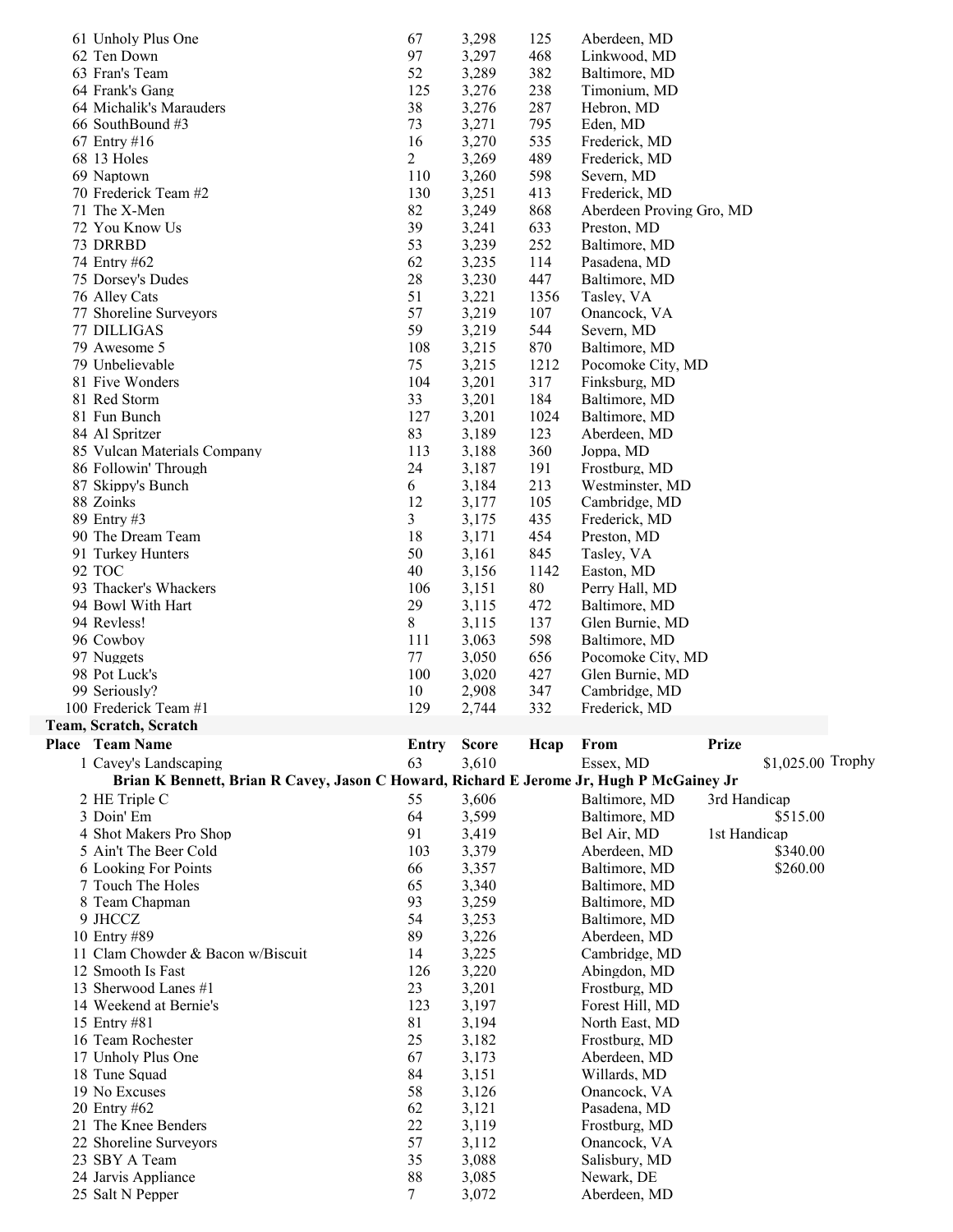| 25 Zoinks                           | 12                 | 3,072          | Cambridge, MD               |
|-------------------------------------|--------------------|----------------|-----------------------------|
| 27 Thacker's Whackers               | 106                | 3,071          | Perry Hall, MD              |
| 28 Entry #45                        | 45                 | 3,069          | Belcamp, MD                 |
| 29 Al Spritzer                      | 83                 | 3,066          | Aberdeen, MD                |
| 30 Das Boot                         | 13                 | 3,053          | Cambridge, MD               |
| 31 Grey's Academy                   | 61                 | 3,043          | Georgetown, DE              |
| 32 Frank's Gang                     | 125                | 3,038          | Timonium, MD                |
| 33 Red Storm                        | 33                 | 3,017          | Baltimore, MD               |
| 34 Entry #128                       | 128                | 3,002<br>2,996 | Centreville, MD             |
| 35 Followin' Through                | 24                 |                | Frostburg, MD               |
| 36 Michalik's Marauders<br>37 DRRBD | 38<br>53           | 2,989<br>2,987 | Hebron, MD<br>Baltimore, MD |
| 38 Revless!                         | 8                  | 2,978          | Glen Burnie, MD             |
| 39 Skippy's Bunch                   | 6                  | 2,971          | Westminster, MD             |
| 40 Bad Boyz                         | 80                 | 2,953          | Berlin, MD                  |
| 41 Preston Automotive               | 60                 | 2,934          | Preston, MD                 |
| 42 No Mask Required                 | 26                 | 2,926          | Cambridge, MD               |
| 43 Fran's Team                      | 52                 | 2,907          | Baltimore, MD               |
| 44 Hot Shots                        | 34                 | 2,900          | Port Deposit, MD            |
| 44 Start Walkin'                    | 71                 | 2,900          | Salisbury, MD               |
| 46 The Dirty 'Dena's Finest!        | 107                | 2,891          | Pasadena, MD                |
| 47 Five Wonders                     | 104                | 2,884          | Finksburg, MD               |
| 48 Rubbin' Is Racin'                | 56                 | 2,880          | Princess Anne, MD           |
| 49 Black Ice Strikers               | 37                 | 2,869          | Painter, VA                 |
| 50 Frederick Team #2                | 130                | 2,838          | Frederick, MD               |
| 51 Ten Down                         | 97                 | 2,829          | Linkwood, MD                |
| 52 Vulcan Materials Company         | 113                | 2,828          | Joppa, MD                   |
| 53 Entry #4                         | 4                  | 2,821          | Frederick, MD               |
| 54 Just Do It                       | 114                | 2,818          | Cambridge, MD               |
| 55 Killer Kahl                      | 31                 | 2,811          | Baltimore, MD               |
| 56 PA Squad #1                      | 86                 | 2,797          | York Haven, PA              |
| 57 Silent Ambush                    | 105                | 2,788          | Baltimore, MD               |
| 58 Dorsey's Dudes                   | 28                 | 2,783          | Baltimore, MD               |
| 58 Sticky Fingers                   | 85                 | 2,783          | Silver Spring, MD           |
| 60 SouthBound #2                    | 72                 | 2,782          | Salisbury, MD               |
| 61 Fun Team                         | 46                 | 2,781          | Easton, MD                  |
| 62 13 Holes                         | $\overline{c}$     | 2,780          | Frederick, MD               |
| 63 Mollywhoppers                    | 94                 | 2,774          | Eden, MD                    |
| 64 Shore Turkeys                    | 20                 | 2,743          | Easton, MD                  |
| 65 Entry #3                         | 3                  | 2,740          | Frederick, MD               |
| 66 Entry #16                        | 16                 | 2,735          | Frederick, MD               |
| 67 Pin Pals                         | 27                 | 2,721          | Falling Waters, WV          |
| 68 The Dream Team                   | 18                 | 2,717          | Preston, MD                 |
| 69 Thank You For Your Service       | 41<br>$\mathbf{1}$ | 2,711          | Pocomoke City, MD           |
| 70 Entry #1                         | 59                 | 2,690          | Glenville, PA               |
| 71 DILLIGAS<br>72 Fat Cats          | 5                  | 2,675<br>2,665 | Severn, MD<br>Salisbury, MD |
| 73 Naptown                          | 110                | 2,662          | Severn, MD                  |
| 74 Entry #15                        | 15                 | 2,647          | Salisbury, MD               |
| 75 Bowl With Hart                   | 29                 | 2,643          | Baltimore, MD               |
| 76 You Know Us                      | 39                 | 2,608          | Preston, MD                 |
| 77 Pot Luck's                       | 100                | 2,593          | Glen Burnie, MD             |
| 78 M & M Squad                      | 30                 | 2,584          | Baltimore, MD               |
| 79 Seriously?                       | 10                 | 2,561          | Cambridge, MD               |
| 80 The Lo Down                      | 32                 | 2,547          | Baltimore, MD               |
| 81 PA Squad $#2$                    | 87                 | 2,530          | York Haven, PA              |
| 82 Split Happens                    | 69                 | 2,519          | Bel Air, MD                 |
| 83 Win Transport                    | 11                 | 2,517          | Preston, MD                 |
| 84 Gutterly Ridiculous              | 96                 | 2,509          | Greenbackville, VA          |
| 85 K & C                            | 92                 | 2,499          | Laurel, DE                  |
| 86 SouthBound #3                    | 73                 | 2,476          | Eden, MD                    |
| 87 Cowboy                           | 111                | 2,465          | Baltimore, MD               |
| 88 Frederick Team #1                | 129                | 2,412          | Frederick, MD               |
| 89 Nuggets                          | 77                 | 2,394          | Pocomoke City, MD           |
| 90 The X-Men                        | 82                 | 2,381          | Aberdeen Proving Gro, MD    |
| 91 Awesome 5                        | 108                | 2,345          | Baltimore, MD               |
| 92 Turkey Hunters                   | 50                 | 2,316          | Tasley, VA                  |
| 93 Lane Ducks                       | 49                 | 2,276          | Pocomoke City, MD           |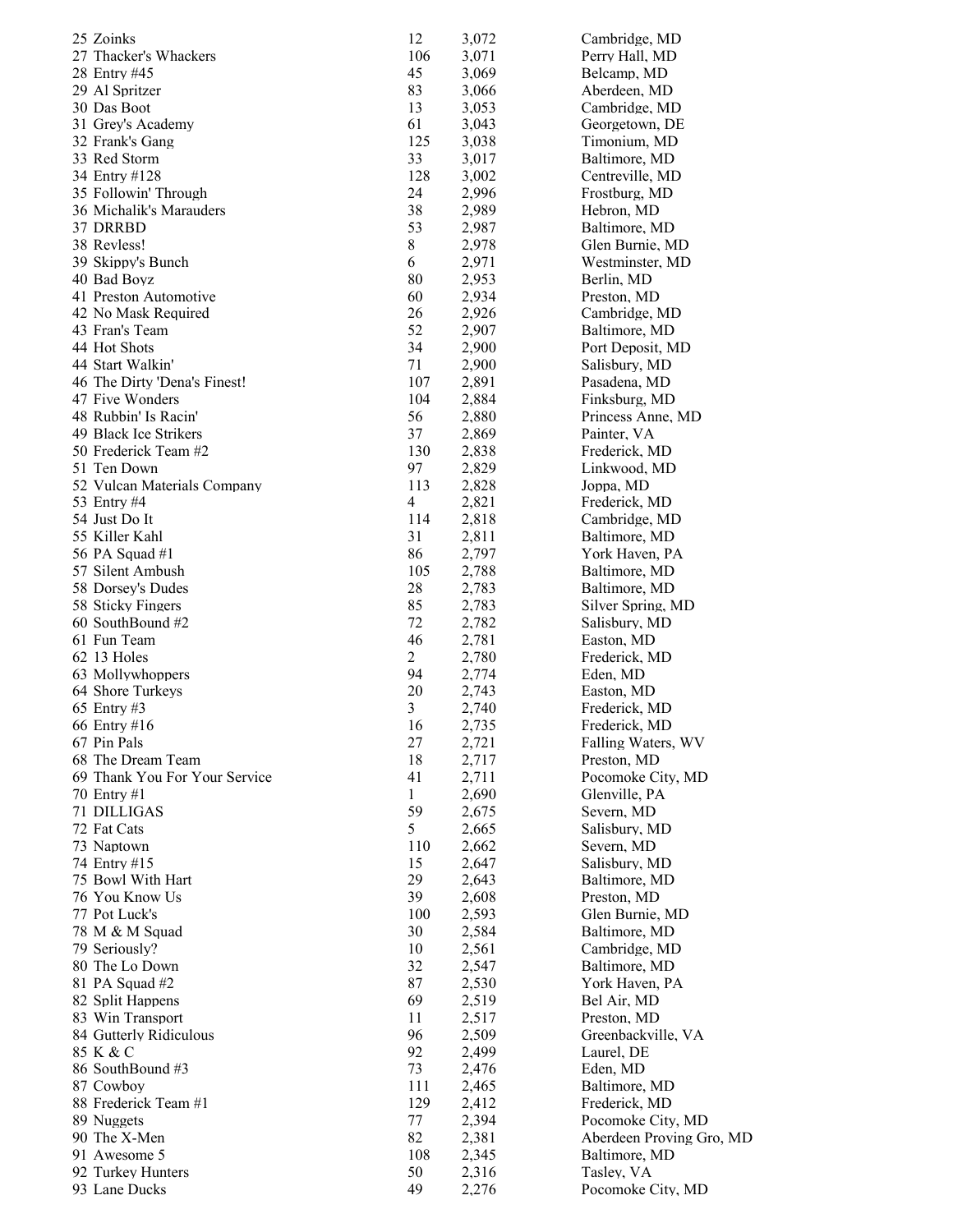| 94 Gutt-R-Done                                                                    | 79      | 2,253          |                  | Princess Anne, MD         |                   |  |
|-----------------------------------------------------------------------------------|---------|----------------|------------------|---------------------------|-------------------|--|
| 95 Entry #19                                                                      | 19      | 2,231          |                  | Centreville, MD           |                   |  |
| 96 Fun Bunch                                                                      | 127     | 2,177          |                  | Baltimore, MD             |                   |  |
| 97 Forge Youth Academy                                                            | 48      | 2,106          |                  | Ocean City, MD            |                   |  |
| 98 TOC                                                                            | 40      | 2,014          |                  | Easton, MD                |                   |  |
| 99 Unbelievable                                                                   | 75      | 2,003          |                  | Pocomoke City, MD         |                   |  |
| 100 Alley Cats                                                                    | 51      | 1,865          |                  | Tasley, VA                |                   |  |
| Doubles, Handicap, Handicapped                                                    |         |                |                  |                           |                   |  |
| <b>Place</b> Team Name                                                            | Entry   | <b>Score</b>   | Hcap             | From                      | <b>Prize</b>      |  |
| 1 Boggs Danny G. \ Mehl Matthew A.                                                | 86      | 1,602          | 285              | York Haven, PA            | \$1,200.00 Trophy |  |
| 2 Shrieves David \ Shrieves Tracy                                                 | 51      | 1,569          | 331              | Tasley, VA                | \$600.00          |  |
| 3 Evans Robert W. Sr \ Lewis Justin W.                                            | 88      | 1,560          | 215              | Newark, DE                | \$394.00          |  |
| 4 Wassin Matthew P. \Ciufo Joseph A.                                              | 83      | 1,550          | 72               | Aberdeen, MD              | \$294.00          |  |
| 5 VanSant Christopher J. \ Zidanic Chris M.                                       | 80      | 1,541          | 253              | Berlin, MD                | \$235.00          |  |
| 6 Causey Charles R. \ Grove Dale E.                                               | 56      | 1,539          | 288              | Princess Anne, MD         | \$195.00          |  |
| 7 Bowser Wallace L. \ Jones Jeffery                                               | 76      | 1,529          | 340              | Easton, MD                | \$156.50          |  |
| 7 West Shane T. \ Nibblett William J.                                             | 95      | 1,529          | 299              | Eden, MD                  | \$156.50          |  |
| 9 Marshall Howard H. \Nelson Chad E.                                              | 55      | 1,527          | 13               | Baltimore, MD             | 1st Scratch       |  |
| 10 Messick Tyler O. \ Carmean Brian D.                                            | 73      | 1,526          | 353              | Eden, MD                  | \$132.00          |  |
| 11 Duncan Tyler M. \ Starling Michael A.                                          | 58      | 1,518          | 59               | Onancock, VA              | 3rd Scratch       |  |
| 11 Wagoner Eric S. \Cavallaro Bryan H.                                            | 67      | 1,518          | 69               | Aberdeen, MD              | 4th Scratch       |  |
| 13 Bateman Kiersten N. \Tillman Chaz W. IV                                        | 84      | 1,515          | 135              | Willards, MD              | \$118.00          |  |
| 14 Taylor Kevin E. \ Du Bree Richard (RJ) A.                                      | $\tau$  | 1,512          | 120              | Aberdeen, MD              | \$108.00          |  |
| 15 Opel Shawn \ Cubbage Troy A.                                                   | 22      | 1,511          | 85               | Frostburg, MD             | 7th Scratch       |  |
| 16 Jones Henry W. \Harmon Edward V.                                               | 37      | 1,510          | 234              | Painter, VA               | \$98.00           |  |
| 17 Hotsko Ian \ Gannon Vincent M. Jr                                              | 20      | 1,504          | 253              | Easton, MD                | \$92.00           |  |
| 18 DeShong Dylan W. \ Walston Christian S.                                        | 41      | 1,499          | 310              | Pocomoke City, ME         | \$84.00           |  |
| 19 Miles Robert S. Jr \ Foy Timothy M. Jr                                         | 64      | 1,496          | $\boldsymbol{0}$ | Baltimore, MD             | 2nd Scratch       |  |
| 20 Wright Lillian G. \Lastowski Mike                                              | 44      | 1,495          | 288              | Aberdeen, MD              | \$80.00           |  |
| 21 Sell Kirk \Anderson Bradley L. Jr                                              | 86      | 1,493          | 412              | York Haven, PA            | \$74.00           |  |
| 22 Hoang Tu "Darren" A. \ Wagner Kyle D.                                          | 122     | 1,492          | 323              | Salisbury, MD             | \$70.00           |  |
| 23 Miller Edward R. \ Greenhalgh Cory "Brooks"                                    | 71      | 1,484          | 372              | Salisbury, MD             | \$64.00           |  |
| 23 Ripley Kevin D. \ Brennan Christopher D.                                       | 91      | 1,484          | 172              | Bel Air, MD               | \$64.00           |  |
| 25 Smith Kevin T. \McBride Brittnie A.                                            | 7       | 1,483          | 342              | Aberdeen, MD              | \$60.00           |  |
| 26 Brown William M. Jr \ Thomas Calvin A. Jr                                      | 54      | 1,482          | 118              | Baltimore, MD             | \$55.00           |  |
| 27 Zidanic Chris M. \ Greenhalgh Cory "Brooks"                                    | 72      | 1,480          | 313              | Salisbury, MD             | \$52.00           |  |
| 28 Tyndall James M. \Tyndall Billy T.                                             | 56      | 1,477          | 256              | Princess Anne, MD         | \$50.00           |  |
| 29 Prosper Cheryl L. \ Riley Ashley R.                                            | 96      | 1,464          | 482              | Greenbackville, VA        |                   |  |
| 30 Shrieves Helen M. \Hart James (Red) C. Jr                                      | 51      | 1,459          | 423              | Tasley, VA                |                   |  |
| 31 Speta Noah P. \Taylor James                                                    | 41      | 1,458          | 428              | Pocomoke City, MD         |                   |  |
| 31 Brodie Adam J. \ Bockstie Scott T.                                             | 63      | 1,458          | 24               | Essex, MD                 |                   |  |
| 31 Goode Donald J. \ Greene Jarvis L.                                             | 52      | 1,458          | 213              | Baltimore, MD             |                   |  |
| 34 Mears Kylie N. \ Lilliston Calvin T. III                                       | 50      | 1,455          | 372              | Tasley, VA                |                   |  |
| 35 Ciufo Joseph A. \Ciufo Joseph J.                                               | 62<br>9 | 1,451<br>1,450 | 59<br>261        | Pasadena, MD              |                   |  |
| 36 West Shane T. \Hilbert Rick L.<br>37 White Malcolm L. \ White Malcolm "Pep" F. | 37      | 1,449          | 288              | Hebron, MD<br>Painter, VA |                   |  |
| 37 Bennett Brian K. \ Jerome Richard E. Jr                                        | 66      | 1,449          | $\overline{0}$   | Baltimore, MD             |                   |  |
| 37 Gordon Alexander S. \ Moor Timothy B.                                          | 126     | 1,449          | 27               | Abingdon, MD              |                   |  |
| 40 Gettier William E. \ Lomax George                                              | 20      | 1,447          | 188              | Easton, MD                |                   |  |
| 41 Foster Lee \ Bennett Duane E.                                                  | 119     | 1,440          | 426              | Elkton, MD                |                   |  |
| 42 Gray Kenneth (Ethan) E. \ Wolfe Clifton D.                                     | 81      | 1,439          | 67               | North East, MD            |                   |  |
| 42 Bryan Dantoine "Boat" D. \ Webster Dwayne                                      | 71      | 1,439          | 274              | Salisbury, MD             |                   |  |
| 44 Portz Rodger \ Williams Dwight E. Jr                                           | 107     | 1,438          | 147              | Pasadena, MD              |                   |  |
| 45 Ritchey Kaci D. \ Ritchey Jennifer I.                                          | 49      | 1,437          | 512              | Pocomoke City, MD         |                   |  |
| 46 Kent Russell "Rusty" J. \ Kent Meredith A.                                     | 92      | 1,436          | 423              | Laurel, DE                |                   |  |
| 47 Ritchey Patrick R. \ Ritchey George A.                                         | 58      | 1,435          | 253              | Onancock, VA              |                   |  |
| 47 Rowe David \ Rowe Merhl A.                                                     | 4       | 1,435          | 307              | Frederick, MD             |                   |  |
| 47 Mc Garry Evan R. \ Mustin Richard K.                                           | 107     | 1,435          | 215              | Pasadena, MD              |                   |  |
| 50 Gray Kenneth (Ethan) E. \ Williams Scott R.                                    | 89      | 1,434          | 107              | Aberdeen, MD              |                   |  |
| 50 Holden-Hall Netti \ Corbin Jaheim E.                                           | 112     | 1,434          | 466              | Pocomoke City, MD         |                   |  |
| 52 Kuhn Bernard A. Jr \ Kiebler Mark C. Jr                                        | 123     | 1,433          | 156              | Forest Hill, MD           |                   |  |
| 53 Scott Cedric J. \Clark Bill                                                    | 85      | 1,432          | 237              | Silver Spring, MD         |                   |  |
| 54 Mc Connell Daren Jr \ Chapman Shaun                                            | 93      | 1,431          | 35               | Baltimore, MD             |                   |  |
| 55 Wetherbee Ronald W. Jr \ Brennan Christopher                                   | 113     | 1,430          | 161              | Joppa, MD                 |                   |  |
| 55 Ruark Arvie J. \ Rossy R. Michael Jr                                           | 13      | 1,430          | 123              | Cambridge, MD             |                   |  |
| 57 Tillman Charles W. III \ Sipple Mike W.                                        | 23      | 1,426          | 77               | Frostburg, MD             |                   |  |
| 57 Williams Scott R. \ Phillabaum Joshua S.                                       | 90      | 1,426          | 61               | Aberdeen, MD              |                   |  |
| 59 Lee Harry T. Jr \ Robinson Herbert                                             | 43      | 1,424          | 345              | Aberdeen, MD              |                   |  |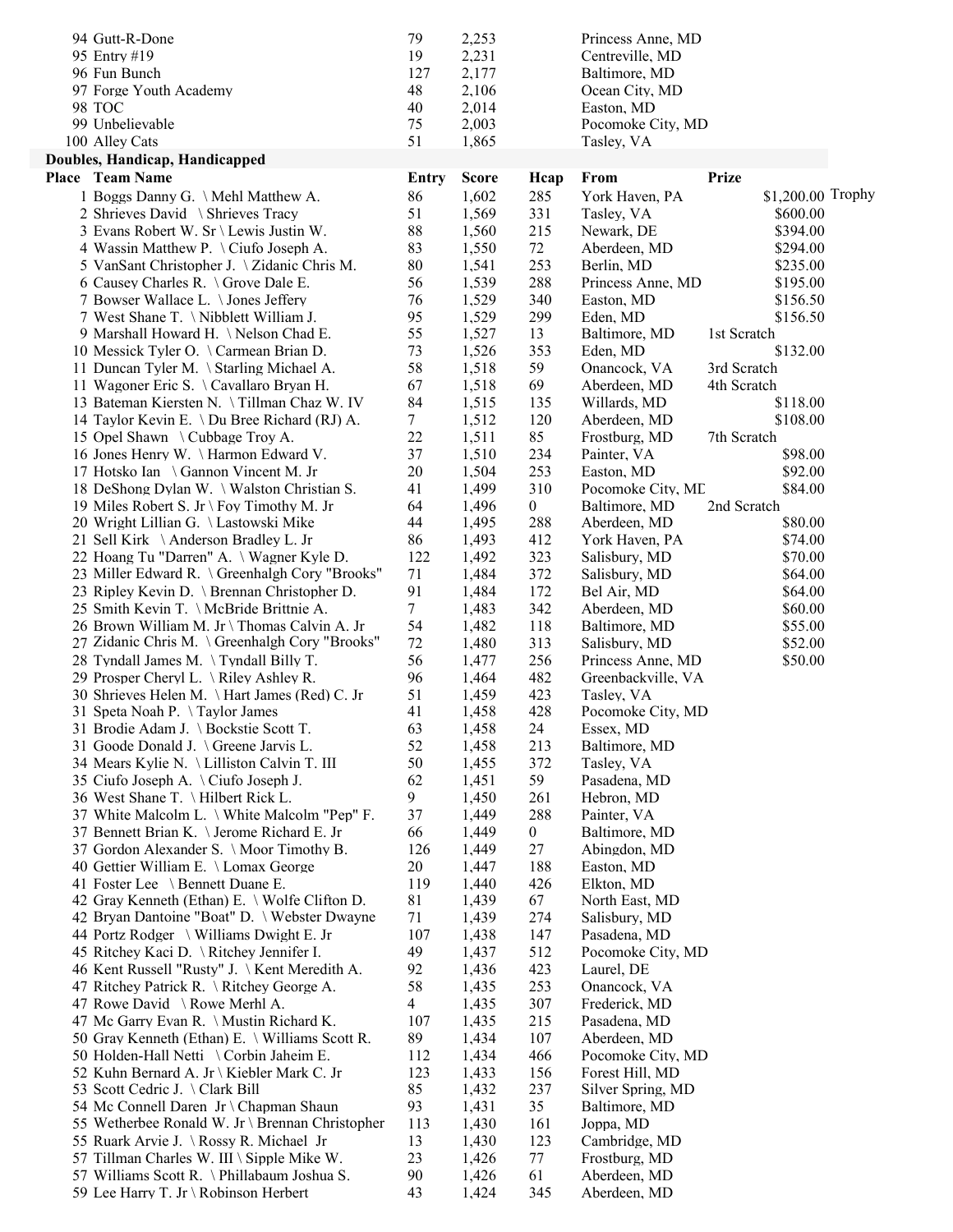| 59 Cruikshank Bradley \ Cruikshank Michael L.                                             | 78                      | 1,424          | 54               | Seaford, DE                        |
|-------------------------------------------------------------------------------------------|-------------------------|----------------|------------------|------------------------------------|
| 61 Watters Wes III \ Kiebler Mark C. Jr                                                   | 124                     | 1,422          | 66               | Forest Hill, MD                    |
| 62 Seipler Brian L. Sr \ Seipler Brian L. Jr                                              | 130                     | 1,421          | 201              | Frederick, MD                      |
| 63 Gilbert Tony L. \ Brightful Michael T.                                                 | 129                     | 1,420          | 158              | Frederick, MD                      |
| 63 Campbell Aaron M. \ Hastings Jonathan R.                                               | 84                      | 1,420          | 86               | Willards, MD                       |
| 63 Corbin Darrell J. Sr \ Maddox Walter                                                   | 80                      | 1,420          | 282              | Berlin, MD                         |
| 66 Vananzo John M. \Lindecamp Bryan                                                       | 103                     | 1,414          | 48               | Aberdeen, MD                       |
| 67 Coleman Christopher D. \Tokarski Tom A.                                                | 128                     | 1,412          | 129              | Centreville, MD                    |
| 68 Tarbert Stephen R. \ Holman Brian J.<br>69 Howard Jason C. \ Mc Gainey Hugh P. Jr      | 117<br>63               | 1,410<br>1,408 | 102<br>0         | Street, MD                         |
| 70 Scarpati James G. \ Saunders Paul M.                                                   | 6                       | 1,404          | 85               | Essex, MD<br>Westminster, MD       |
| 71 Walker Nicholas G. \Degraw Brian D.                                                    | $\overline{\mathbf{3}}$ | 1,403          | 196              | Frederick, MD                      |
| 71 Dorman Brady C. \ Dorman Scott G.                                                      | 71                      | 1,403          | 291              | Salisbury, MD                      |
| 71 Cavey Brian R. \ Bennett Brian K.                                                      | 63                      | 1,403          | $\boldsymbol{0}$ | Essex, MD                          |
| 74 Pitts Arthur J. \ Barrett Tara K.                                                      | 48                      | 1,401          | 663              | Ocean City, MD                     |
| 75 Morris Margo L. \ Macdonald Bruce R. Jr                                                | 70                      | 1,399          | 285              | Preston, MD                        |
| 75 Nalls Larry L. Jr \ Kobert Terry C.                                                    | 106                     | 1,399          | 21               | Perry Hall, MD                     |
| 77 Skinner Joanne E. \ Skinner Raymond                                                    | 110                     | 1,398          | 234              | Severn, MD                         |
| 77 Johnson Rodney V. Sr \ Tuthill Tyler F.                                                | 80                      | 1,398          | 175              | Berlin, MD                         |
| 79 Prosper Charles E. Jr \ Cruikshank Michael L.                                          | 94                      | 1,397          | 175              | Eden, MD                           |
| 80 Murphy Marion E. \Chase Bernice J.                                                     | 68                      | 1,393          | 542              | Reisterstown, MD                   |
| 81 Ringold Gary W. \Newnam Ruth E.                                                        | 39                      | 1,387          | 321              | Preston, MD                        |
| 82 Chandler Kris \ Chandler Will A.                                                       | 114                     | 1,385          | 296              | Cambridge, MD                      |
| 82 Harris Carl III \ Hess Robert J.<br>84 Cavallaro Bryan H. \ Mc Gainey Hugh P. Jr       | 85<br>66                | 1,385<br>1,384 | 307<br>21        | Silver Spring, MD<br>Baltimore, MD |
| 85 Monk Keith E. \ Douglass Ronald K. Jr                                                  | 125                     | 1,383          | 131              | Timonium, MD                       |
| 86 Taylor Kevin E. \ Barton Ronald J.                                                     | 34                      | 1,382          | 134              | Port Deposit, MD                   |
| 86 Handy Aaron M. \ West Shane T.                                                         | 94                      | 1,382          | 364              | Eden, MD                           |
| 88 Moran Eddie III \ Moran Miguel A.                                                      | 98                      | 1,380          | 107              | Linkwood, MD                       |
| 88 Vitelli Shelley E. \ Vitelli Alec M.                                                   | 5                       | 1,380          | 361              | Salisbury, MD                      |
| 90 Hawthorne Sheila M. \ Swigert Johnny D. Jr                                             | 10                      | 1,376          | 151              | Cambridge, MD                      |
| 91 Blunt Keith E. \ Harkins Dave M.                                                       | 88                      | 1,373          | 48               | Newark, DE                         |
| 92 Culbertson Justin D. \Cioloca Peter M.                                                 | 69                      | 1,372          | 328              | Bel Air, MD                        |
| 92 Bryan William J. \Thornhill Christopher W.                                             | 36                      | 1,372          | 93               | Salisbury, MD                      |
| 94 Blizzard Robert (Bo) E. Jr \ Klein Autumn R.                                           | $\mathbf{1}$            | 1,370          | 431              | Glenville, PA                      |
| 94 James Mary E. \Taylor Stephen M.                                                       | 45                      | 1,370          | 272              | Belcamp, MD                        |
| 96 Close Ben G. \ Hawes Noah                                                              | $\overline{c}$          | 1,369          | 142              | Frederick, MD                      |
| 97 Theisen Christy A. \Theisen Daniel E.<br>98 Pruchniewski Vincent J. \Haga Thomas (Tom) | 30<br>91                | 1,364<br>1,363 | 245<br>107       | Baltimore, MD<br>Bel Air, MD       |
| 99 Thrasher Trivia \Thrasher Roger L. JR                                                  | 5                       | 1,362          | 398              | Salisbury, MD                      |
| 100 Moran Heriberto "Eddie" E. Jr \ Moran Miguel                                          | 97                      | 1,360          | 169              | Linkwood, MD                       |
| 101 Rossy R. Michael Jr \ Cole Brenan W.                                                  | 12                      | 1,359          | 85               | Cambridge, MD                      |
| 102 Lyons Sean M. \ Burgess Dale R. Jr                                                    | 26                      | 1,354          | 210              | Cambridge, MD                      |
| 103 Shrieves Robert W. \Dix Michael R. Jr                                                 | 48                      | 1,353          | 353              | Ocean City, MD                     |
| 103 Brown William H. Jr \ Blizzard Robert E. III                                          | $\mathbf{1}$            | 1,353          | 261              | Glenville, PA                      |
| 103 Thomas Calvin A. III \ Wallace Eric C.                                                | 55                      | 1,353          | 0                | Baltimore, MD                      |
| 106 Burrell Tommie E. \ Haynie Kelvin T.                                                  | 93                      | 1,351          | 77               | Baltimore, MD                      |
| 107 Garriques Stephen D. \Thacker Brian K.                                                | 106                     | 1,349          | 27               | Perry Hall, MD                     |
| 107 Cole Brenan W. \Newcomb James C. III                                                  | 14                      | 1,349          | 72               | Cambridge, MD                      |
| 109 Barton Joshua \ Bennett Steven T.                                                     | 27                      | 1,347          | 426              | Falling Waters, WV                 |
| 109 Shipley Aleeyah J. \ Miceli Philip T.                                                 | 91                      | 1,347          | 105              | Bel Air, MD                        |
| 111 Lauer Larry L. \Turner Vincent L.                                                     | 58                      | 1,344          | 251              | Onancock, VA                       |
| 112 Webb Chris R. \ Riley Chase<br>112 Causey Charles R. \ Kelley Brandon T.              | 96<br>92                | 1,343<br>1,343 | 323<br>304       | Greenbackville, VA<br>Laurel, DE   |
| 112 Taylor Brent T. \Clark Brian D.                                                       | 2                       | 1,343          | 142              | Frederick, MD                      |
| 115 Cooper Brandon D. \ Messix Jared W.                                                   | 10                      | 1,341          | 86               | Cambridge, MD                      |
| 115 Rogers Marlowe A. \ Mc Cauley James D. Sr                                             | 93                      | 1,341          | 80               | Baltimore, MD                      |
| 117 Rapisarda(Kraus) Vicki A. \Du Bois Francis                                            | 102                     | 1,339          | 344              | Bel Air, MD                        |
| 118 Ricko Ashley \ Boyer Timothy F.                                                       | 101                     | 1,338          | 382              | Hanover, MD                        |
| 118 Hartman Pamela J. \ Scherr Justin M.                                                  | 131                     | 1,338          | 217              | Baltimore, MD                      |
| 120 Brown Kenneth M. \ Edwards Joseph G.                                                  | 59                      | 1,336          | 156              | Severn, MD                         |
| 120 Hopkins Robert E. \ Etheridge Daryl                                                   | 53                      | 1,336          | 121              | Baltimore, MD                      |
| 122 Fowler Charlene Y. \ Brice Alva A.                                                    | 128                     | 1,335          | 321              | Centreville, MD                    |
| 123 Kilduff Kassandra P. \ Lindecamp Bryan                                                | 81                      | 1,334          | 120              | North East, MD                     |
| 124 Brown William M. Jr \ Walker Richard S.                                               | 53                      | 1,331          | 131              | Baltimore, MD                      |
| 124 Throckmorton Brian L. \ Michalik John W.                                              | 38                      | 1,331          | 143              | Hebron, MD                         |
| 126 Newcomb James C. III \ Thornhill Christopher<br>126 Sheppard Guy W. \Rowe Allen M.    | 35<br>3                 | 1,330<br>1,330 | 42<br>139        | Salisbury, MD<br>Frederick, MD     |
|                                                                                           |                         |                |                  |                                    |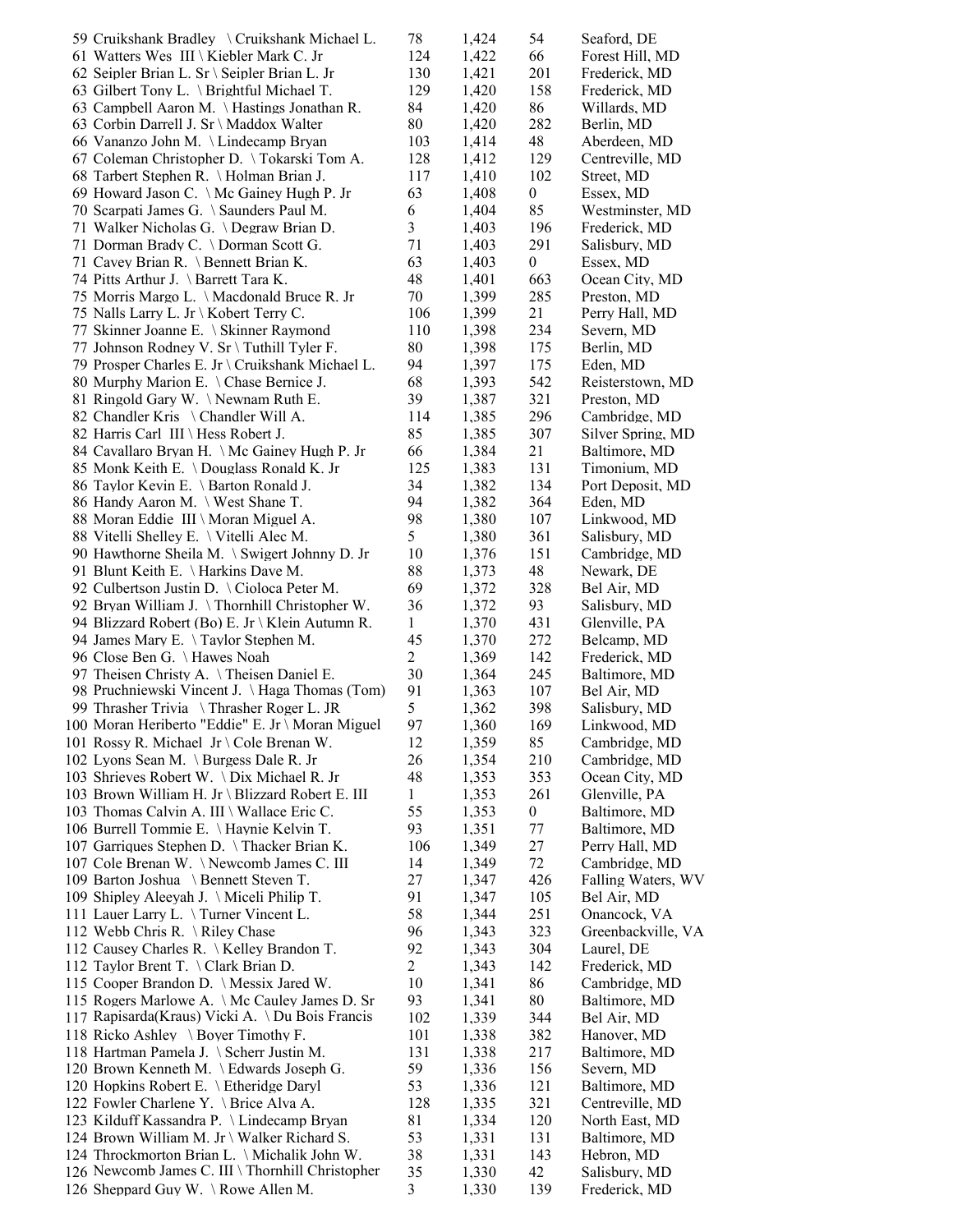| 128 Schell Joshua A. \ Boyle Timothy M.             | 109 | 1,328 | 245              | Bel Air, MD            |
|-----------------------------------------------------|-----|-------|------------------|------------------------|
| 128 Logan Bryant T. \ Schroyer Stanley S. Jr        | 8   | 1,328 | 42               | Glen Burnie, MD        |
| 130 Yates David W. \Yates Derek R.                  | 23  | 1,327 | 50               | Frostburg, MD          |
| 131 Burdette Tiffany A. \Hall Will J. Sr            | 19  | 1,326 | 266              | Centreville, MD        |
| 132 Higgins Amber N. \ Howeth Donna L.              | 128 | 1,324 | 342              | Centreville, MD        |
| 133 Morrison Amber T. \ Morrison Daniel R.          | 38  | 1,323 | 126              | Hebron, MD             |
| 134 Fitzhugh Scott M. \ Vitelli Martin "Popeye" R.  | 14  | 1,322 | 32               | Cambridge, MD          |
| 135 Kelley Nicole R. \Prosper Cheryl L.             | 92  | 1,321 | 585              | Laurel, DE             |
| 136 Preston Michael K. \Harlow James W. III         | 100 | 1,319 | 53               | Glen Burnie, MD        |
| 137 Hawkins Floyd O. \ Eardley Brian C.             | 125 | 1,317 | 56               | Timonium, MD           |
| 138 Nelson Joshua M. \Dorman Scott G.               | 72  | 1,316 | 307              | Salisbury, MD          |
| 139 Gibson Shanel R. \Poole Arlene F.               | 111 | 1,313 | 310              | Baltimore, MD          |
| 139 Smarsh Ray \Jerome Richard E. Jr                | 64  | 1,313 | $\boldsymbol{0}$ | Baltimore, MD          |
| 141 Boone Pamela J. \Powell Shawn C.                | 110 | 1,312 | 291              | Severn, MD             |
| 141 Gannon Tracy S. \Hotsko Carri A.                | 20  | 1,312 | 515              | Easton, MD             |
| 143 Harrington Joe M. \ Dorman Brady C.             | 72  | 1,310 | 331              | Salisbury, MD          |
| 144 Dudley John M. \Dudley Zachary A.               | 54  | 1,309 | 51               | Baltimore, MD          |
| 144 McFadden Samuel L. \ McFadden Dawn M.           | 32  | 1,309 | 380              | Baltimore, MD          |
| 146 Starling Michael A. \Newnam George D.           | 74  | 1,308 | 148              | Onancock, VA           |
| 147 Parker Brandon L. \ Kess Zachary J.             | 107 | 1,307 | 269              | Pasadena, MD           |
| 148 Turner Vincent L. \Guile Robert A.              | 15  | 1,305 | 216              | Salisbury, MD          |
| 149 Cummings Blain M. \ Quaty Christopher A.        | 8   | 1,304 | 58               | Glen Burnie, MD        |
| 150 Trego Michelle K. $\backslash$ Niblett Billy L. | 50  | 1,301 | 352              | Tasley, VA             |
| 151 Muehlberger Brad \ Pietra James P.              | 100 | 1,300 | 291              | Glen Burnie, MD        |
| 152 Hansel Carolyn J. \ Bolyard Natalie             | 87  | 1,299 | 460              | York Haven, PA         |
| 153 Cole Wayne \ Magee Larry                        | 11  | 1,298 | 347              | Preston, MD            |
| 153 Lowman James W. \Blaher Jeffrey C.              | 121 | 1,298 | 299              | Greensboro, MD         |
| 153 Leonard Tacarci M. \ Blair Gene A.              | 62  | 1,298 | 18               | Pasadena, MD           |
| 156 Melucci Stephanie N. \ Melucci Patrick J.       | 28  | 1,296 | 302              | Baltimore, MD          |
| 157 Shrieves Brianna M. \ Esley-Collins Melissa     | 51  | 1,295 | 723              | Tasley, VA             |
| 158 McComas Bruce W. \Cantler Edward W.             | 28  | 1,293 | 264              | Baltimore, MD          |
| 159 Johnson Gordon M. Sr \ Lanier Marvin B.         | 59  | 1,291 | 264              | Severn, MD             |
| 159 Kolb James V. Jr \ Grue Stephen A.              | 16  | 1,291 | 202              | Frederick, MD          |
| 161 Harmon Kevin L. \ Bryan William J.              | 35  | 1,287 | 183              | Salisbury, MD          |
| 162 Otto Douglas \ Mullenax Joseph H.               | 22  | 1,286 | 59               | Frostburg, MD          |
| 163 Washington Nakishia \Hall Will J. Sr            | 18  | 1,284 | 299              | Preston, MD            |
| 164 Coblentz David A. \Morrison John H.             | 34  | 1,282 | 272              | Port Deposit, MD       |
| 165 Mc Fadden Richard L. Sr \ Stollings Sid A. Jr   | 67  | 1,280 | 56               | Aberdeen, MD           |
| 165 Smith William J. \ Beal Ronald T.               | 118 | 1,280 | 56               | Annapolis, MD          |
| 165 McFarland Scott A. Jr \ Reeves Shaun M.         | 4   | 1,280 | 117              | Frederick, MD          |
| 168 Macdonald Bruce R. Jr \ Smith Paul A.           | 60  | 1,279 | 237              | Preston, MD            |
| 169 Ioannou Tom N. \ Broyles Perry N.               | 29  | 1,278 | 207              | Baltimore, MD          |
| 170 Burdette William A. \ Bowman Renee              | 42  | 1,276 | 385              | Easton, MD             |
| 171 De Lucca Dana M. \ Sours Lee A.                 | 120 | 1,275 | 340              | <b>GLEN BURNIE, MD</b> |
| 172 Diggs Jeffrey A. \ Vananzo John M.              | 110 | 1,274 | 143              | Severn, MD             |
| 173 Tucker Randell T. \ Schlag Zachary R.           | 11  | 1,271 | 339              | Preston, MD            |
| 174 Rhoten Anthony M. \Rhoten Brandon L.            | 104 | 1,270 | 37               | Finksburg, MD          |
| 174 Nelson Craig C. \ Harris Keith S.               | 125 | 1,270 | 137              | Timonium, MD           |
| 174 Stollings Dusti L. \ Brillon Joseph A. Jr       | 32  | 1,270 | 331              | Baltimore, MD          |
| 177 Nixon Vincent W. Sr \ Spencer Charles J. Sr     | 97  | 1,269 | 210              | Linkwood, MD           |
| 178 Young Nancy A. \Young William C. Jr             | 88  | 1,267 | 215              | Newark, DE             |
| 179 Brookey Marty W. \ Schmeck Barry T. Jr          | 3   | 1,266 | 156              | Frederick, MD          |
| 179 Kolb Robin L. \ Grue Jennifer L.                | 16  | 1,266 | 293              | Frederick, MD          |
| 181 Whitty Terrell \ Meadows Kayla N.               | 33  | 1,264 | 34               | Baltimore, MD          |
| 182 Tate Wilson A. \Chandler Will A.                | 115 | 1,262 | 199              | Cambridge, MD          |
| 183 Bitzel Jack \ Moore David K. Jr                 | 6   | 1,261 | 69               | Westminster, MD        |
| 184 Hayes D'Andre Sr \ Bailey Darelle S.            | 52  | 1,259 | 150              | Baltimore, MD          |
| 185 Wilson Paul K. \ Leach LaVaughn                 | 111 | 1,257 | 180              | Baltimore, MD          |
| 186 Smith Dylan \ Smith Ethan                       | 18  | 1,254 | 4                | Preston, MD            |
| 187 Hoskins Timothy B. Jr \ Phillabaum Joshua S.    | 89  | 1,252 | 64               | Aberdeen, MD           |
| 188 Spishock Angela \ Wasson Patrick R.             | 60  | 1,251 | 369              | Preston, MD            |
| 189 Flight-Thomas Frances R. \Thomas Calvin A.      | 52  | 1,249 | 170              | Baltimore, MD          |
| 190 Smith Dylan \ Greene Marcus E.                  | 116 | 1,247 | $\overline{2}$   | Preston, MD            |
| 191 Miller Mark A. \Armolt Matthew R.               | 27  | 1,246 | 97               | Falling Waters, WV     |
| 192 Marshall Jennifer L. \ Wisk-Guile Suzanne M.    | 15  | 1,244 | 329              | Salisbury, MD          |
| 192 Pridgeon Ryan P. \ Gaultney Adam R.             | 21  | 1,244 | 207              | Havre De Grace, MD     |
| 194 Kohler Robert \ Hansel Shawn M.                 | 87  | 1,243 | 113              | York Haven, PA         |
| 195 Moran Eddie III \ Spencer Charles J. Sr         | 99  | 1,242 | 151              | Linkwood, MD           |
|                                                     |     |       |                  |                        |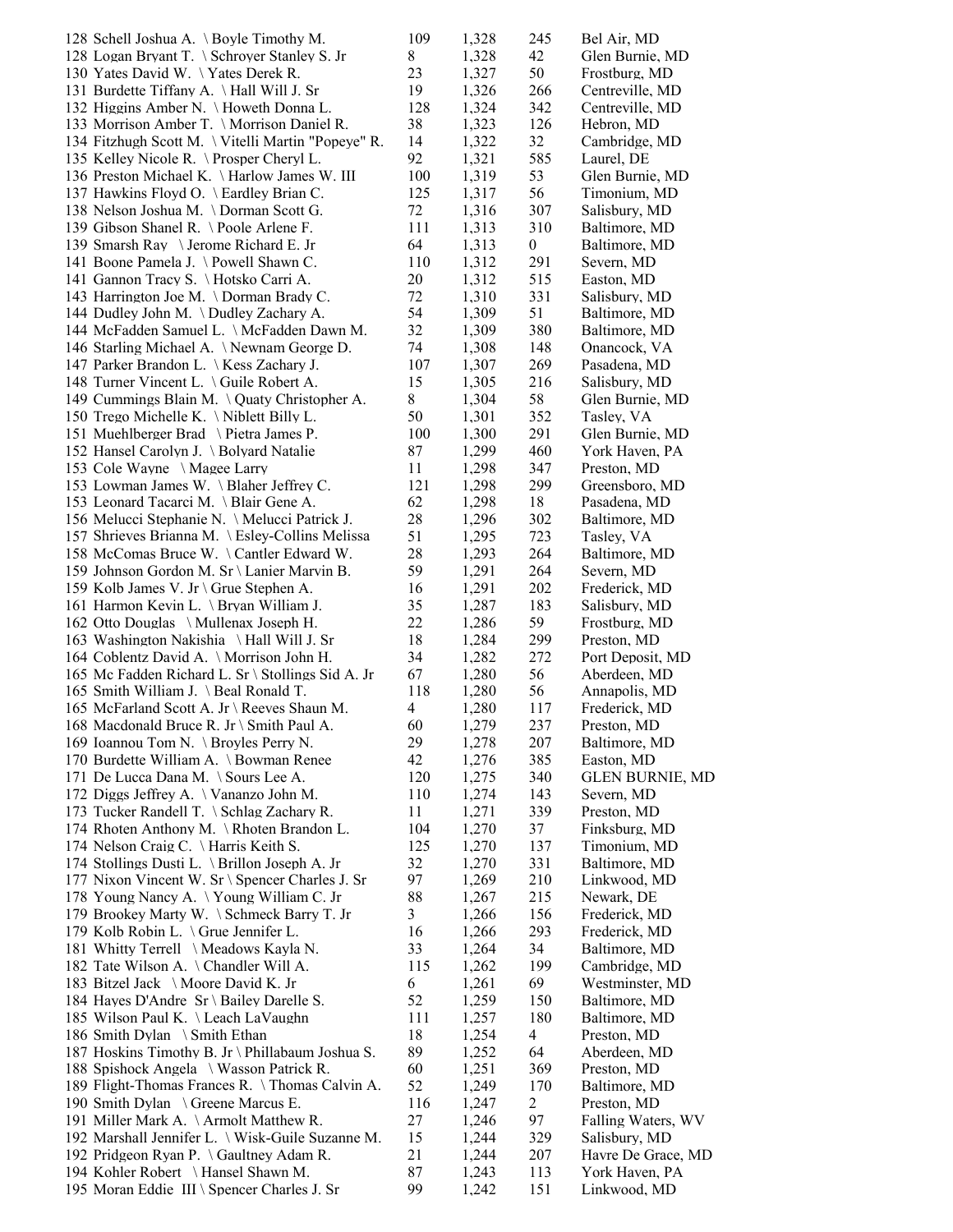| 196 Foster Rob \ Vencill Carl A.                                                          | 7        | 1,239          | 74   | Aberdeen, MD                       |              |                 |
|-------------------------------------------------------------------------------------------|----------|----------------|------|------------------------------------|--------------|-----------------|
| 196 Weaver Alan S. \ Hiteshew William D. IV                                               | 28       | 1,239          | 86   | Baltimore, MD                      |              |                 |
| 198 Palmer Brian M. \Lee Eddie G.                                                         | 33       | 1,237          | 110  | Baltimore, MD                      |              |                 |
| 199 McDonald Renee C. \ Mc Donald James H.                                                | 47       | 1,236          | 261  | Woodstock, MD                      |              |                 |
| 199 Isenhart Phillip R. \ Kluver Ray                                                      | 113      | 1,236          | 91   | Joppa, MD                          |              |                 |
| 201 Hawes Drew \ Geiser Greg                                                              | 2        | 1,231          | 307  | Frederick, MD                      |              |                 |
|                                                                                           | 17       | 1,228          | 129  |                                    |              |                 |
| 202 Herald Michael W. \ Grue Stephen A.                                                   |          |                |      | Frederick, MD                      |              |                 |
| 203 Park James \ Titus Alexander R.                                                       | 73       | 1,226          | 267  | Eden, MD                           |              |                 |
| 203 Frasier Charles E. Sr \ Kahl Colan R.                                                 | 31       | 1,226          | 216  | Baltimore, MD                      |              |                 |
| 205 Taylor Ronald (Joe) J. \Taylor Robert R.                                              | 45       | 1,225          | 164  | Belcamp, MD                        |              |                 |
| 206 Murphy Summer \Murphy Zach M.                                                         | 87       | 1,219          | 231  | York Haven, PA                     |              |                 |
| 207 Lasick Todd A. \ Smitherman James L.                                                  | 104      | 1,217          | 172  | Finksburg, MD                      |              |                 |
| 208 Manning Michael A. \ Manning Joanne M.                                                | 100      | 1,206          | 145  | Glen Burnie, MD                    |              |                 |
| 209 Klein Charles M. \ Stevens Michael J.                                                 | 6        | 1,205          | 161  | Westminster, MD                    |              |                 |
| 210 Lo Peter \ Shifflett Dave H.                                                          | 33       | 1,201          | 188  | Baltimore, MD                      |              |                 |
| 211 Neubauer Thomas R. \ Wells Stewart M.                                                 | 113      | 1,199          | 261  | Joppa, MD                          |              |                 |
| 212 Barton Jackie L. \ Gordon Alexander S.                                                | 34       | 1,196          | 183  | Port Deposit, MD                   |              |                 |
| 213 Lamb Kirk \ Lamb Benjamin M.                                                          | 126      | 1,193          | 51   | Abingdon, MD                       |              |                 |
| 213 Smith Cleon D. \ Smith Cassandra L.                                                   | 18       | 1,193          | 191  | Preston, MD                        |              |                 |
| 215 Brobst Mike R. \ Howsare Jeremiah L.                                                  | 23       | 1,192          | 48   | Frostburg, MD                      |              |                 |
| 216 Hartman Pamela J. \ Archibald David C.                                                | 29       | 1,174          | 193  | Baltimore, MD                      |              |                 |
| 217 Kahl Steve C. Sr \ Portz Rodger                                                       | 31       | 1,169          | 258  | Baltimore, MD                      |              |                 |
| 218 Ganzman James (Jim) R. \ Barnard James                                                | 61       |                | 175  |                                    |              |                 |
| 219 Alston Thomas B. \Milbourne Solo D.                                                   |          | 1,135          |      | Georgetown, DE                     |              |                 |
|                                                                                           | 106      | 1,123          | 53   | Perry Hall, MD                     |              |                 |
| <b>Doubles, Scratch, Scratch</b>                                                          |          |                |      |                                    |              |                 |
| Place Team Name                                                                           | Entry    | <b>Score</b>   | Hcap | From                               | <b>Prize</b> |                 |
| 1 Marshall Howard H. \Nelson Chad E.                                                      | 55       | 1,514          |      | Baltimore, MD                      |              | \$710.00 Trophy |
| 2 Miles Robert S. Jr \ Foy Timothy M. Jr                                                  | 64       | 1,496          |      | Baltimore, MD                      | \$356.00     |                 |
| 3 Wassin Matthew P. \Ciufo Joseph A.                                                      | 83       | 1,478          |      | Aberdeen, MD                       | 4th Handicap |                 |
| 4 Duncan Tyler M. \ Starling Michael A.                                                   | 58       | 1,459          |      | Onancock, VA                       | \$236.00     |                 |
| 5 Wagoner Eric S. \ Cavallaro Bryan H.                                                    | 67       | 1,449          |      | Aberdeen, MD                       | \$160.00     |                 |
| 5 Bennett Brian K. \ Jerome Richard E. Jr                                                 | 66       | 1,449          |      | Baltimore, MD                      | \$160.00     |                 |
| 7 Brodie Adam J. \ Bockstie Scott T.                                                      | 63       | 1,434          |      | Essex, MD                          | \$118.00     |                 |
| 8 Opel Shawn \ Cubbage Troy A.                                                            | 22       | 1,426          |      | Frostburg, MD                      | \$102.00     |                 |
| 9 Gordon Alexander S. \ Moor Timothy B.                                                   | 126      | 1,422          |      | Abingdon, MD                       | \$90.00      |                 |
| 10 Howard Jason C. \ Mc Gainey Hugh P. Jr                                                 | 63       | 1,408          |      | Essex, MD                          |              |                 |
| 11 Cavey Brian R. \ Bennett Brian K.                                                      | 63       | 1,403          |      | Essex, MD                          |              |                 |
| 12 Mc Connell Daren Jr \ Chapman Shaun                                                    | 93       | 1,396          |      | Baltimore, MD                      |              |                 |
| 13 Taylor Kevin E. \ Du Bree Richard (RJ) A.                                              | $\tau$   | 1,392          |      | Aberdeen, MD                       |              |                 |
| 13 Ciufo Joseph A. \Ciufo Joseph J.                                                       | 62       | 1,392          |      | Pasadena, MD                       |              |                 |
| 15 Bateman Kiersten N. \Tillman Chaz W. IV                                                | 84       | 1,380          |      | Willards, MD                       |              |                 |
| 16 Nalls Larry L. Jr \ Kobert Terry C.                                                    |          |                |      |                                    |              |                 |
|                                                                                           | 106      | 1,378          |      | Perry Hall, MD                     |              |                 |
| 17 Gray Kenneth (Ethan) E. \ Wolfe Clifton D.                                             | 81       | 1,372          |      | North East, MD                     |              |                 |
| 18 Cruikshank Bradley \ Cruikshank Michael L.                                             | 78       | 1,370          |      | Seaford, DE                        |              |                 |
| 19 Vananzo John M. \Lindecamp Bryan                                                       | 103      | 1,366          |      | Aberdeen, MD                       |              |                 |
| 20 Williams Scott R. \ Phillabaum Joshua S.                                               | 90       | 1,365          |      | Aberdeen, MD                       |              |                 |
| 21 Brown William M. Jr \ Thomas Calvin A. Jr                                              | 54       | 1,364          |      | Baltimore, MD                      |              |                 |
| 22 Cavallaro Bryan H. \ Mc Gainey Hugh P. Jr                                              | 66       | 1,363          |      | Baltimore, MD                      |              |                 |
| 23 Watters Wes III \ Kiebler Mark C. Jr                                                   | 124      | 1,356          |      | Forest Hill, MD                    |              |                 |
| 24 Thomas Calvin A. III \ Wallace Eric C.                                                 | 55       | 1,353          |      | Baltimore, MD                      |              |                 |
| 25 Tillman Charles W. III \ Sipple Mike W.                                                | 23       | 1,349          |      | Frostburg, MD                      |              |                 |
| 26 Evans Robert W. Sr \ Lewis Justin W.                                                   | 88       | 1,345          |      | Newark, DE                         |              |                 |
| 27 Campbell Aaron M. \ Hastings Jonathan R.                                               | 84       | 1,334          |      | Willards, MD                       |              |                 |
| 28 Gray Kenneth (Ethan) E. \ Williams Scott R.                                            | 89       | 1,327          |      | Aberdeen, MD                       |              |                 |
| 29 Blunt Keith E. \ Harkins Dave M.                                                       | 88       | 1,325          |      | Newark, DE                         |              |                 |
| 30 Garriques Stephen D. \Thacker Brian K.                                                 | 106      | 1,322          |      | Perry Hall, MD                     |              |                 |
| 31 Scarpati James G. \ Saunders Paul M.                                                   | 6        | 1,319          |      | Westminster, MD                    |              |                 |
| 32 Boggs Danny G. \ Mehl Matthew A.                                                       | 86       | 1,317          |      | York Haven, PA                     |              |                 |
| 33 Smarsh Ray \ Jerome Richard E. Jr                                                      | 64       | 1,313          |      | Baltimore, MD                      |              |                 |
| 34 Ripley Kevin D. \ Brennan Christopher D.                                               | 91       | 1,312          |      | Bel Air, MD                        |              |                 |
| 35 Tarbert Stephen R. \ Holman Brian J.                                                   | 117      | 1,308          |      | Street, MD                         |              |                 |
| 36 Ruark Arvie J. \ Rossy R. Michael Jr                                                   | 13       | 1,307          |      | Cambridge, MD                      |              |                 |
|                                                                                           | 107      | 1,291          |      | Pasadena, MD                       |              |                 |
|                                                                                           |          |                |      |                                    |              |                 |
| 37 Portz Rodger \ Williams Dwight E. Jr                                                   |          |                |      |                                    |              |                 |
| 38 Fitzhugh Scott M. \ Vitelli Martin "Popeye" R.                                         | 14       | 1,290          |      | Cambridge, MD                      |              |                 |
| 39 VanSant Christopher J. \ Zidanic Chris M.                                              | 80       | 1,288          |      | Berlin, MD                         |              |                 |
| 39 Newcomb James C. III \ Thornhill Christopher                                           | 35       | 1,288          |      | Salisbury, MD                      |              |                 |
| 41 Logan Bryant T. \ Schroyer Stanley S. Jr<br>42 Coleman Christopher D. \Tokarski Tom A. | 8<br>128 | 1,286<br>1,283 |      | Glen Burnie, MD<br>Centreville, MD |              |                 |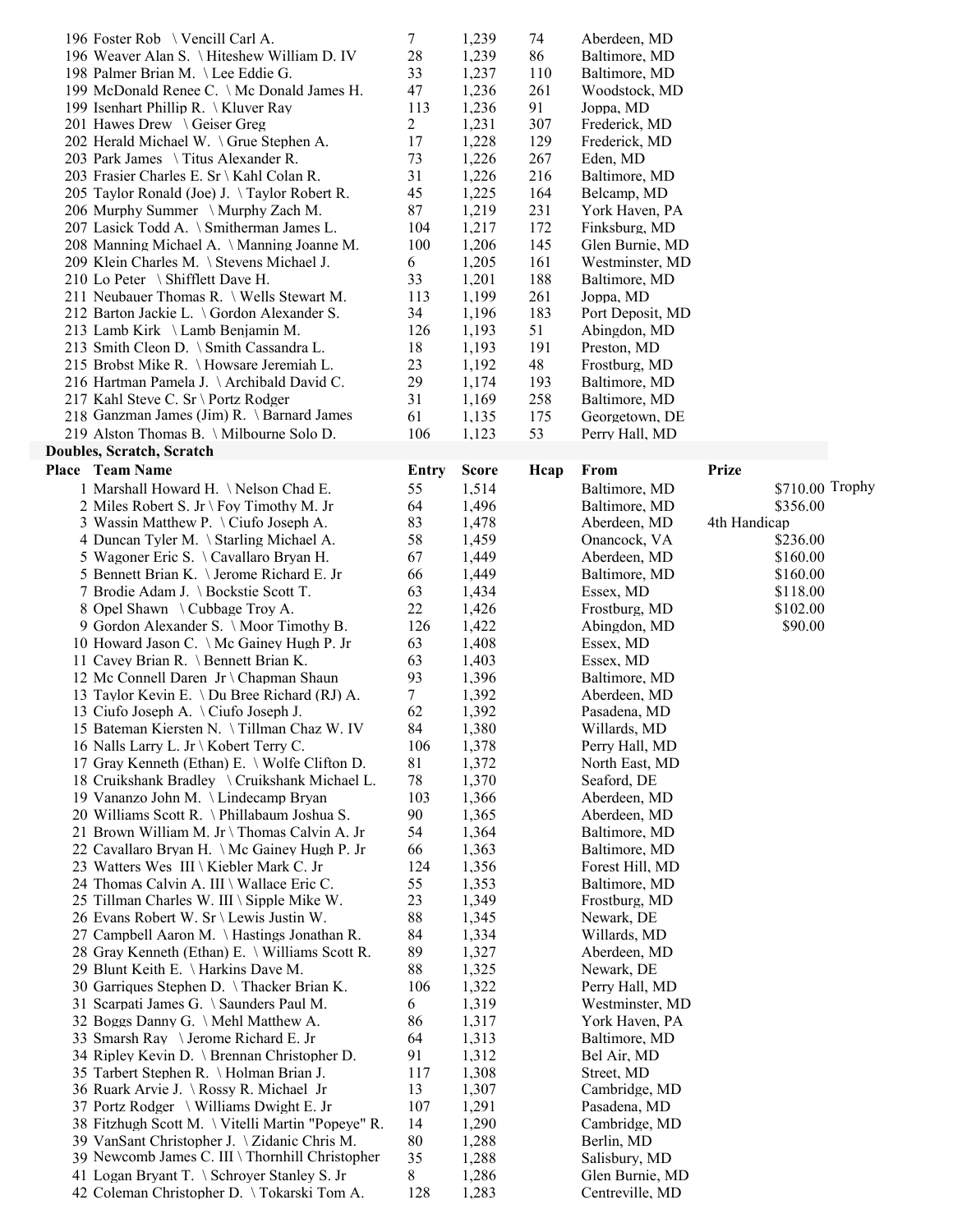| 43 Leonard Tacarci M. \ Blair Gene A.            | 62             | 1,280 | Pasadena, MD      |
|--------------------------------------------------|----------------|-------|-------------------|
| 44 Bryan William J. \Thornhill Christopher W.    | 36             | 1,279 | Salisbury, MD     |
| 45 Cole Brenan W. \Newcomb James C. III          | 14             | 1,277 | Cambridge, MD     |
| 45 Yates David W. \Yates Derek R.                | 23             | 1,277 | Frostburg, MD     |
| 45 Kuhn Bernard A. Jr \ Kiebler Mark C. Jr       | 123            | 1,277 | Forest Hill, MD   |
| 48 Jones Henry W. \Harmon Edward V.              | 37             | 1,276 | Painter, VA       |
| 49 Rossy R. Michael Jr \ Cole Brenan W.          | 12             | 1,274 | Cambridge, MD     |
| 49 Burrell Tommie E. \ Haynie Kelvin T.          | 93             | 1,274 | Baltimore, MD     |
| 51 Moran Eddie III \ Moran Miguel A.             | 98             | 1,273 | Linkwood, MD      |
| 52 Wetherbee Ronald W. Jr \ Brennan Christopher  | 113            | 1,269 | Joppa, MD         |
| 53 Preston Michael K. \ Harlow James W. III      | 100            | 1,266 | Glen Burnie, MD   |
| 54 Gilbert Tony L. \ Brightful Michael T.        | 129            | 1,262 | Frederick, MD     |
| 55 Rogers Marlowe A. \ Mc Cauley James D. Sr     | 93             | 1,261 | Baltimore, MD     |
| 55 Hawkins Floyd O. \ Eardley Brian C.           | 125            | 1,261 | Timonium, MD      |
| 57 Gettier William E. \ Lomax George             | 20             | 1,259 | Easton, MD        |
| 58 Dudley John M. \Dudley Zachary A.             | 54             | 1,258 | Baltimore, MD     |
| 59 Pruchniewski Vincent J. \Haga Thomas (Tom)    | 91             | 1,256 | Bel Air, MD       |
| 59 Pruchniewski Vincent J. \Haga Thomas (Tom)    | 91             | 1,256 | Bel Air, MD       |
| 60 Cooper Brandon D. \ Messix Jared W.           | 10             | 1,255 | Cambridge, MD     |
| 61 Monk Keith E. \ Douglass Ronald K. Jr         | 125            | 1,252 | Timonium, MD      |
| 62 Hotsko Ian \ Gannon Vincent M. Jr             | 20             | 1,251 | Easton, MD        |
| 62 Causey Charles R. \ Grove Dale E.             | 56             | 1,251 | Princess Anne, MD |
| 64 Smith Dylan \ Smith Ethan                     | 18             | 1,250 | Preston, MD       |
| 65 Taylor Kevin E. \ Barton Ronald J.            | 34             | 1,248 | Port Deposit, MD  |
| 66 Cummings Blain M. \ Quaty Christopher A.      | 8              | 1,246 | Glen Burnie, MD   |
| 67 Goode Donald J. \ Greene Jarvis L.            | 52             | 1,245 | Baltimore, MD     |
| 67 Smith Dylan \ Greene Marcus E.                | 116            | 1,245 | Preston, MD       |
| 69 Shipley Aleeyah J. \ Miceli Philip T.         | 91             | 1,242 | Bel Air, MD       |
| 70 Shrieves David \ Shrieves Tracy               | 51             | 1,238 | Tasley, VA        |
| 71 Rhoten Anthony M. \Rhoten Brandon L.          | 104            | 1,233 | Finksburg, MD     |
| 72 West Shane T. \ Nibblett William J.           | 95             | 1,230 | Eden, MD          |
| 72 Whitty Terrell \ Meadows Kayla N.             | 33             | 1,230 | Baltimore, MD     |
| 74 Close Ben G. \Hawes Noah                      | $\overline{2}$ | 1,227 | Frederick, MD     |
| 74 Otto Douglas \ Mullenax Joseph H.             | 22             | 1,227 | Frostburg, MD     |
| 76 Hawthorne Sheila M. \ Swigert Johnny D. Jr    | 10             | 1,225 | Cambridge, MD     |
| 77 Smith William J. \ Beal Ronald T.             | 118            | 1,224 | Annapolis, MD     |
| 77 Mc Fadden Richard L. Sr \ Stollings Sid A. Jr | 67             | 1,224 | Aberdeen, MD      |
| 79 Johnson Rodney V. Sr \ Tuthill Tyler F.       | 80             | 1,223 | Berlin, MD        |
| 80 Prosper Charles E. Jr \ Cruikshank Michael L. | 94             | 1,222 | Eden, MD          |
| 81 Tyndall James M. \Tyndall Billy T.            | 56             | 1,221 | Princess Anne, MD |
| 82 Seipler Brian L. Sr \ Seipler Brian L. Jr     | 130            | 1,220 | Frederick, MD     |
| 82 Mc Garry Evan R. \ Mustin Richard K.          | 107            | 1,220 | Pasadena, MD      |
| 84 Hopkins Robert E. \ Etheridge Daryl           | 53             | 1,215 | Baltimore, MD     |
| 85 Kilduff Kassandra P. \ Lindecamp Bryan        | 81             | 1,214 | North East, MD    |
| 86 Wright Lillian G. \Lastowski Mike             | 44             | 1,207 | Aberdeen, MD      |
| 86 Walker Nicholas G. \Degraw Brian D.           | 3              | 1,207 | Frederick, MD     |
| 88 Taylor Brent T. \Clark Brian D.               | 2              | 1,201 | Frederick, MD     |
| 89 Brown William M. Jr \ Walker Richard S.       | 53             | 1,200 | Baltimore, MD     |
| 90 Morrison Amber T. \ Morrison Daniel R.        | 38             | 1,197 | Hebron, MD        |
| 91 Scott Cedric J. \Clark Bill                   | 85             | 1,195 | Silver Spring, MD |
| 92 Bitzel Jack \ Moore David K. Jr               | 6              | 1,192 | Westminster, MD   |
| 93 Sheppard Guy W. \Rowe Allen M.                | 3              | 1,191 | Frederick, MD     |
| 93 Moran Heriberto "Eddie" E. Jr \ Moran Miguel  | 97             | 1,191 | Linkwood, MD      |
| 95 DeShong Dylan W. \ Walston Christian S.       | 41             | 1,189 | Pocomoke City, MD |
| 95 Bowser Wallace L. \ Jones Jeffery             | 76             | 1,189 | Easton, MD        |
| 95 West Shane T. \ Hilbert Rick L.               | 9              | 1,189 | Hebron, MD        |
| 98 Throckmorton Brian L. \ Michalik John W.      | 38             | 1,188 | Hebron, MD        |
| 98 Hoskins Timothy B. Jr \ Phillabaum Joshua S.  | 89             | 1,188 | Aberdeen, MD      |
| 100 Ritchey Patrick R. \ Ritchey George A.       | 58             | 1,182 | Onancock, VA      |
| 101 Brown Kenneth M. \ Edwards Joseph G.         | 59             | 1,180 | Severn, MD        |
| 102 Messick Tyler O. \ Carmean Brian D.          | 73             | 1,173 | Eden, MD          |
| 103 Hoang Tu "Darren" A. \ Wagner Kyle D.        | 122            | 1,169 | Salisbury, MD     |
| 104 Zidanic Chris M. \ Greenhalgh Cory "Brooks"  | 72             | 1,167 | Salisbury, MD     |
| 105 Bryan Dantoine "Boat" D. \ Webster Dwayne    | 71             | 1,165 | Salisbury, MD     |
| 105 Foster Rob \ Vencill Carl A.                 | 7              | 1,165 | Aberdeen, MD      |
| 107 Skinner Joanne E. \ Skinner Raymond          | 110            | 1,164 | Severn, MD        |
| 108 McFarland Scott A. Jr \ Reeves Shaun M.      | 4              | 1,163 | Frederick, MD     |
| 109 White Malcolm L. \ White Malcolm "Pep" F.    | 37             | 1,161 | Painter, VA       |
|                                                  |                |       |                   |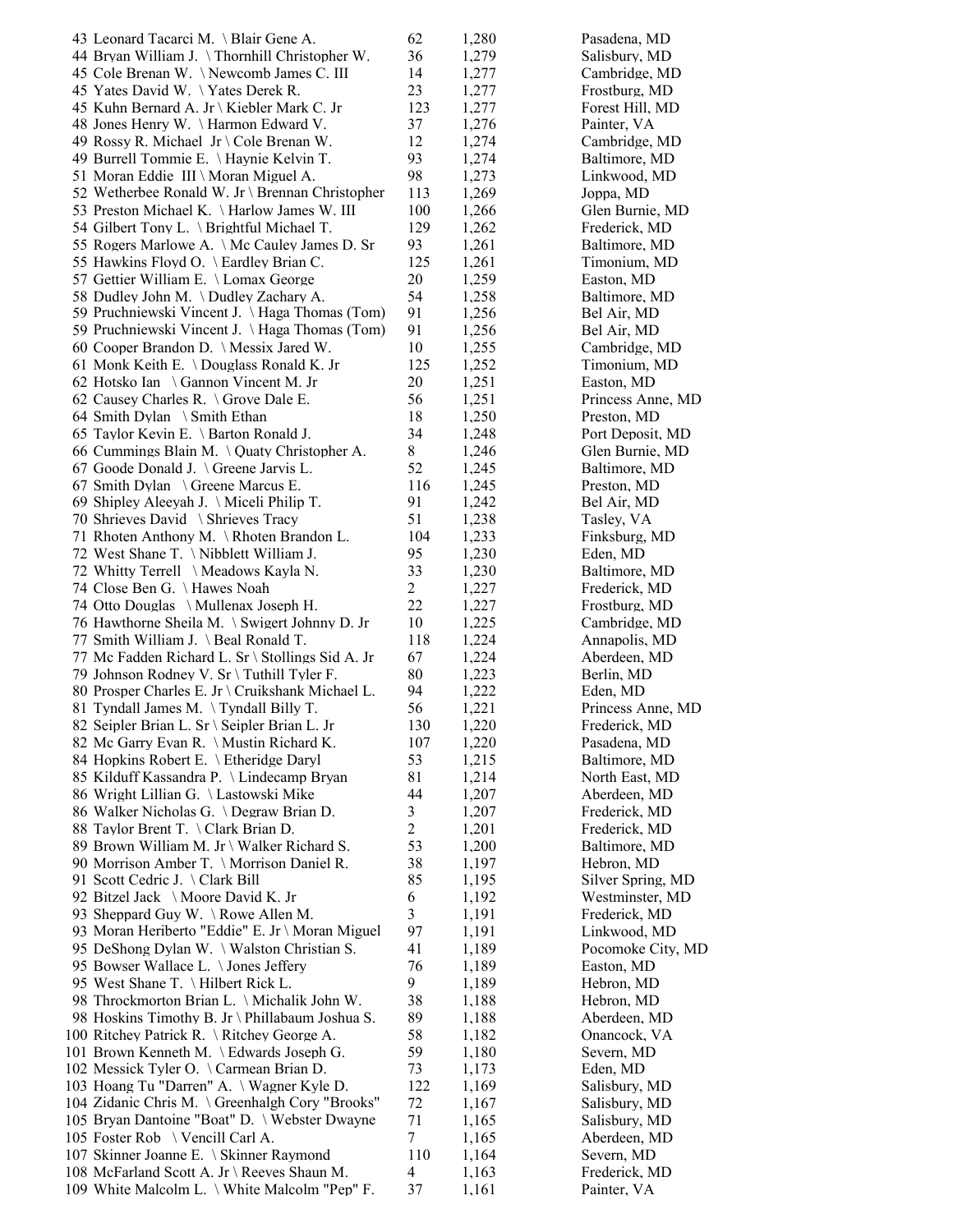| 110 Starling Michael A. \Newnam George D.                                              | 74        | 1,160          | Onancock, VA                   |
|----------------------------------------------------------------------------------------|-----------|----------------|--------------------------------|
| 111 Weaver Alan S. \ Hiteshew William D. IV                                            | 28        | 1,153          | Baltimore, MD                  |
| 112 Miller Mark A. \ Armolt Matthew R.                                                 | 27        | 1,149          | Falling Waters, WV             |
| 113 Isenhart Phillip R. \ Kluver Ray                                                   | 113       | 1,145          | Joppa, MD                      |
| 114 Brobst Mike R. \ Howsare Jeremiah L.                                               | 23        | 1,144          | Frostburg, MD                  |
| 114 Lyons Sean M. \ Burgess Dale R. Jr                                                 | 26        | 1,144          | Cambridge, MD                  |
| 116 Lamb Kirk \ Lamb Benjamin M.                                                       | 126       | 1,142          | Abingdon, MD                   |
| 117 Smith Kevin T. \ McBride Brittnie A.                                               | 7         | 1,141          | Aberdeen, MD                   |
| 118 Corbin Darrell J. Sr \ Maddox Walter                                               | 80        | 1,138          | Berlin, MD                     |
| 119 Nelson Craig C. \Harris Keith S.                                                   | 125       | 1,133          | Timonium, MD                   |
| 120 Diggs Jeffrey A. \ Vananzo John M.                                                 | 110       | 1,131          | Severn, MD                     |
| 121 Kohler Robert \Hansel Shawn M.                                                     | 87        | 1,130          | York Haven, PA                 |
| 122 Rowe David \ Rowe Merhl A.                                                         | 4         | 1,128          | Frederick, MD                  |
| 123 Palmer Brian M. \Lee Eddie G.<br>124 Hartman Pamela J. \ Scherr Justin M.          | 33        | 1,127          | Baltimore, MD                  |
| 125 Theisen Christy A. \Theisen Daniel E.                                              | 131<br>30 | 1,121          | Baltimore, MD<br>Baltimore, MD |
| 126 Morris Margo L. \ Macdonald Bruce R. Jr                                            | 70        | 1,119          | Preston, MD                    |
| 127 Dorman Brady C. \ Dorman Scott G.                                                  | 71        | 1,114<br>1,112 | Salisbury, MD                  |
| 127 Miller Edward R. \ Greenhalgh Cory "Brooks"                                        | 71        | 1,112          | Salisbury, MD                  |
| 129 Brookey Marty W. \ Schmeck Barry T. Jr                                             | 3         | 1,110          | Frederick, MD                  |
| 130 Hayes D'Andre Sr \ Bailey Darelle S.                                               | 52        | 1,109          | Baltimore, MD                  |
| 131 Harmon Kevin L. \ Bryan William J.                                                 | 35        | 1,104          | Salisbury, MD                  |
| 132 Herald Michael W. \ Grue Stephen A.                                                | 17        | 1,099          | Frederick, MD                  |
| 133 James Mary E. \Taylor Stephen M.                                                   | 45        | 1,098          | Belcamp, MD                    |
| 134 Lauer Larry L. \Turner Vincent L.                                                  | 58        | 1,093          | Onancock, VA                   |
| 135 Brown William H. Jr \ Blizzard Robert E. III                                       | 1         | 1,092          | Glenville, PA                  |
| 136 Moran Eddie III \ Spencer Charles J. Sr                                            | 99        | 1,091          | Linkwood, MD                   |
| 137 Turner Vincent L. \ Guile Robert A.                                                | 15        | 1,089          | Salisbury, MD                  |
| 137 Kolb James V. Jr \ Grue Stephen A.                                                 | 16        | 1,089          | Frederick, MD                  |
| 137 Chandler Kris \Chandler Will A.                                                    | 114       | 1,089          | Cambridge, MD                  |
| 140 Mears Kylie N. \ Lilliston Calvin T. III                                           | 50        | 1,083          | Tasley, VA                     |
| 140 Schell Joshua A. \ Boyle Timothy M.                                                | 109       | 1,083          | Bel Air, MD                    |
| 142 Sell Kirk \Anderson Bradley L. Jr                                                  | 86        | 1,081          | York Haven, PA                 |
| 143 Lee Harry T. Jr \ Robinson Herbert                                                 | 43        | 1,079          | Aberdeen, MD                   |
| 143 Flight-Thomas Frances R. \Thomas Calvin A.                                         | 52        | 1,079          | Baltimore, MD                  |
| 145 Harris Carl III \ Hess Robert J.                                                   | 85        | 1,078          | Silver Spring, MD              |
| 146 Wilson Paul K. \Leach LaVaughn                                                     | 111       | 1,077          | Baltimore, MD                  |
| 147 Ioannou Tom N. \ Broyles Perry N.                                                  | 29        | 1,071          | Baltimore, MD                  |
| 148 Alston Thomas B. \ Milbourne Solo D.                                               | 106       | 1,070          | Perry Hall, MD                 |
| 149 Ringold Gary W. \Newnam Ruth E.                                                    | 39        | 1,066          | Preston, MD                    |
| 150 Tate Wilson A. \Chandler Will A.                                                   | 115       | 1,063          | Cambridge, MD                  |
| 151 Manning Michael A. \ Manning Joanne M.                                             | 100       | 1,061          | Glen Burnie, MD                |
| 151 Taylor Ronald (Joe) J. \Taylor Robert R.                                           | 45        | 1,061          | Belcamp, MD                    |
| 153 Burdette Tiffany A. \ Hall Will J. Sr                                              | 19        | 1,060          | Centreville, MD                |
| 154 Nixon Vincent W. Sr \ Spencer Charles J. Sr                                        | 97        | 1,059          | Linkwood, MD                   |
| 155 Young Nancy A. \Young William C. Jr                                                | 88        | 1,052          | Newark, DE                     |
| 156 Lasick Todd A. \ Smitherman James L.                                               | 104       | 1,045          | Finksburg, MD                  |
| 157 Klein Charles M. \ Stevens Michael J.                                              | 6         | 1,044          | Westminster, MD                |
| 157 Culbertson Justin D. \Cioloca Peter M.                                             | 69        | 1,044          | Bel Air, MD                    |
| 159 Macdonald Bruce R. Jr \ Smith Paul A.<br>160 Causey Charles R. \ Kelley Brandon T. | 60<br>92  | 1,042          | Preston, MD                    |
| 161 Parker Brandon L. \ Kess Zachary J.                                                | 107       | 1,039          | Laurel, DE<br>Pasadena, MD     |
| 162 Pridgeon Ryan P. \ Gaultney Adam R.                                                | 21        | 1,038<br>1,037 | Havre De Grace, MD             |
| 163 Shrieves Helen M. \Hart James (Red) C. Jr                                          | 51        | 1,036          | Tasley, VA                     |
| 164 Speta Noah P. \Taylor James                                                        | 41        | 1,030          | Pocomoke City, MD              |
| 165 McComas Bruce W. \Cantler Edward W.                                                | 28        | 1,029          | Baltimore, MD                  |
| 166 Johnson Gordon M. Sr \ Lanier Marvin B.                                            | 59        | 1,027          | Severn, MD                     |
| 167 Boone Pamela J. \Powell Shawn C.                                                   | 110       | 1,021          | Severn, MD                     |
| 168 Webb Chris R. \ Riley Chase                                                        | 96        | 1,020          | Greenbackville, VA             |
| 169 Vitelli Shelley E. \ Vitelli Alec M.                                               | 5         | 1,019          | Salisbury, MD                  |
| 170 Handy Aaron M. \ West Shane T.                                                     | 94        | 1,018          | Eden, MD                       |
| 171 Fowler Charlene Y. \ Brice Alva A.                                                 | 128       | 1,014          | Centreville, MD                |
| 171 Foster Lee \ Bennett Duane E.                                                      | 119       | 1,014          | Elkton, MD                     |
| 173 Barton Jackie L. \ Gordon Alexander S.                                             | 34        | 1,013          | Port Deposit, MD               |
| 173 Lo Peter \ Shifflett Dave H.                                                       | 33        | 1,013          | Baltimore, MD                  |
| 173 Kent Russell "Rusty" J. \ Kent Meredith A.                                         | 92        | 1,013          | Laurel, DE                     |
| 176 Frasier Charles E. Sr \ Kahl Colan R.                                              | 31        | 1,010          | Baltimore, MD                  |
| 176 Coblentz David A. \ Morrison John H.                                               | 34        | 1,010          | Port Deposit, MD               |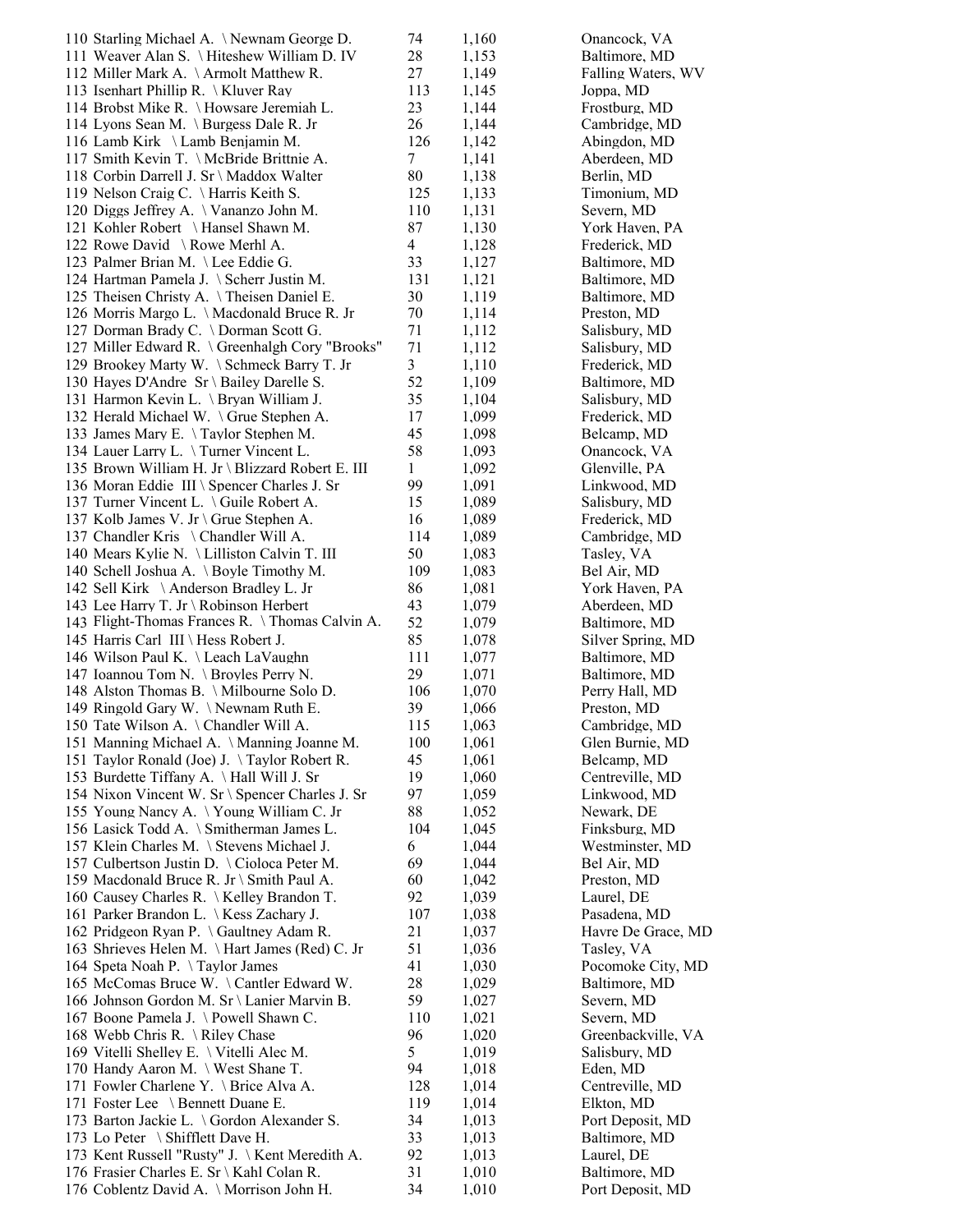| 178 Muehlberger Brad \ Pietra James P.                                                          | 100          | 1,009        |           | Glen Burnie, MD                   |                         |  |
|-------------------------------------------------------------------------------------------------|--------------|--------------|-----------|-----------------------------------|-------------------------|--|
| 178 Nelson Joshua M. \Dorman Scott G.                                                           | 72           | 1,009        |           | Salisbury, MD                     |                         |  |
| 180 Gibson Shanel R. \Poole Arlene F.                                                           | 111          | 1,003        |           | Baltimore, MD                     |                         |  |
| 181 Smith Cleon D. \ Smith Cassandra L.                                                         | 18           | 1,002        |           | Preston, MD                       |                         |  |
| 182 Shrieves Robert W. \Dix Michael R. Jr                                                       | 48           | 1,000        |           | Ocean City, MD                    |                         |  |
| 183 Lowman James W. \Blaher Jeffrey C.                                                          | 121          | 999          |           | Greensboro, MD                    |                         |  |
| 184 Rapisarda(Kraus) Vicki A. \Du Bois Francis<br>185 Melucci Stephanie N. \ Melucci Patrick J. | 102<br>28    | 995<br>994   |           | Bel Air, MD<br>Baltimore, MD      |                         |  |
| 186 Murphy Summer \Murphy Zach M.                                                               | 87           | 988          |           | York Haven, PA                    |                         |  |
| 187 Washington Nakishia \Hall Will J. Sr                                                        | 18           | 985          |           | Preston, MD                       |                         |  |
| 188 Prosper Cheryl L. \ Riley Ashley R.                                                         | 96           | 982          |           | Greenbackville, VA                |                         |  |
| 188 Higgins Amber N. \Howeth Donna L.                                                           | 128          | 982          |           | Centreville, MD                   |                         |  |
| 190 Hartman Pamela J. \ Archibald David C.                                                      | 29           | 981          |           | Baltimore, MD                     |                         |  |
| 191 Harrington Joe M. \Dorman Brady C.                                                          | 72           | 979          |           | Salisbury, MD                     |                         |  |
| 192 McDonald Renee C. \ Mc Donald James H.                                                      | 47           | 975          |           | Woodstock, MD                     |                         |  |
| 193 Kolb Robin L. \ Grue Jennifer L.                                                            | 16           | 973          |           | Frederick, MD                     |                         |  |
| 194 Holden-Hall Netti \ Corbin Jaheim E.                                                        | 112          | 968          |           | Pocomoke City, MD                 |                         |  |
| 195 Thrasher Trivia \ Thrasher Roger L. JR                                                      | 5            | 964          |           | Salisbury, MD                     |                         |  |
| 196 Ganzman James (Jim) R. \ Barnard James                                                      | 61           | 960          |           | Georgetown, DE                    |                         |  |
| 197 Park James \ Titus Alexander R.                                                             | 73           | 959          |           | Eden, MD                          |                         |  |
| 198 Ricko Ashley \ Boyer Timothy F.                                                             | 101<br>11    | 956<br>951   |           | Hanover, MD                       |                         |  |
| 199 Cole Wayne \ Magee Larry<br>200 Trego Michelle K. \ Niblett Billy L.                        | 50           | 949          |           | Preston, MD<br>Tasley, VA         |                         |  |
| 201 Blizzard Robert (Bo) E. Jr \ Klein Autumn R.                                                | 1            | 939          |           | Glenville, PA                     |                         |  |
| 201 Stollings Dusti L. \ Brillon Joseph A. Jr                                                   | 32           | 939          |           | Baltimore, MD                     |                         |  |
| 203 Neubauer Thomas R. \ Wells Stewart M.                                                       | 113          | 938          |           | Joppa, MD                         |                         |  |
| 204 De Lucca Dana M. \ Sours Lee A.                                                             | 120          | 935          |           | <b>GLEN BURNIE, MD</b>            |                         |  |
| 205 Tucker Randell T. \ Schlag Zachary R.                                                       | 11           | 932          |           | Preston, MD                       |                         |  |
| 206 McFadden Samuel L. \ McFadden Dawn M.                                                       | 32           | 929          |           | Baltimore, MD                     |                         |  |
| 207 Ritchey Kaci D. \Ritchey Jennifer I.                                                        | 49           | 925          |           | Pocomoke City, MD                 |                         |  |
| 208 Hawes Drew \ Geiser Greg                                                                    | 2            | 924          |           | Frederick, MD                     |                         |  |
| 209 Barton Joshua \ Bennett Steven T.                                                           | 27           | 921          |           | Falling Waters, WV                |                         |  |
| 210 Marshall Jennifer L. \ Wisk-Guile Suzanne M.                                                | 15           | 915          |           | Salisbury, MD                     |                         |  |
| 211 Kahl Steve C. Sr \ Portz Rodger                                                             | 31           | 911          |           | Baltimore, MD                     |                         |  |
| 212 Burdette William A. \ Bowman Renee                                                          | 42           | 891          |           | Easton, MD                        |                         |  |
| 213 Spishock Angela \ Wasson Patrick R.                                                         | 60           | 882          |           | Preston, MD                       |                         |  |
|                                                                                                 |              |              |           |                                   |                         |  |
| 214 Murphy Marion E. \Chase Bernice J.                                                          | 68           | 851          |           | Reisterstown, MD                  |                         |  |
| 215 Hansel Carolyn J. \ Bolyard Natalie                                                         | 87           | 839          |           | York Haven, PA                    |                         |  |
| 216 Gannon Tracy S. \Hotsko Carri A.                                                            | 20           | 797          |           | Easton, MD                        |                         |  |
| 217 Pitts Arthur J. \ Barrett Tara K.                                                           | 48           | 738          |           | Ocean City, MD                    |                         |  |
| 218 Kelley Nicole R. \Prosper Cheryl L.<br>219 Shrieves Brianna M. \ Esley-Collins Melissa      | 92<br>51     | 736<br>572   |           | Laurel, DE<br>Tasley, VA          |                         |  |
| Singles, Handicap, Handicapped                                                                  |              |              |           |                                   |                         |  |
| Place Team Name                                                                                 | Entry        | <b>Score</b> | Hcap      | From                              | <b>Prize</b>            |  |
| 1 White Malcolm L.                                                                              | 37           | 865          | 240       | Painter, VA                       | \$1,000.00 Trophy       |  |
| 2 Taylor James                                                                                  | 41           | 861          | 226       | Pocomoke City, ML                 | \$505.00                |  |
| 3 Zidanic Chris M.                                                                              | 80           | 852          | 116       | Berlin, MD                        | \$334.00                |  |
| 4 Sell Kirk                                                                                     | 86           | 831          | 299       | York Haven, PA                    | \$251.00                |  |
| 5 Harmon Kevin L.                                                                               | 35           | 822          | 108       | Salisbury, MD                     | \$201.00                |  |
| 6 Speta Noah P.                                                                                 | 41           | 820          | 202       | Pocomoke City, ML                 | \$167.00                |  |
| 7 Zidanic Chris M.                                                                              | 72           | 809          | 116       | Salisbury, MD                     | 2nd Handicap            |  |
| 8 Ritchey Kaci D.                                                                               | 49           | 803          | 299       | Pocomoke City, ME                 | \$143.00                |  |
| 9 Kent Russell "Rusty" J.                                                                       | 92           | 796          | 148       | Laurel, DE                        | \$125.00                |  |
| 9 Holman Brian J.                                                                               | 117          | 796          | 40        | Street, MD                        | 5th Scratch             |  |
| 11 Vitelli Martin "Popeye" R.                                                                   | 14           | 794          | 27        | Cambridge, MD                     | 3rd Scratch             |  |
| 12 Barton Joshua                                                                                | 27           | 793          | 302       | Falling Waters, WV                | \$111.00                |  |
| 13 Haga Thomas (Tom) G. Jr                                                                      | 91           | 792          | 78        | Bel Air, MD                       | \$100.00                |  |
| 14 Bryan William J.<br>15 Murphy Marion E.                                                      | 36<br>68     | 791<br>783   | 75<br>310 | Salisbury, MD<br>Reisterstown, MD | \$91.00<br>\$84.00      |  |
| 16 Ciufo Joseph A.                                                                              | 62           | 778          | 35        | Pasadena, MD                      | 8th Scratch             |  |
| 17 Barton Ronald J.                                                                             | 34           | 776          | 51        | Port Deposit, MD                  | \$77.00                 |  |
| 18 Vitelli Alec M.                                                                              | 5            | 775          | 175       | Salisbury, MD                     | \$72.00                 |  |
| 19 Jerome Richard E. Jr                                                                         | 64           | 774          | 0         | Baltimore, MD                     | 1st Scratch             |  |
| 20 Coleman Christopher D.                                                                       | 128          | 773          | 97        | Centreville, MD                   | \$65.00                 |  |
| 20 Causey Charles R.                                                                            | 56           | 773          | 159       | Princess Anne, MD                 | \$65.00                 |  |
| 20 Sipple Mike W.                                                                               | 23           | 773          | 21        | Frostburg, MD                     | 6th Scratch             |  |
| 23 Prosper Charles E. Jr<br>24 Du Bree Richard (RJ) A.                                          | 94<br>$\tau$ | 772<br>771   | 175<br>37 | Eden, MD<br>Aberdeen, MD          | \$59.00<br>11th Scratch |  |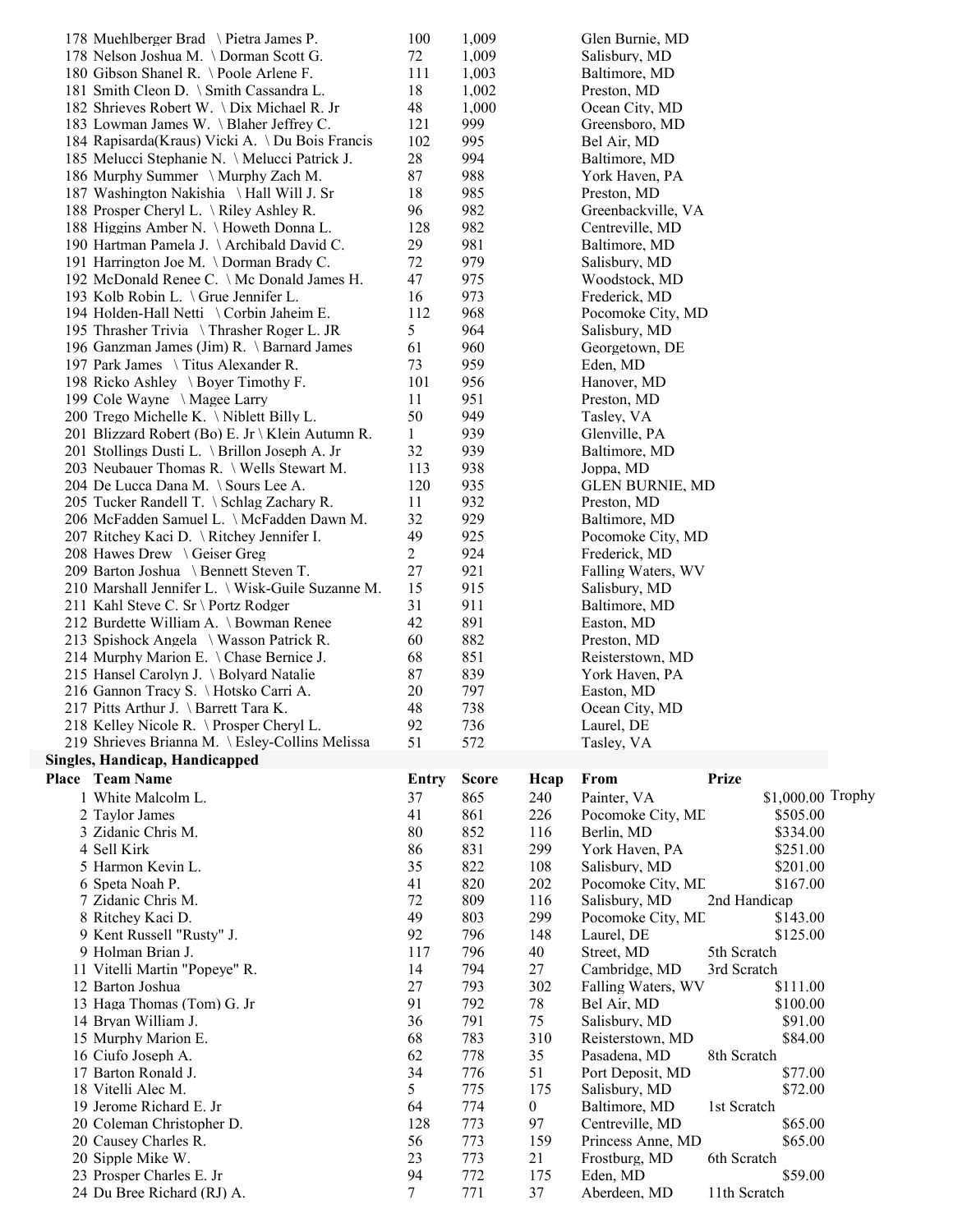| 25 Bennett Brian K.            | 63  | 770 | $\boldsymbol{0}$ | Essex, MD          | 2nd Scratch  |
|--------------------------------|-----|-----|------------------|--------------------|--------------|
| 25 Mc Garry Evan R.            | 107 | 770 | 67               | Pasadena, MD       | \$56.00      |
| 27 Wetherbee Ronald W. Jr      | 113 | 766 | 78               | Joppa, MD          | \$53.00      |
| 28 Taylor Kevin E.             | 34  | 765 | 83               | Port Deposit, MD   | \$50.00      |
| 29 Kiebler Mark C. Jr          | 123 | 764 | 48               | Forest Hill, MD    | \$47.00      |
| 29 Webb Chris R.               | 96  | 764 | 140              | Greenbackville, VA | \$47.00      |
| 31 Taylor Robert R.            | 45  | 763 | 54               | Belcamp, MD        | \$44.00      |
| 32 Miceli Philip T.            | 91  | 762 | 35               | Bel Air, MD        | 13th Scratch |
| 33 Culbertson Justin D.        | 69  | 760 | 234              | Bel Air, MD        | \$41.00      |
| 33 Schmeck Barry T. Jr         | 3   | 760 | 62               |                    |              |
|                                |     |     |                  | Frederick, MD      | \$41.00      |
| 35 Williams Scott R.           | 90  | 758 | 40               | Aberdeen, MD       | \$39.00      |
| 36 Bennett Brian K.            | 66  | 757 | $\boldsymbol{0}$ | Baltimore, MD      | 2nd Scratch. |
| 36 Portz Rodger                | 31  | 757 | 91               | Baltimore, MD      | \$37.00      |
| 38 McBride Brittnie A.         | 7   | 756 | 243              | Aberdeen, MD       | \$36.00      |
| 39 Wagoner Eric S.             | 67  | 755 | 48               | Aberdeen, MD       | \$35.00      |
| 40 Wassin Matthew P.           | 83  | 754 | 37               | Aberdeen, MD       | \$33.00      |
| 41 West Shane T.               | 95  | 753 | 135              | Eden, MD           | \$31.50      |
| 41 Grove Dale E.               | 56  | 753 | 129              | Princess Anne, MD  | \$31.50      |
| 43 Nixon Vincent W. Sr         | 97  | 752 | 148              | Linkwood, MD       | \$30.00      |
| 44 Riley Chase                 | 96  | 751 | 183              | Greenbackville, VA | \$30.00      |
| 44 Ciufo Joseph A.             | 83  | 751 | 35               | Aberdeen, MD       | 8th Scratch  |
| 46 Coblentz David A.           | 34  | 750 | 132              | Port Deposit, MD   | \$29.00      |
| 47 Evans Robert W. Sr          | 88  | 749 | 140              | Newark, DE         | \$27.00      |
| 47 Bolyard Natalie             | 87  | 749 | 226              | York Haven, PA     | \$27.00      |
| 47 Greenhalgh Cory "Brooks" B. | 72  | 749 | 197              | Salisbury, MD      | \$27.00      |
|                                | 125 |     |                  |                    |              |
| 50 Eardley Brian C.            |     | 748 | 2                | Timonium, MD       | 7th Scratch  |
| 51 Moore David K. Jr           | 6   | 747 | 32               | Westminster, MD    | \$26.00      |
| 52 Wright Lillian G.           | 44  | 746 | 121              | Aberdeen, MD       | \$25.00      |
| 53 Foster Lee                  | 119 | 744 | 229              | Elkton, MD         | \$23.40      |
| 53 Kelley Nicole R.            | 92  | 744 | 275              | Laurel, DE         | \$23.40      |
| 53 Duncan Tyler M.             | 58  | 744 | 54               | Onancock, VA       | \$23.40      |
| 53 Hess Robert J.              | 85  | 744 | 64               | Silver Spring, MD  | \$23.40      |
| 53 Powell Shawn C.             | 110 | 744 | 108              | Severn, MD         | \$23.40      |
| 58 Shrieves David              | 51  | 743 | 126              | Tasley, VA         | \$5.50       |
| 58 Nibblett William J.         | 95  | 743 | 164              | Eden, MD           | \$5.50       |
| 58 Hotsko Ian                  | 20  | 743 | 189              | Easton, MD         | \$5.50       |
| 58 Palmer Brian M.             | 33  | 743 | 81               | Baltimore, MD      | \$5.50       |
| 58 Weaver Alan S.              | 28  | 743 | 24               | Baltimore, MD      | 18th Scratch |
| 63 Ritchey Patrick R.          | 58  | 742 | 162              | Onancock, VA       |              |
| 63 Brennan Christopher D.      | 113 | 742 | 83               | Joppa, MD          |              |
|                                | 10  | 740 | 108              |                    |              |
| 65 Hawthorne Sheila M.         |     |     |                  | Cambridge, MD      |              |
| 65 Whitty Terrell              | 33  | 740 | 29               | Baltimore, MD      |              |
| 67 Wallace Eric C.             | 55  | 738 | $\boldsymbol{0}$ | Baltimore, MD      |              |
| 68 Prosper Cheryl L.           | 92  | 737 | 310              | Laurel, DE         |              |
| 69 Higgins Amber N.            | 128 | 735 | 178              | Centreville, MD    |              |
| 70 Carmean Brian D.            | 73  | 734 | 159              | Eden, MD           |              |
| 70 Lee Harry T. Jr             | 43  | 734 | 167              | Aberdeen, MD       |              |
| 72 Taylor Stephen M.           | 45  | 733 | 70               | Belcamp, MD        |              |
| 72 Tuthill Tyler F.            | 80  | 733 | $70\,$           | Berlin, MD         |              |
| 74 Lindecamp Bryan             | 81  | 732 | 21               | North East, MD     |              |
| 74 Lamb Kirk                   | 126 | 732 | 51               | Abingdon, MD       |              |
| 76 Lo Peter                    | 33  | 731 | 148              | Baltimore, MD      |              |
| 76 Pitts Arthur J.             | 48  | 731 | 321              | Ocean City, MD     |              |
| 78 Prosper Cheryl L.           | 96  | 730 | 310              | Greenbackville, VA |              |
| 78 Brown William M. Jr         | 53  | 730 | 83               | Baltimore, MD      |              |
| 80 Leonard Tacarci M.          | 62  | 729 | $\boldsymbol{0}$ |                    |              |
|                                |     |     |                  | Pasadena, MD       |              |
| 80 Ritchey Jennifer I.         | 49  | 729 | 213              | Pocomoke City, MD  |              |
| 80 Swigert Johnny D. Jr        | 10  | 729 | 43               | Cambridge, MD      |              |
| 80 Burdette Tiffany A.         | 19  | 729 | 226              | Centreville, MD    |              |
| 80 Burgess Dale R. Jr          | 26  | 729 | 121              | Cambridge, MD      |              |
| 80 Yates David W.              | 23  | 729 | 40               | Frostburg, MD      |              |
| 86 Shrieves Robert W.          | 48  | 728 | 240              | Ocean City, MD     |              |
| 86 Gordon Alexander S.         | 34  | 728 | $\boldsymbol{0}$ | Port Deposit, MD   |              |
| 88 Throckmorton Brian L.       | 38  | 727 | 81               | Hebron, MD         |              |
| 88 Morris Margo L.             | 70  | 727 | 145              | Preston, MD        |              |
| 88 Saunders Paul M.            | 6   | 727 | 45               | Westminster, MD    |              |
| 91 McFarland Scott A. Jr       | 4   | 726 | 72               | Frederick, MD      |              |
|                                |     |     |                  |                    |              |
| 91 Klein Autumn R.             | 1   | 726 | 399              | Glenville, PA      |              |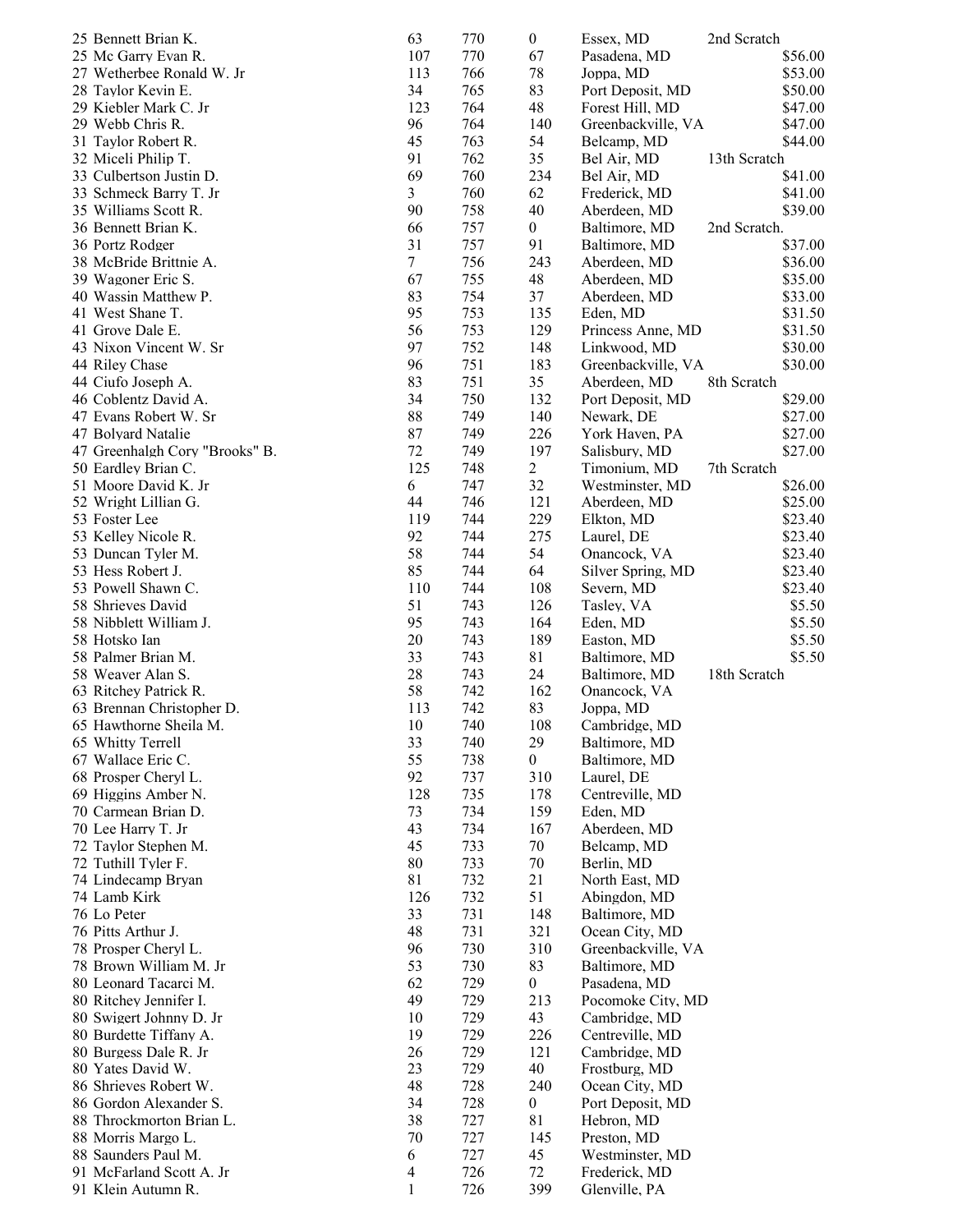| 91 Hansel Shawn M.                                      | 87         | 726        | 81               | York Haven, PA                 |
|---------------------------------------------------------|------------|------------|------------------|--------------------------------|
| 91 Flight-Thomas Frances R.                             | 52         | 726        | 135              | Baltimore, MD                  |
| 95 Walston Christian S.                                 | 41         | 725        | 124              | Pocomoke City, MD              |
| 96 Bryan Dantoine "Boat" D.                             | 71         | 724        | 191              | Salisbury, MD                  |
| 96 Moran Heriberto "Eddie" E. Jr                        | 97         | 724        | 151              | Linkwood, MD                   |
| 96 Mc Gainey Hugh P. Jr                                 | 63         | 724        | $\boldsymbol{0}$ | Essex, MD                      |
| 96 Mustin Richard K.                                    | 107        | 724        | 148              | Pasadena, MD                   |
| 100 Stollings Dusti L.                                  | 32<br>90   | 723        | 213              | Baltimore, MD                  |
| 101 Phillabaum Joshua S.<br>101 Mc Fadden Richard L. Sr | 67         | 722<br>722 | 21<br>54         | Aberdeen, MD<br>Aberdeen, MD   |
| 101 VanSant Christopher J.                              | 80         | 722        | 137              | Berlin, MD                     |
| 101 Gettier William E.                                  | 20         | 722        | 83               | Easton, MD                     |
| 105 Marshall Howard H.                                  | 55         | 721        | $\overline{0}$   | Baltimore, MD                  |
| 106 Smith Cleon D.                                      | 18         | 719        | 110              | Preston, MD                    |
| 106 Messick Tyler O.                                    | 73         | 719        | 194              | Eden, MD                       |
| 106 Lamb Benjamin M.                                    | 126        | 719        | $\boldsymbol{0}$ | Abingdon, MD                   |
| 109 Thornhill Christopher W.                            | 36         | 718        | 18               | Salisbury, MD                  |
| 110 Howeth Donna L.                                     | 128        | 717        | 164              | Centreville, MD                |
| 110 Cummings Blain M.                                   | $\,$ $\,$  | 717        | 40               | Glen Burnie, MD                |
| 112 Scott Cedric J.                                     | 85         | 715        | 121              | Silver Spring, MD              |
| 112 Cavey Brian R.                                      | 63         | 715        | $\boldsymbol{0}$ | Essex, MD                      |
| 112 Monk Keith E.                                       | 125        | 715        | 86               | Timonium, MD                   |
| 112 Lowman James W.                                     | 121        | 715        | 162              | Greensboro, MD                 |
| 112 Moran Eddie III                                     | 98         | 715        | 89               | Linkwood, MD                   |
| 112 Starling Michael A.                                 | 58         | 715        | 5                | Onancock, VA                   |
| 118 Degraw Brian D.<br>118 Shifflett Dave H.            | 3<br>33    | 714<br>714 | 72<br>40         | Frederick, MD<br>Baltimore, MD |
| 120 Leach LaVaughn                                      | 111        | 713        | 70               | Baltimore, MD                  |
| 120 Hart James (Red) C. Jr                              | 51         | 713        | 121              | Tasley, VA                     |
| 120 Isenhart Phillip R.                                 | 113        | 713        | 67               | Joppa, MD                      |
| 123 Hilbert Rick L.                                     | 9          | 712        | 126              | Hebron, MD                     |
| 123 McFadden Dawn M.                                    | 32         | 712        | 197              | Baltimore, MD                  |
| 125 Bowser Wallace L.                                   | 76         | 711        | 143              | Easton, MD                     |
| 125 Lilliston Calvin T. III                             | 50         | 711        | 159              | Tasley, VA                     |
| 125 Williams Dwight E. Jr                               | 107        | 711        | 56               | Pasadena, MD                   |
| 128 Dorman Scott G.                                     | 71         | 710        | 132              | Salisbury, MD                  |
| 128 West Shane T.                                       | 9          | 710        | 135              | Hebron, MD                     |
| 128 Rossy R. Michael Jr                                 | 12         | 710        | 37               | Cambridge, MD                  |
| 128 Boyle Timothy M.                                    | 109        | 710        | 191              | Bel Air, MD                    |
| 128 Lewis Justin W.                                     | 88         | 710        | 75               | Newark, DE                     |
| 128 Williams Scott R                                    | 89         | 710        | 40               | Aberdeen, MD                   |
| 134 Lindecamp Bryan<br>134 Tarbert Stephen R.           | 103<br>117 | 709<br>709 | 21<br>62         | Aberdeen, MD<br>Street, MD     |
| 134 Grue Jennifer L.                                    | 16         | 709        | 113              | Frederick, MD                  |
| 134 Ritchey George A.                                   | 58         | 709        | 91               | Onancock, VA                   |
| 138 Tillman Chaz W. IV                                  | 84         | 708        | 54               | Willards, MD                   |
| 138 Turner Vincent L.                                   | 15         | 708        | 135              | Salisbury, MD                  |
| 140 Lastowski Mike                                      | 44         | 707        | 167              | Aberdeen, MD                   |
| 140 Taylor Ronald (Joe) J.                              | 45         | 707        | 110              | Belcamp, MD                    |
| 142 Barton Jackie L.                                    | 34         | 706        | 183              | Port Deposit, MD               |
| 143 Niblett Billy L.                                    | 50         | 705        | 145              | Tasley, VA                     |
| 143 Harris Carl III                                     | 85         | 705        | 243              | Silver Spring, MD              |
| 145 Smith Dylan                                         | 116        | 704        | $\overline{c}$   | Preston, MD                    |
| 146 Dix Michael R. Jr                                   | 48         | 703        | 113              | Ocean City, MD                 |
| 146 Miller Edward R.                                    | 71         | 703        | 175              | Salisbury, MD                  |
| 146 Boone Pamela J.                                     | 110        | 703        | 183              | Severn, MD                     |
| 149 Alston Thomas B.                                    | 106        | 702        | 16               | Perry Hall, MD                 |
| 149 Cruikshank Bradley                                  | 78         | 702        | 54               | Seaford, DE                    |
| 151 Wagner Kyle D.<br>151 Thrasher Trivia               | 122<br>5   | 701<br>701 | 153<br>261       | Salisbury, MD<br>Salisbury, MD |
| 151 Kahl Steve C. Sr                                    | 31         | 701        | 167              | Baltimore, MD                  |
| 154 Ringold Gary W.                                     | 39         | 699        | 162              | Preston, MD                    |
| 154 Du Bois Francis W. Jr                               | 102        | 699        | 172              | Bel Air, MD                    |
| 156 Robinson Herbert                                    | 43         | 698        | 178              | Aberdeen, MD                   |
| 156 Tyndall James M.                                    | 56         | 698        | 167              | Princess Anne, MD              |
| 156 Lomax George                                        | 20         | 698        | 105              | Easton, MD                     |
| 156 Douglass Ronald K. Jr                               | 125        | 698        | 45               | Timonium, MD                   |
| 160 Otto Douglas                                        | 22         | 697        | 51               | Frostburg, MD                  |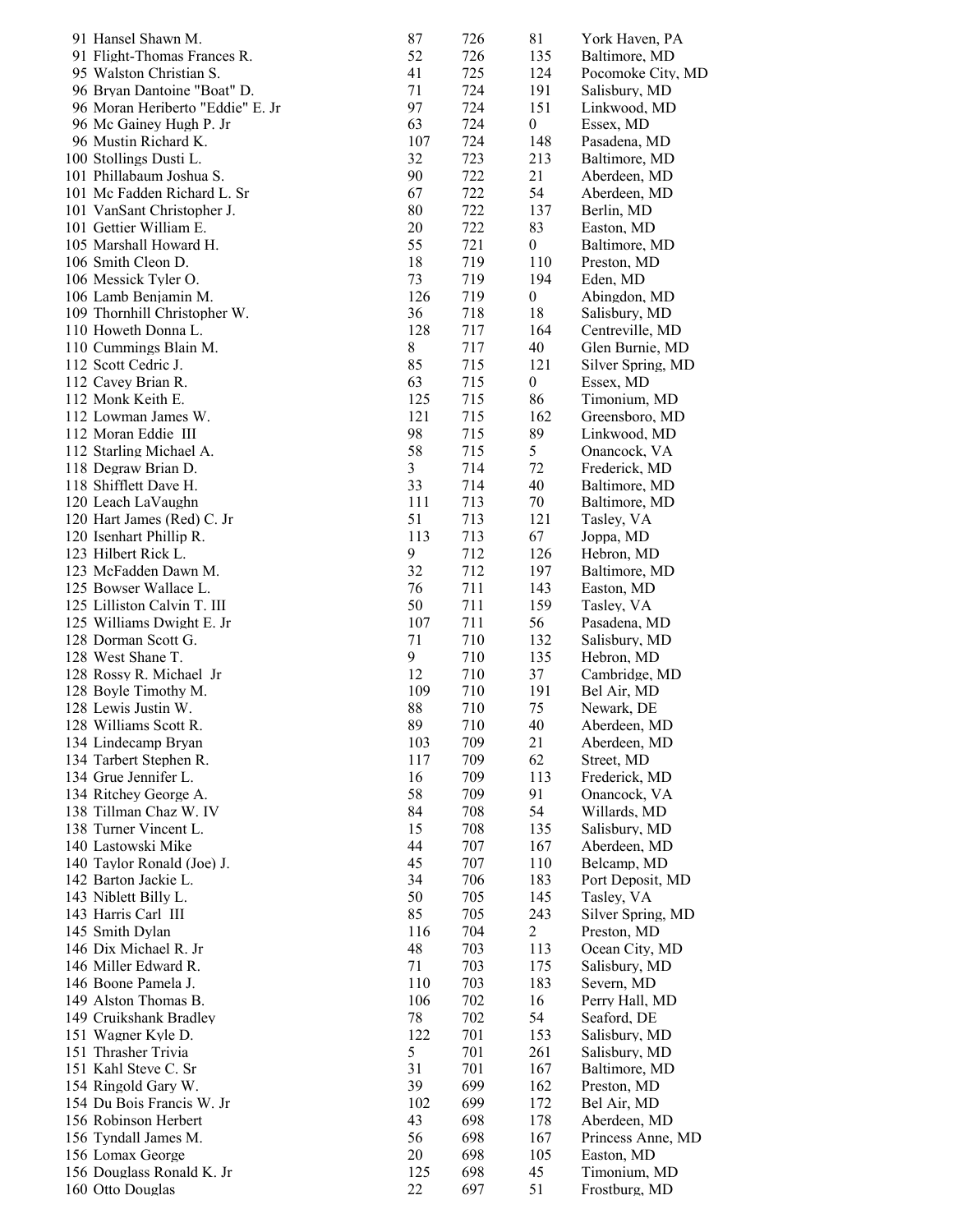| 160 Thomas Calvin A. Jr         | 52             | 697 | 35               | Baltimore, MD          |
|---------------------------------|----------------|-----|------------------|------------------------|
| 160 McComas Bruce W.            | 28             | 697 | 205              | Baltimore, MD          |
| 163 Gaultney Adam R.            | 21             | 696 | 97               | Havre De Grace, MD     |
| 164 Wilson Paul K.              | 111            | 695 | 110              | Baltimore, MD          |
| 164 Gibson Shanel R.            | 111            | 695 | 186              | Baltimore, MD          |
| 164 Gannon Tracy S.             | 20             | 695 | 270              | Easton, MD             |
| 164 Shrieves Helen M.           | 51             | 695 | 302              | Tasley, VA             |
| 164 Tokarski Tom A.             | 128            | 695 | 32               | Centreville, MD        |
| 164 Burrell Tommie E.           | 93             | 695 | 13               | Baltimore, MD          |
| 170 DeShong Dylan W.            | 41             | 694 | 186              | Pocomoke City, MD      |
| 170 Macdonald Bruce R. Jr       | 70             | 694 | 140              | Preston, MD            |
| 172 Clark Bill                  | 85             | 693 | 116              | Silver Spring, MD      |
| 173 Garriques Stephen D.        | 106            | 691 | 27               | Perry Hall, MD         |
| 173 Fitzhugh Scott M.           | 14             | 691 | 5                | Cambridge, MD          |
| 175 Rowe Allen M.               | 3              | 690 | 45               | Frederick, MD          |
| 175 Brennan Christopher D.      | 91             | 690 | 81               | Bel Air, MD            |
| 175 Diggs Jeffrey A.            | 110            | 690 | 116              | Severn, MD             |
| 178 Milbourne Solo D.           | 106            | 689 | 37               | Perry Hall, MD         |
| 178 Taylor Brent T.             | $\overline{2}$ | 689 | 102              | Frederick, MD          |
| 178 Hall Will J. Sr             | 18             | 689 | 40               | Preston, MD            |
| 178 Tucker Randell T.           | 11             | 689 | 207              | Preston, MD            |
| 178 Shrieves Brianna M.         | 51             | 689 | 359              | Tasley, VA             |
| 183 Murphy Summer               | 87             | 688 | 199              | York Haven, PA         |
| 183 Blair Gene A.               | 62             | 688 | 18               | Pasadena, MD           |
| 185 Brice Alva A.               | 128            | 687 | 143              | Centreville, MD        |
| 185 Nelson Joshua M.            | 72             | 687 | 175              | Salisbury, MD          |
| 185 Greenhalgh Cory "Brooks" B. | 71             | 687 | 197              | Salisbury, MD          |
| 185 Wolfe Clifton D.            | 81             | 687 | $\boldsymbol{0}$ | North East, MD         |
| 185 McDonald Renee C.           | 47             | 687 | 145              | Woodstock, MD          |
| 185 Theisen Daniel E.           | 30             | 687 | 32               | Baltimore, MD          |
| 191 Spishock Angela             | 60             | 686 | 275              | Preston, MD            |
| 191 Gannon Vincent M. Jr        | 20             | 686 | 64               | Easton, MD             |
| 191 Grue Stephen A.             | 16             | 686 | 89               | Frederick, MD          |
| 191 De Lucca Dana M.            | 120            | 686 | 251              | <b>GLEN BURNIE, MD</b> |
| 195 Ricko Ashley                | 101            | 685 | 283              | Hanover, MD            |
| 195 Geiser Greg                 | $\overline{c}$ | 685 | 140              | Frederick, MD          |
| 195 Bryan William J.            | 35             | 685 | 75               | Salisbury, MD          |
| 195 Riley Ashley R.             | 96             | 685 | 172              | Greenbackville, VA     |
| 195 Corbin Jaheim E.            | 112            | 685 | 186              | Pocomoke City, MD      |
| 195 Mc Donald James H.          | 47             | 685 | 116              | Woodstock, MD          |
| 201 Vananzo John M.             | 103            | 684 | 27               | Aberdeen, MD           |
| 201 Moor Timothy B.             | 126            | 684 | 27               | Abingdon, MD           |
| 203 Melucci Stephanie N.        | 28             | 683 | 251              | Baltimore, MD          |
| 203 Haynie Kelvin T.            | 93             | 683 | 64               | Baltimore, MD          |
| 203 Bockstie Scott T.           | 63             | 683 | $\boldsymbol{0}$ | Essex, MD              |
| 206 Walker Richard S.           | 53             | 681 | 48               | Baltimore, MD          |
| 206 Lanier Marvin B.            | 59             | 681 | 143              | Severn, MD             |
| 206 Cioloca Peter M.            | 69             | 681 | 94               | Bel Air, MD            |
| 206 Moran Miguel A.             | 97             | 681 | 18               | Linkwood, MD           |
| 210 Kent Meredith A.            | 92             | 680 | 275              | Laurel, DE             |
| 210 Schlag Zachary R.           | 11             | 680 | 132              | Preston, MD            |
| 212 Gray Kenneth (Ethan) E.     | 89             | 679 | 67               | Aberdeen, MD           |
| 212 Bennett Duane E.            | 119            | 679 | 197              | Elkton, MD             |
| 212 Skinner Joanne E.           | 110            | 679 | 156              | Severn, MD             |
| 215 Theisen Christy A.          | 30             | 678 | 213              | Baltimore, MD          |
| 215 Johnson Rodney V. Sr        | 80             | 678 | 105              | Berlin, MD             |
| 217 Kolb James V. Jr            | 16             | 677 | 113              | Frederick, MD          |
| 217 Kilduff Kassandra P.        | 81             | 677 | 99               | North East, MD         |
| 219 Seipler Brian L. Sr         | 130            | 675 | 137              | Frederick, MD          |
| 219 Clark Brian D.              | $\overline{c}$ | 675 | 40               | Frederick, MD          |
| 219 Brown William H. Jr         | 1              | 675 | 143              | Glenville, PA          |
| 219 Tyndall Billy T.            | 56             | 675 | 89               | Princess Anne, MD      |
| 223 Fowler Charlene Y.          | 128            | 674 | 178              | Centreville, MD        |
| 223 Thrasher Roger L. JR        | 5              | 674 | 137              | Salisbury, MD          |
| 223 James Mary E.               | 45             | 674 | 202              | Belcamp, MD            |
| 226 Blaher Jeffrey C.           | 121            | 673 | 137              | Greensboro, MD         |
| 226 Rowe David                  | $\overline{4}$ | 673 | 229              | Frederick, MD          |
| 226 Brodie Adam J.              | 63             | 673 | 24               | Essex, MD              |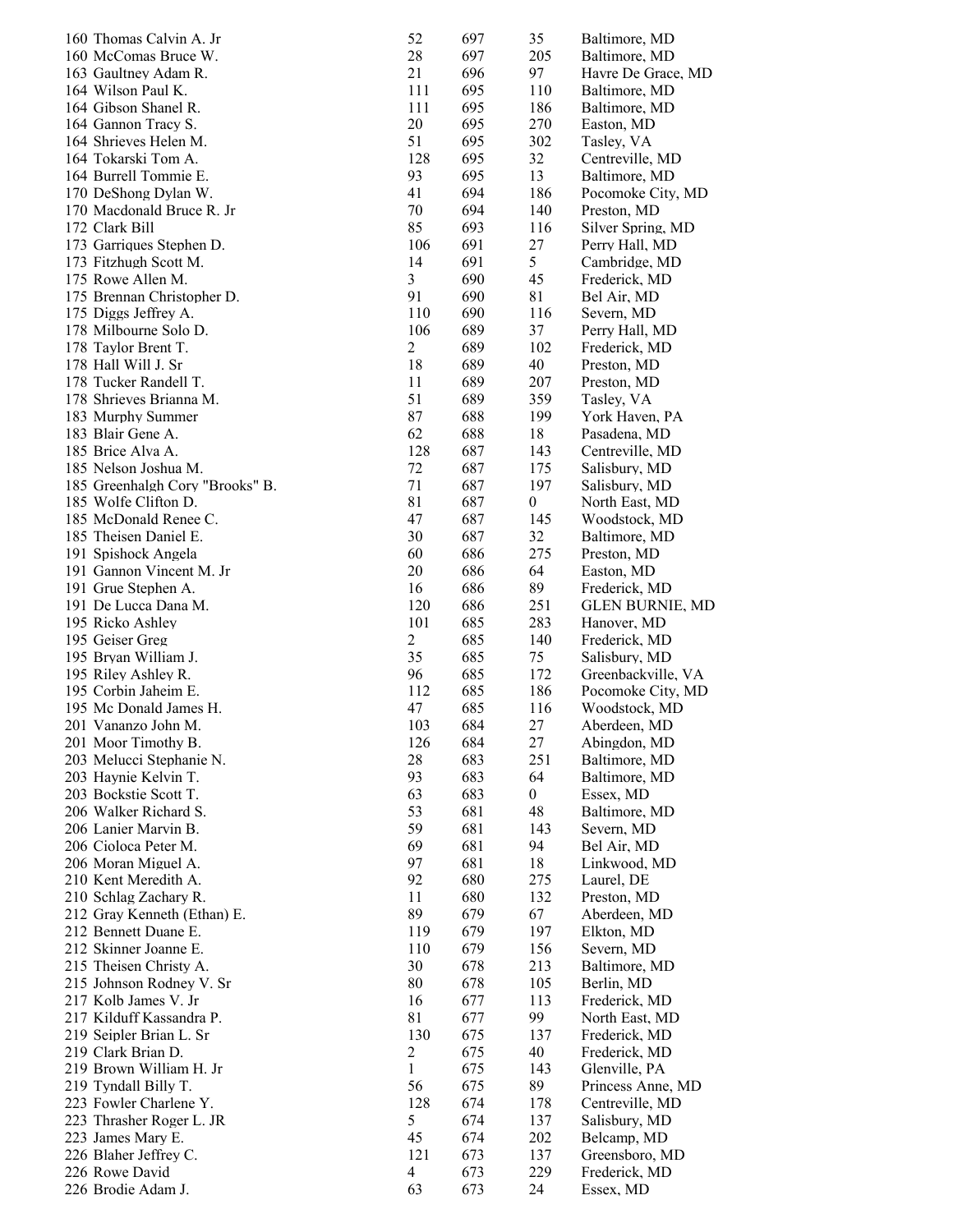| 229 Harrington Joe M.          | 72             | 672 | 172              | Salisbury, MD      |
|--------------------------------|----------------|-----|------------------|--------------------|
| 229 Holden-Hall Netti          | 112            | 672 | 280              | Pocomoke City, MD  |
| 231 Greene Jarvis L.           | 52             | 671 | 62               | Baltimore, MD      |
| 232 Magee Larry                | 11             | 670 | 145              | Preston, MD        |
| 233 Howard Jason C.            | 63             | 669 | $\boldsymbol{0}$ | Essex, MD          |
| 233 Harlow James W. III        | 100            | 669 | 35               | Glen Burnie, MD    |
| 235 Smith Ethan                | 18             | 668 | $\overline{2}$   | Preston, MD        |
| 235 Macdonald Bruce R. Jr      | 60             | 668 | 140              | Preston, MD        |
| 235 Brightful Michael T.       | 129            | 668 | 99               | Frederick, MD      |
| 235 Cubbage Troy A.            | 22             | 668 | 48               | Frostburg, MD      |
| 235 Ganzman James (Jim) R.     | 61             | 668 | 78               | Georgetown, DE     |
| 240 Thomas Calvin A. Jr        | 54             | 667 | 35               | Baltimore, MD      |
|                                |                |     |                  |                    |
| 240 Hotsko Carri A.            | 20             | 667 | 245              | Easton, MD         |
| 242 Rossy R. Michael Jr        | 13             | 666 | 37               | Cambridge, MD      |
| 242 Kelley Brandon T.          | 92             | 666 | 145              | Laurel, DE         |
| 242 Rapisarda(Kraus) Vicki A.  | 102            | 666 | 172              | Bel Air, MD        |
| 245 Vitelli Shelley E.         | 5              | 665 | 186              | Salisbury, MD      |
| 245 Walker Nicholas G.         | $\mathfrak{Z}$ | 665 | 124              | Frederick, MD      |
| 245 Bailey Darelle S.          | 52             | 665 | 99               | Baltimore, MD      |
| 248 Smarsh Ray                 | 64             | 664 | $\boldsymbol{0}$ | Baltimore, MD      |
| 248 Nelson Chad E.             | 55             | 664 | 13               | Baltimore, MD      |
| 248 Morrison Daniel R.         | 38             | 664 | 35               | Hebron, MD         |
| 251 Chandler Will A.           | 114            | 663 | 110              | Cambridge, MD      |
| 251 Cole Brenan W.             | 14             | 663 | 48               | Cambridge, MD      |
| 251 Thomas Calvin A. III       | 55             | 663 | $\boldsymbol{0}$ | Baltimore, MD      |
| 251 Dudley Zachary A.          | 54             | 663 | $\boldsymbol{0}$ | Baltimore, MD      |
| 251 Blizzard Robert (Bo) E. Jr | 1              | 663 | 32               | Glenville, PA      |
| 256 Rowe Merhl A.              | 4              | 662 | 78               | Frederick, MD      |
| 256 West Shane T.              | 94             | 662 | 135              | Eden, MD           |
| 256 Lauer Larry L.             | 58             | 662 | 116              | Onancock, VA       |
| 259 Dorman Brady C.            | 71             | 661 | 159              | Salisbury, MD      |
| 260 Esley-Collins Melissa L.   | 51             | 660 | 364              | Tasley, VA         |
| 260 Morrison Amber T.          | 38             | 660 | 91               | Hebron, MD         |
| 260 Spencer Charles J. Sr      | 97             | 660 | 62               | Linkwood, MD       |
| 260 Seipler Brian L. Jr        | 130            | 660 | 64               | Frederick, MD      |
| 260 Vencill Carl A.            | 7              | 660 | 37               | Aberdeen, MD       |
| 260 Nelson Craig C.            | 125            | 660 | 94               |                    |
| 266 Kiebler Mark C. Jr         | 124            | 659 | 48               | Timonium, MD       |
| 266 Cantler Edward W.          |                |     |                  | Forest Hill, MD    |
|                                | 28             | 659 | 59               | Baltimore, MD      |
| 268 McFadden Samuel L.         | 32             | 658 | 183              | Baltimore, MD      |
| 268 Bitzel Jack                | 6              | 658 | 37               | Westminster, MD    |
| 268 Kolb Robin L.              | 16             | 658 | 180              | Frederick, MD      |
| 268 Chandler Kris              | 114            | 658 | 186              | Cambridge, MD      |
| 268 Jones Jeffery              | 76             | 658 | 197              | Easton, MD         |
| 268 Washington Nakishia        | 18             | 658 | 259              | Preston, MD        |
| 274 Jones Henry W.             | 37             | 657 | 94               | Painter, VA        |
| 274 Dorman Scott G.            | 72             | 657 | 132              | Salisbury, MD      |
| 276 Maddox Walter              | 80             | 656 | 153              | Berlin, MD         |
| 276 Harris Keith S.            | 125            | 656 | 43               | Timonium, MD       |
| 278 Hartman Pamela J.          | 131            | 655 | 145              | Baltimore, MD      |
| 278 Turner Vincent L.          | 58             | 655 | 135              | Onancock, VA       |
| 278 Sheppard Guy W.            | 3              | 655 | 94               | Frederick, MD      |
| 278 Smith Kevin T.             | 7              | 655 | 99               | Aberdeen, MD       |
| 282 Gordon Alexander S.        | 126            | 654 | 0                | Abingdon, MD       |
| 282 Causey Charles R.          | 92             | 654 | 159              | Laurel, DE         |
| 284 Cole Wayne                 | 11             | 653 | 202              | Preston, MD        |
| 284 Klein Charles M.           | 6              | 653 | 102              | Westminster, MD    |
| 284 Boyer Timothy F.           | 101            | 653 | 99               | Hanover, MD        |
| 284 Chapman Shaun              | 93             | 653 | 8                | Baltimore, MD      |
| 284 Mc Gainey Hugh P. Jr       | 66             | 653 | 0                | Baltimore, MD      |
| 289 Edwards Joseph G.          | 59             | 652 |                  | Severn, MD         |
|                                |                |     | 78               |                    |
| 289 Armolt Matthew R.          | 27             | 652 | 70               | Falling Waters, WV |
| 289 Cruikshank Michael L.      | 78             | 652 | $\boldsymbol{0}$ | Seaford, DE        |
| 292 Burdette William A.        | 42             | 651 | 210              | Easton, MD         |
| 292 Guile Robert A.            | 15             | 651 | 81               | Salisbury, MD      |
| 292 Kess Zachary J.            | 107            | 651 | 143              | Pasadena, MD       |
| 295 Grue Stephen A.            | 17             | 650 | 89               | Frederick, MD      |
| 295 Pruchniewski Vincent J.    | 91             | 650 | 29               | Bel Air, MD        |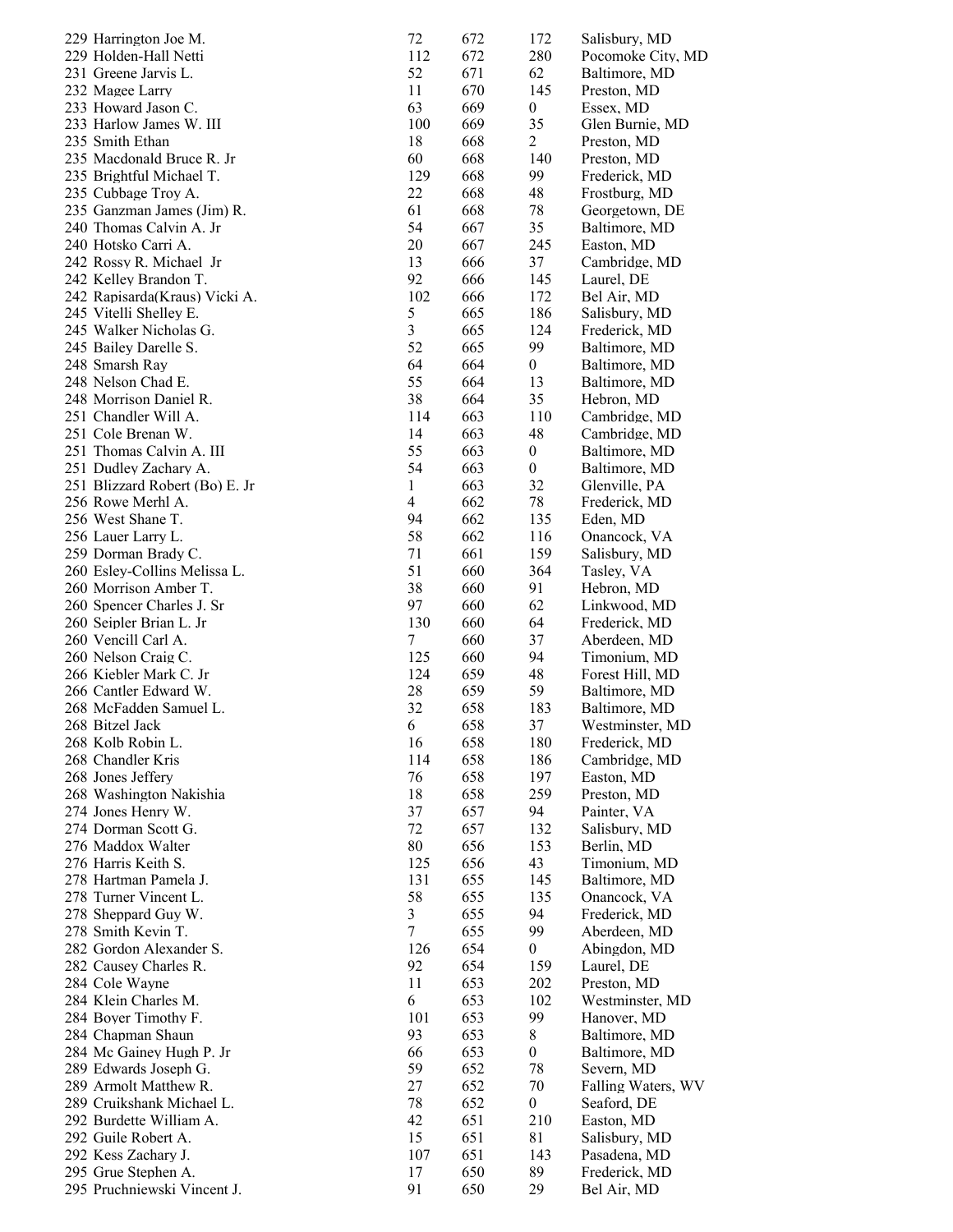| 297 Barrett Tara K.          | 48     | 648 | 342              | Ocean City, MD     |
|------------------------------|--------|-----|------------------|--------------------|
| 297 Anderson Bradley L. Jr   | 86     | 648 | 113              | York Haven, PA     |
| 297 Thacker Brian K.         | 106    | 648 | $\boldsymbol{0}$ | Perry Hall, MD     |
| 300 Pietra James P.          | 100    | 647 | 159              | Glen Burnie, MD    |
| 300 Corbin Darrell J. Sr     | 80     | 647 | 129              | Berlin, MD         |
| 300 Michalik John W.         | 38     | 647 | 62               | Hebron, MD         |
| 300 Mullenax Joseph H.       | 22     | 647 | 8                | Frostburg, MD      |
| 300 Taylor Kevin E.          | $\tau$ | 647 | 83               | Aberdeen, MD       |
| 305 Stollings Sid A. Jr      | 67     | 646 | $\overline{2}$   | Aberdeen, MD       |
| 305 Schell Joshua A.         | 109    | 646 | 54               | Bel Air, MD        |
| 305 Scherr Justin M.         | 131    | 646 | 72               | Baltimore, MD      |
| 308 Shrieves Tracy           | 51     | 645 | 205              | Tasley, VA         |
| 308 Marshall Jennifer L.     | 15     | 645 | 143              | Salisbury, MD      |
| 308 Melucci Patrick J.       | 28     | 645 | 51               | Baltimore, MD      |
| 311 Greene Marcus E.         | 116    | 643 | $\boldsymbol{0}$ | Preston, MD        |
| 312 Neubauer Thomas R.       | 113    | 642 | 153              | Joppa, MD          |
| 312 Chase Bernice J.         | 68     | 642 | 232              | Reisterstown, MD   |
| 314 Cavallaro Bryan H.       | 66     | 641 | 21               | Baltimore, MD      |
| 314 Foy Timothy M. Jr        | 64     | 641 | $\boldsymbol{0}$ | Baltimore, MD      |
| 314 Boggs Danny G.           | 86     | 641 | 156              | York Haven, PA     |
| 317 Wells Stewart M.         | 113    | 640 | 108              | Joppa, MD          |
| 317 Hawkins Floyd O.         | 125    | 640 | 54               | Timonium, MD       |
| 317 Skinner Raymond          | 110    | 640 | 78               | Severn, MD         |
| 320 Goode Donald J.          | 52     | 639 | 151              | Baltimore, MD      |
| 321 Morrison John H.         | 34     | 638 | 140              | Port Deposit, MD   |
| 321 Lyons Sean M.            | 26     | 638 | 89               | Cambridge, MD      |
| 323 Rhoten Brandon L.        | 104    | 637 | $\boldsymbol{0}$ | Finksburg, MD      |
| 324 Shipley Aleeyah J.       | 91     | 636 | 70               | Bel Air, MD        |
| 325 Brillon Joseph A. Jr     | 32     | 635 | 118              | Baltimore, MD      |
| 325 Miller Mark A.           | 27     | 635 | 27               | Falling Waters, WV |
| 325 Trego Michelle K.        | 50     | 635 | 207              | Tasley, VA         |
| 328 Hansel Carolyn J.        | 87     | 634 | 234              | York Haven, PA     |
| 328 Chandler Will A.         | 115    | 634 | 110              | Cambridge, MD      |
| 328 Rogers Marlowe A.        | 93     | 634 | 51               | Baltimore, MD      |
| 331 Stevens Michael J.       | 6      | 633 | 59               | Westminster, MD    |
| 332 Poole Arlene F.          | 111    | 632 | 124              | Baltimore, MD      |
| 332 Pridgeon Ryan P.         | 21     | 632 | 110              | Havre De Grace, MD |
| 334 Hoskins Timothy B. Jr    | 89     | 631 | 43               | Aberdeen, MD       |
| 335 Kluver Ray               | 113    | 630 | 24               | Joppa, MD          |
| 336 Smith Cassandra L.       | 18     | 629 | 81               | Preston, MD        |
| 337 White Malcolm "Pep" F.   | 37     | 628 | 48               | Painter, VA        |
| 337 Hawes Drew               | 2      | 628 | 167              | Frederick, MD      |
| 337 Blizzard Robert E. III   | 1      | 628 | 118              | Glenville, PA      |
| 337 Young Nancy A.           | 88     | 628 | 205              | Newark, DE         |
| 337 Etheridge Daryl          | 53     | 628 | 59               | Baltimore, MD      |
| 337 Quaty Christopher A.     | 8      | 628 | 18               | Glen Burnie, MD    |
| 343 Hartman Pamela J.        | 29     | 627 | 145              | Baltimore, MD      |
| 343 Ciufo Joseph J.          | 62     | 627 | 24               | Pasadena, MD       |
| 343 Miles Robert S. Jr       | 64     | 627 | $\boldsymbol{0}$ | Baltimore, MD      |
| 343 Lasick Todd A.           | 104    | 627 | 105              | Finksburg, MD      |
| 343 Smith Dylan              | 18     | 627 | $\overline{c}$   | Preston, MD        |
| 348 Gilbert Tony L.          | 129    | 626 | 59               | Frederick, MD      |
| 348 Kobert Terry C.          | 106    | 626 | 21               | Perry Hall, MD     |
| 350 Ioannou Tom N.           | 29     | 625 | 140              | Baltimore, MD      |
| 350 Hastings Jonathan R.     | 84     | 625 | $\boldsymbol{0}$ | Willards, MD       |
| 352 Thornhill Christopher W. | 35     | 624 | 18               | Salisbury, MD      |
| 352 Foster Rob               | $\tau$ | 624 | 37               | Aberdeen, MD       |
| 354 Logan Bryant T.          | $8\,$  | 623 | 13               | Glen Burnie, MD    |
| 354 Preston Michael K.       | 100    | 623 | 18               | Glen Burnie, MD    |
| 354 Nalls Larry L. Jr        | 106    | 623 | $\boldsymbol{0}$ | Perry Hall, MD     |
| 357 Smith William J.         | 118    | 622 | 16               | Annapolis, MD      |
| 357 Brown Kenneth M.         | 59     | 622 | 78               | Severn, MD         |
| 357 Harkins Dave M.          | 88     | 622 | 21               | Newark, DE         |
| 357 Bennett Steven T.        | 27     | 622 | 124              | Falling Waters, WV |
| 361 Bateman Kiersten N.      | 84     | 621 | 81               | Willards, MD       |
| 361 Johnson Gordon M. Sr     | 59     | 621 | 121              | Severn, MD         |
| 361 Hopkins Robert E.        | 53     | 621 | 62               | Baltimore, MD      |
| 364 Mc Connell Daren Jr      | 93     | 618 | 27               | Baltimore, MD      |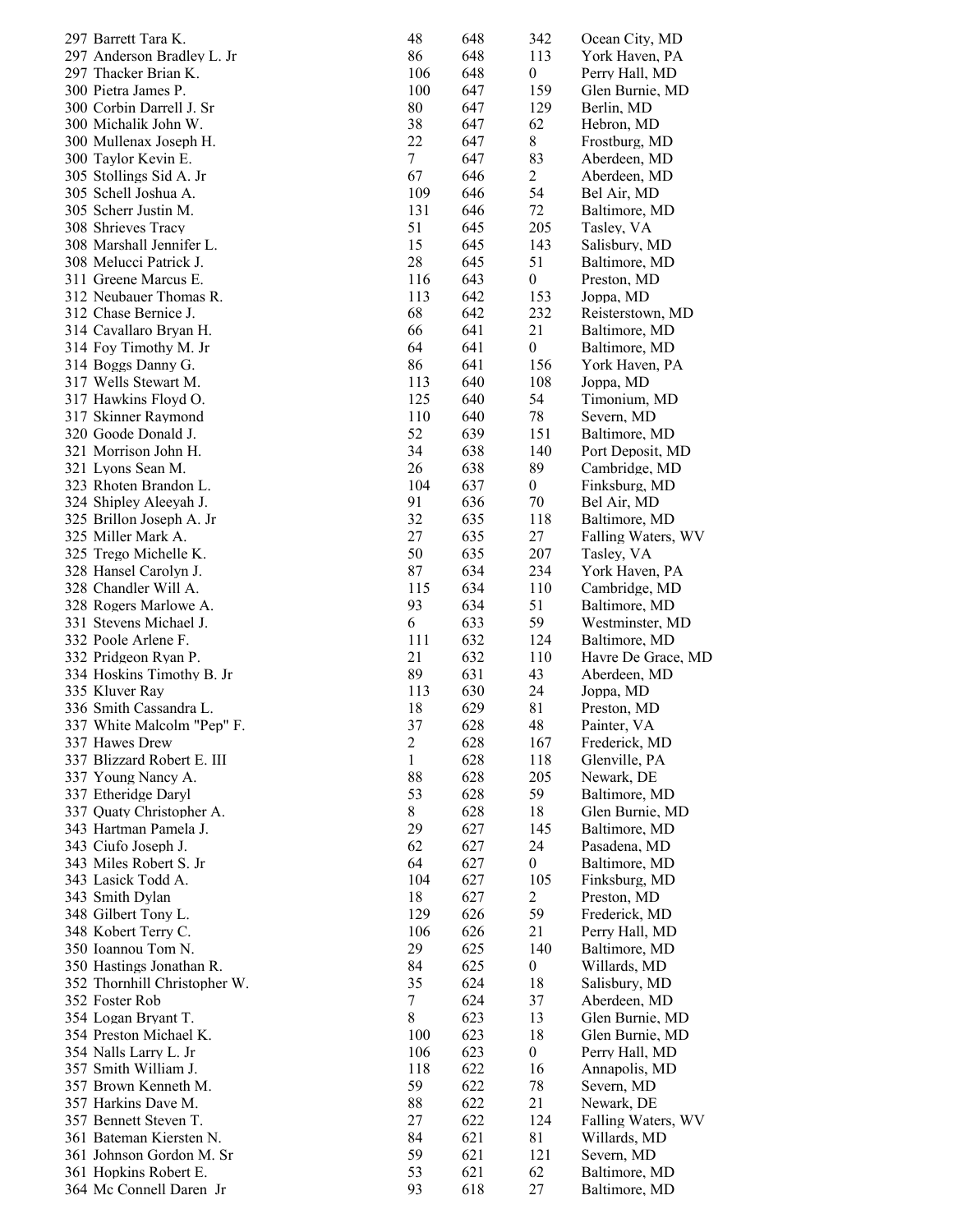| 364 Sours Lee A.                                 | 120            | 618        | 89               | <b>GLEN BURNIE, MD</b>           |
|--------------------------------------------------|----------------|------------|------------------|----------------------------------|
| 364 Manning Michael A.                           | 100            | 618        | 83               | Glen Burnie, MD                  |
| 364 Brown William M. Jr                          | 54             | 618        | 83               | Baltimore, MD                    |
| 368 Dorman Brady C.                              | 72             | 617        | 159              | Salisbury, MD                    |
| 369 Frasier Charles E. Sr                        | 31             | 616        | 135              | Baltimore, MD                    |
| 370 Ruark Arvie J.                               | 13             | 614        | 86               | Cambridge, MD                    |
| 371 Bowman Renee                                 | 42             | 613        | 175              | Easton, MD                       |
| 372 Kuhn Bernard A. Jr                           | 123            | 612        | 108              | Forest Hill, MD                  |
| 372 Meadows Kayla N.                             | 33             | 612        | 5                | Baltimore, MD                    |
| 372 Manning Joanne M.                            | 100            | 612        | 62               | Glen Burnie, MD                  |
| 375 Park James                                   | 73             | 610        | 143              | Eden, MD                         |
| 376 Reeves Shaun M.                              | $\overline{4}$ | 609        | 45               | Frederick, MD                    |
| 377 Cruikshank Michael L.                        | 94             | 608        | $\boldsymbol{0}$ | Eden, MD                         |
| 378 Titus Alexander R.                           | 73             | 607        | 124              | Eden, MD                         |
| 378 Wisk-Guile Suzanne M.                        | 15             | 607        | 186              | Salisbury, MD                    |
| 380 Campbell Aaron M.<br>380 Portz Rodger        | 84<br>107      | 606<br>606 | 86<br>91         | Willards, MD                     |
| 382 Archibald David C.                           | 29             | 605        | 48               | Pasadena, MD<br>Baltimore, MD    |
| 383 Hoang Tu "Darren" A.                         | 122            | 604        | 170              | Salisbury, MD                    |
| 383 Hawes Noah                                   | $\overline{c}$ | 604        | 40               | Frederick, MD                    |
| 385 Muehlberger Brad                             | 100            | 603        | 132              | Glen Burnie, MD                  |
| 386 Herald Michael W.                            | 17             | 602        | 40               | Frederick, MD                    |
| 387 Rhoten Anthony M.                            | 104            | 601        | 37               | Finksburg, MD                    |
| 387 Brookey Marty W.                             | 3              | 601        | 94               | Frederick, MD                    |
| 387 Brobst Mike R.                               | 23             | 601        | 40               | Frostburg, MD                    |
| 387 Tate Wilson A.                               | 115            | 601        | 89               | Cambridge, MD                    |
| 391 Handy Aaron M.                               | 94             | 600        | 229              | Eden, MD                         |
| 392 Cole Brenan W.                               | 12             | 599        | 48               | Cambridge, MD                    |
| 392 Vananzo John M.                              | 110            | 599        | 27               | Severn, MD                       |
| 394 Cooper Brandon D.                            | 10             | 598        | 54               | Cambridge, MD                    |
| 395 Parker Brandon L.                            | 107            | 597        | 126              | Pasadena, MD                     |
| 396 Kahl Colan R.                                | 31             | 596        | 81               | Baltimore, MD                    |
| 396 Webster Dwayne F.                            | 71             | 596        | 83               | Salisbury, MD                    |
| 396 Gray Kenneth (Ethan) E.                      | 81             | 596        | 67               | North East, MD                   |
| 396 Cavallaro Bryan H.                           | 67             | 596        | 21               | Aberdeen, MD                     |
| 400 Barnard James (Eddie) E.                     | 61             | 595        | 97               | Georgetown, DE                   |
| 400 Messix Jared W.                              | 10             | 595        | 32               | Cambridge, MD                    |
| 402 Tillman Charles W. III                       | 23             | 591        | 56               | Frostburg, MD                    |
| 402 Jerome Richard E. Jr                         | 66             | 591        | $\boldsymbol{0}$ | Baltimore, MD                    |
| 404 Broyles Perry N.                             | 29             | 590        | 67               | Baltimore, MD                    |
| 404 Ripley Kevin D.                              | 91             | 590        | 91               | Bel Air, MD                      |
| 406 Smith Paul A.                                | 60             | 589        | 97               | Preston, MD                      |
| 407 Newnam Ruth E.                               | 39             | 587        | 159              | Preston, MD                      |
| 408 Newcomb James C. III                         | 14             | 583        | 24               | Cambridge, MD                    |
| 409 Murphy Zach M.                               | 87             | 582        | 32               | York Haven, PA                   |
| 410 Blunt Keith E.                               | 88             | 581        | 27               | Newark, DE                       |
| 411 Spencer Charles J. Sr                        | 99             | 579        | 62               | Linkwood, MD                     |
| 412 Opel Shawn                                   | 22             | 578        | 37               | Frostburg, MD                    |
| 412 Watters Wes III                              | 124            | 578        | 18               | Forest Hill, MD                  |
| 414 Hiteshew William D. IV                       | 28             | 576        | 62               | Baltimore, MD                    |
| 414 Howsare Jeremiah L.                          | 23             | 576        | $\,8\,$          | Frostburg, MD                    |
| 416 Harmon Edward V.                             | 37             | 575        | 140              | Painter, VA                      |
| 416 Newcomb James C. III                         | 35             | 575        | 24               | Salisbury, MD                    |
| 416 Young William C. Jr                          | 88             | 575        | 10               | Newark, DE                       |
| 416 Beal Ronald T.                               | 118            | 575        | 40               | Annapolis, MD                    |
| 420 Phillabaum Joshua S.                         | 89             | 574        | 21               | Aberdeen, MD                     |
| 421 Moran Miguel A.                              | 98<br>74       | 572        | 18<br>5          | Linkwood, MD                     |
| 421 Starling Michael A.                          |                | 572        |                  | Onancock, VA                     |
| 421 Schroyer Stanley S. Jr<br>424 Dudley John M. | 8<br>54        | 572<br>571 | 29<br>51         | Glen Burnie, MD<br>Baltimore, MD |
| 425 Yates Derek R.                               | 23             | 570        | 10               | Frostburg, MD                    |
| 426 Mears Kylie N.                               | 50             | 568        | 213              |                                  |
| 427 Scarpati James G.                            | 6              | 566        | 40               | Tasley, VA<br>Westminster, MD    |
| 428 Moran Eddie III                              | 99             | 563        | 89               | Linkwood, MD                     |
| 429 Close Ben G.                                 | $\overline{c}$ | 562        | 102              | Frederick, MD                    |
| 430 Mehl Matthew A.                              | 86             | 559        | 129              | York Haven, PA                   |
| 431 Kohler Robert                                | 87             | 558        | 32               | York Haven, PA                   |
| 432 Lee Eddie G.                                 | 33             | 550        | 29               | Baltimore, MD                    |
|                                                  |                |            |                  |                                  |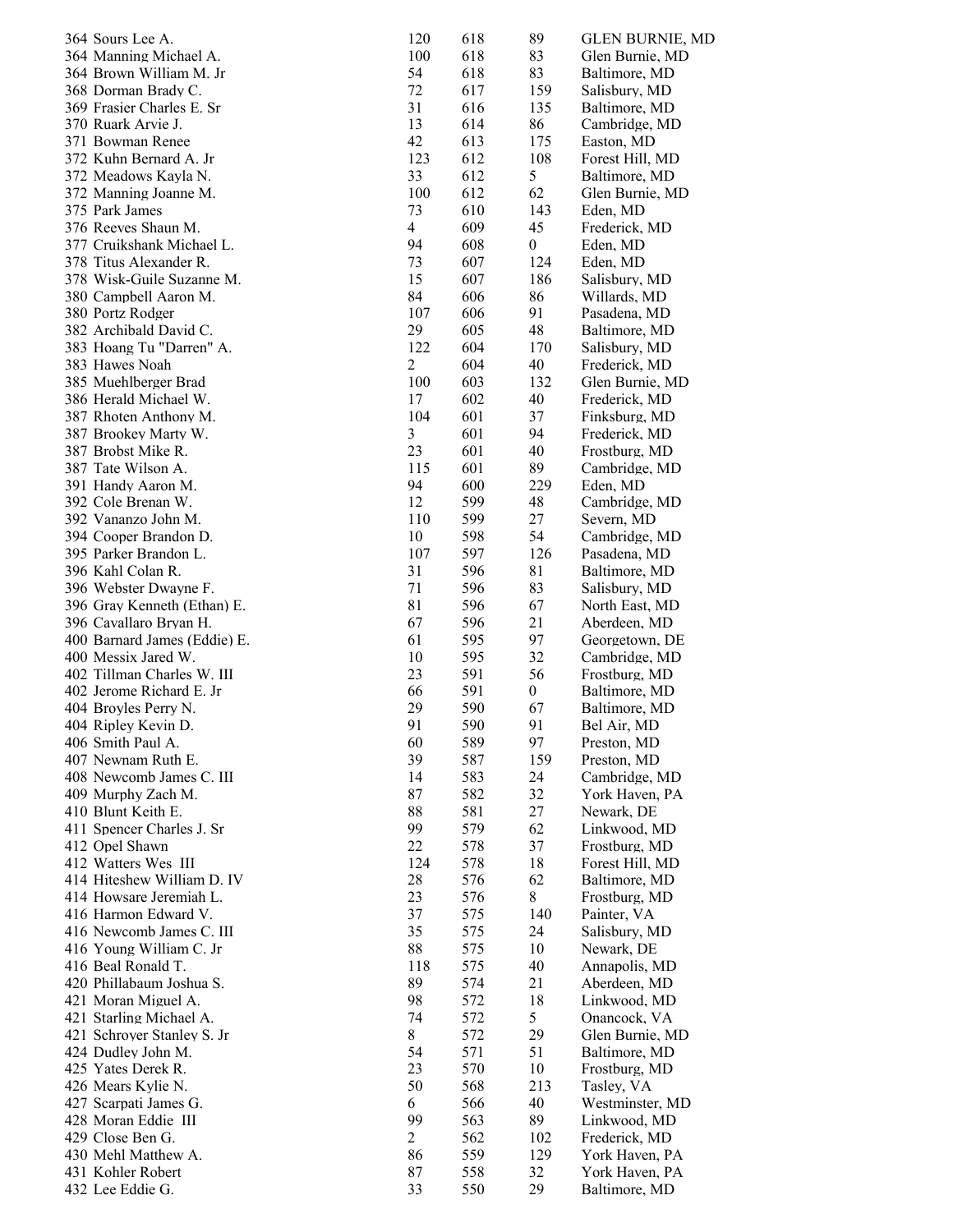| 432 Mc Cauley James D. Sr        | 93    | 550          | 29   | Baltimore, MD     |                 |  |
|----------------------------------|-------|--------------|------|-------------------|-----------------|--|
| 434 Hayes D'Andre Sr             | 52    | 548          | 51   | Baltimore, MD     |                 |  |
| 435 Hall Will J. Sr              | 19    | 543          | 40   | Centreville, MD   |                 |  |
| 436 Smitherman James L.          | 104   | 533          | 67   | Finksburg, MD     |                 |  |
| 437 Wasson Patrick R.            | 60    | 516          | 94   | Preston, MD       |                 |  |
| <b>Singles, Scratch, Scratch</b> |       |              |      |                   |                 |  |
| Place Team Name                  | Entry | <b>Score</b> | Hcap | From              | <b>Prize</b>    |  |
| 1 Jerome Richard E. Jr           | 64    | 774          |      | Baltimore, MD     | \$550.00 Trophy |  |
| 2 Bennett Brian K.               | 63    | 770          |      | Essex, MD         | \$300.00        |  |
| 3 Vitelli Martin "Popeye" R.     | 14    | 767          |      | Cambridge, MD     | \$195.00        |  |
| 4 Bennett Brian K.               | 66    | 757          |      | Baltimore, MD     | 2nd Scratch     |  |
| 5 Holman Brian J.                | 117   | 756          |      | Street, MD        | \$145.00        |  |
| 6 Sipple Mike W.                 | 23    | 752          |      | Frostburg, MD     | \$114.00        |  |
| 7 Eardley Brian C.               | 125   | 746          |      | Timonium, MD      | \$95.00         |  |
| 8 Ciufo Joseph A.                | 62    | 743          |      | Pasadena, MD      | \$82.00         |  |
| 9 Wallace Eric C.                | 55    | 738          |      | Baltimore, MD     | \$71.00         |  |
| 10 Zidanic Chris M.              | 80    | 736          |      | Berlin, MD        | 3rd Handicap    |  |
| 11 Du Bree Richard (RJ) A.       | 7     | 734          |      | Aberdeen, MD      | \$63.00         |  |
| 12 Leonard Tacarci M.            | 62    | 729          |      | Pasadena, MD      | \$57.00         |  |
| 13 Gordon Alexander S.           | 34    | 728          |      | Port Deposit, MD  | \$52.00         |  |
| 14 Miceli Philip T.              | 91    | 727          |      | Bel Air, MD       | \$48.00         |  |
| 15 Barton Ronald J.              | 34    | 725          |      | Port Deposit, MD  | 14th Handicap   |  |
| 16 Mc Gainey Hugh P. Jr          | 63    | 724          |      | Essex, MD         | \$44.00         |  |
| 17 Marshall Howard H.            | 55    | 721          |      | Baltimore, MD     | \$41.00         |  |
| 18 Weaver Alan S.                | 28    | 719          |      | Baltimore, MD     | \$37.50         |  |
| 18 Lamb Benjamin M.              | 126   | 719          |      | Abingdon, MD      | \$37.50         |  |
| 20 Williams Scott R.             | 90    | 718          |      | Aberdeen, MD      |                 |  |
| 21 Wassin Matthew P.             | 83    | 717          |      | Aberdeen, MD      |                 |  |
| 22 Ciufo Joseph A.               | 83    | 716          |      | Aberdeen, MD      |                 |  |
| 22 Kiebler Mark C. Jr            | 123   | 716          |      | Forest Hill, MD   |                 |  |
| 22 Bryan William J.              | 36    | 716          |      | Salisbury, MD     |                 |  |
| 25 Moore David K. Jr             | 6     | 715          |      | Westminster, MD   |                 |  |
| 25 Cavey Brian R.                | 63    | 715          |      | Essex, MD         |                 |  |
| 27 Haga Thomas (Tom) G. Jr       | 91    | 714          |      | Bel Air, MD       |                 |  |
| 27 Harmon Kevin L.               | 35    | 714          |      | Salisbury, MD     |                 |  |
| 29 Lindecamp Bryan               | 81    | 711          |      | North East, MD    |                 |  |
| 29 Whitty Terrell                | 33    | 711          |      | Baltimore, MD     |                 |  |
| 31 Starling Michael A.           | 58    | 710          |      | Onancock, VA      |                 |  |
| 32 Taylor Robert R.              | 45    | 709          |      | Belcamp, MD       |                 |  |
| 33 Wagoner Eric S.               | 67    | 707          |      | Aberdeen, MD      |                 |  |
| 34 Mc Garry Evan R.              | 107   | 703          |      | Pasadena, MD      |                 |  |
| 35 Smith Dylan                   | 116   | 702          |      | Preston, MD       |                 |  |
| 36 Phillabaum Joshua S.          | 90    | 701          |      | Aberdeen, MD      |                 |  |
| 37 Thornhill Christopher W.      | 36    | 700          |      | Salisbury, MD     |                 |  |
| 38 Schmeck Barry T. Jr           | 3     | 698          |      | Frederick, MD     |                 |  |
| 39 Zidanic Chris M.              | 72    | 693          |      | Salisbury, MD     |                 |  |
| 40 Duncan Tyler M.               | 58    | 690          |      | Onancock, VA      |                 |  |
| 41 Yates David W.                | 23    | 689          |      | Frostburg, MD     |                 |  |
| 42 Lindecamp Bryan               | 103   | 688          |      | Aberdeen, MD      |                 |  |
| 42 Wetherbee Ronald W. Jr        | 113   | 688          |      | Joppa, MD         |                 |  |
| 44 Wolfe Clifton D.              | 81    | 687          |      | North East, MD    |                 |  |
| 45 Alston Thomas B.              | 106   | 686          |      | Perry Hall, MD    |                 |  |
| 45 Swigert Johnny D. Jr          | 10    | 686          |      | Cambridge, MD     |                 |  |
| 45 Fitzhugh Scott M.             | 14    | 686          |      | Cambridge, MD     |                 |  |
| 48 Bockstie Scott T.             | 63    | 683          |      | Essex, MD         |                 |  |
| 49 Burrell Tommie E.             | 93    | 682          |      | Baltimore, MD     |                 |  |
| 49 Taylor Kevin E.               | 34    | 682          |      | Port Deposit, MD  |                 |  |
| 49 Saunders Paul M.              | 6     | 682          |      | Westminster, MD   |                 |  |
| 52 Lamb Kirk                     | 126   | 681          |      | Abingdon, MD      |                 |  |
| 53 Hess Robert J.                | 85    | 680          |      | Silver Spring, MD |                 |  |
| 54 Cummings Blain M.             | 8     | 677          |      | Glen Burnie, MD   |                 |  |
| 55 Coleman Christopher D.        | 128   | 676          |      | Centreville, MD   |                 |  |
| 56 Shifflett Dave H.             | 33    | 674          |      | Baltimore, MD     |                 |  |
| 57 Rossy R. Michael Jr           | 12    | 673          |      | Cambridge, MD     |                 |  |
| 58 Blair Gene A.                 | 62    | 670          |      | Pasadena, MD      |                 |  |
| 58 Williams Scott R.             | 89    | 670          |      | Aberdeen, MD      |                 |  |
| 60 Howard Jason C.               | 63    | 669          |      | Essex, MD         |                 |  |
| 61 Mc Fadden Richard L. Sr       | 67    | 668          |      | Aberdeen, MD      |                 |  |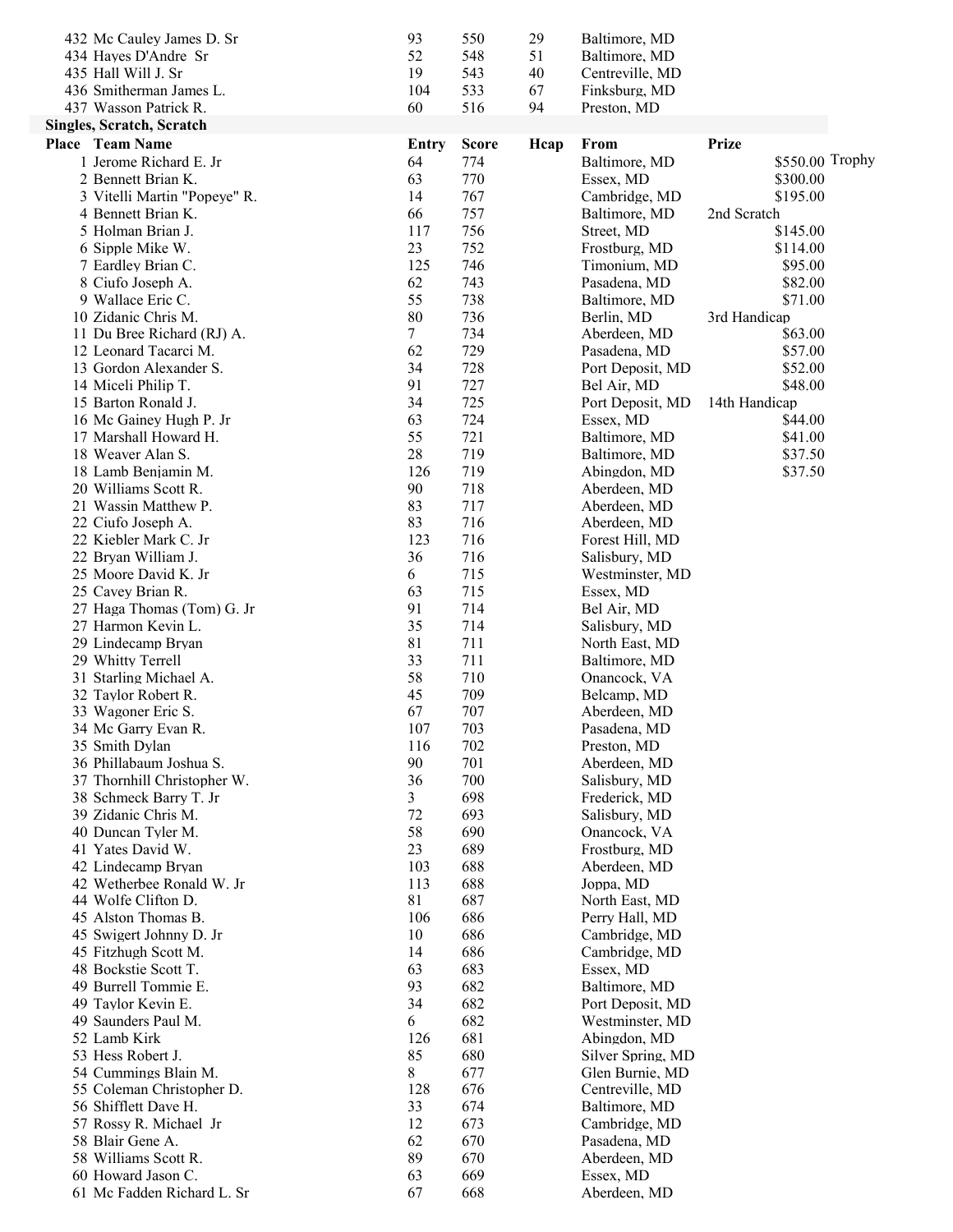| 62 Portz Rodger                | 31             | 666 | Baltimore, MD      |
|--------------------------------|----------------|-----|--------------------|
| 62 Smith Ethan                 | 18             | 666 | Preston, MD        |
| 64 Garriques Stephen D.        | 106            | 664 | Perry Hall, MD     |
| 64 Smarsh Ray                  | 64             | 664 | Baltimore, MD      |
| 66 Moran Miguel A.             | 97             | 663 | Linkwood, MD       |
| 66 Tuthill Tyler F.            | 80             | 663 | Berlin, MD         |
| 66 Tokarski Tom A.             | 128            | 663 | Centreville, MD    |
| 66 Taylor Stephen M.           | 45             | 663 | Belcamp, MD        |
| 66 Dudley Zachary A.           | 54             | 663 | Baltimore, MD      |
| 66 Thomas Calvin A. III        | 55             | 663 | Baltimore, MD      |
| 72 Thomas Calvin A. Jr         | 52             | 662 | Baltimore, MD      |
| 72 Palmer Brian M.             | 33             | 662 | Baltimore, MD      |
| 74 Brennan Christopher D.      | 113            | 659 | Joppa, MD          |
| 75 Moor Timothy B.             | 126            | 657 | Abingdon, MD       |
| 75 Vananzo John M.             | 103            | 657 | Aberdeen, MD       |
| 77 Theisen Daniel E.           | 30             | 655 | Baltimore, MD      |
| 77 Williams Dwight E. Jr       | 107            | 655 | Pasadena, MD       |
| 79 Gordon Alexander S.         | 126            | 654 | Abingdon, MD       |
| 79 Tillman Chaz W. IV          | 84             | 654 | Willards, MD       |
| 79 McFarland Scott A. Jr       | 4              | 654 | Frederick, MD      |
| 82 Mc Gainey Hugh P. Jr        | 66             | 653 |                    |
|                                |                |     | Baltimore, MD      |
| 82 Douglass Ronald K. Jr       | 125            | 653 | Timonium, MD       |
| 84 Milbourne Solo D.           | 106            | 652 | Perry Hall, MD     |
| 84 Cruikshank Michael L.       | 78             | 652 | Seaford, DE        |
| 86 Nelson Chad E.              | 55             | 651 | Baltimore, MD      |
| 87 Hall Will J. Sr             | 18             | 649 | Preston, MD        |
| 87 Brodie Adam J.              | 63             | 649 | Essex, MD          |
| 89 Thacker Brian K.            | 106            | 648 | Perry Hall, MD     |
| 89 Kent Russell "Rusty" J.     | 92             | 648 | Laurel, DE         |
| 89 Cruikshank Bradley          | 78             | 648 | Seaford, DE        |
| 92 Brown William M. Jr         | 53             | 647 | Baltimore, MD      |
| 92 Tarbert Stephen R.          | 117            | 647 | Street, MD         |
| 94 Isenhart Phillip R.         | 113            | 646 | Joppa, MD          |
| 94 Throckmorton Brian L.       | 38             | 646 | Hebron, MD         |
| 94 Otto Douglas                | 22             | 646 | Frostburg, MD      |
| 97 Rowe Allen M.               | 3              | 645 | Frederick, MD      |
| 97 Hansel Shawn M.             | 87             | 645 | York Haven, PA     |
| 97 Chapman Shaun               | 93             | 645 | Baltimore, MD      |
| 100 Stollings Sid A. Jr        | 67             | 644 | Aberdeen, MD       |
| 101 Greene Marcus E.           | 116            | 643 | Preston, MD        |
| 101 Leach LaVaughn             | 111            | 643 | Baltimore, MD      |
| 103 Degraw Brian D.            | 3              | 642 | Frederick, MD      |
| 104 Foy Timothy M. Jr          | 64             | 641 | Baltimore, MD      |
| 105 Mullenax Joseph H.         | 22             | 639 | Frostburg, MD      |
| 105 Gettier William E.         | 20             | 639 | Easton, MD         |
| 107 Rhoten Brandon L.          | 104            | 637 | Finksburg, MD      |
| 108 Powell Shawn C.            | 110            | 636 | Severn, MD         |
| 109 Lewis Justin W.            | 88             | 635 | Newark, DE         |
| 109 Clark Brian D.             | $\overline{c}$ | 635 | Frederick, MD      |
| 109 Taylor James               | 41             | 635 | Pocomoke City, MD  |
| 112 Harlow James W. III        | 100            | 634 | Glen Burnie, MD    |
| 113 Walker Richard S.          | 53             | 633 | Baltimore, MD      |
| 114 Hawthorne Sheila M.        | 10             | 632 | Cambridge, MD      |
| 114 Thomas Calvin A. Jr        | 54             | 632 | Baltimore, MD      |
| 116 Blizzard Robert (Bo) E. Jr | 1              | 631 | Glenville, PA      |
| 117 Rossy R. Michael Jr        | 13             | 629 | Cambridge, MD      |
| 117 Morrison Daniel R.         | 38             | 629 | Hebron, MD         |
| 117 Monk Keith E.              | 125            | 629 | Timonium, MD       |
| 120 Miles Robert S. Jr         | 64             | 627 | Baltimore, MD      |
| 121 Moran Eddie III            | 98             | 626 | Linkwood, MD       |
| 122 White Malcolm L.           | 37             | 625 | Painter, VA        |
| 122 Smith Dylan                | 18             | 625 | Preston, MD        |
| 122 Hastings Jonathan R.       | 84             | 625 | Willards, MD       |
| 122 Wright Lillian G.          | 44             | 625 | Aberdeen, MD       |
| 126 Grove Dale E.              | 56             | 624 | Princess Anne, MD  |
| 126 Webb Chris R.              | 96             | 624 | Greenbackville, VA |
| 128 Vencill Carl A.            | 7              | 623 | Aberdeen, MD       |
| 128 Nalls Larry L. Jr          | 106            | 623 | Perry Hall, MD     |
|                                |                |     |                    |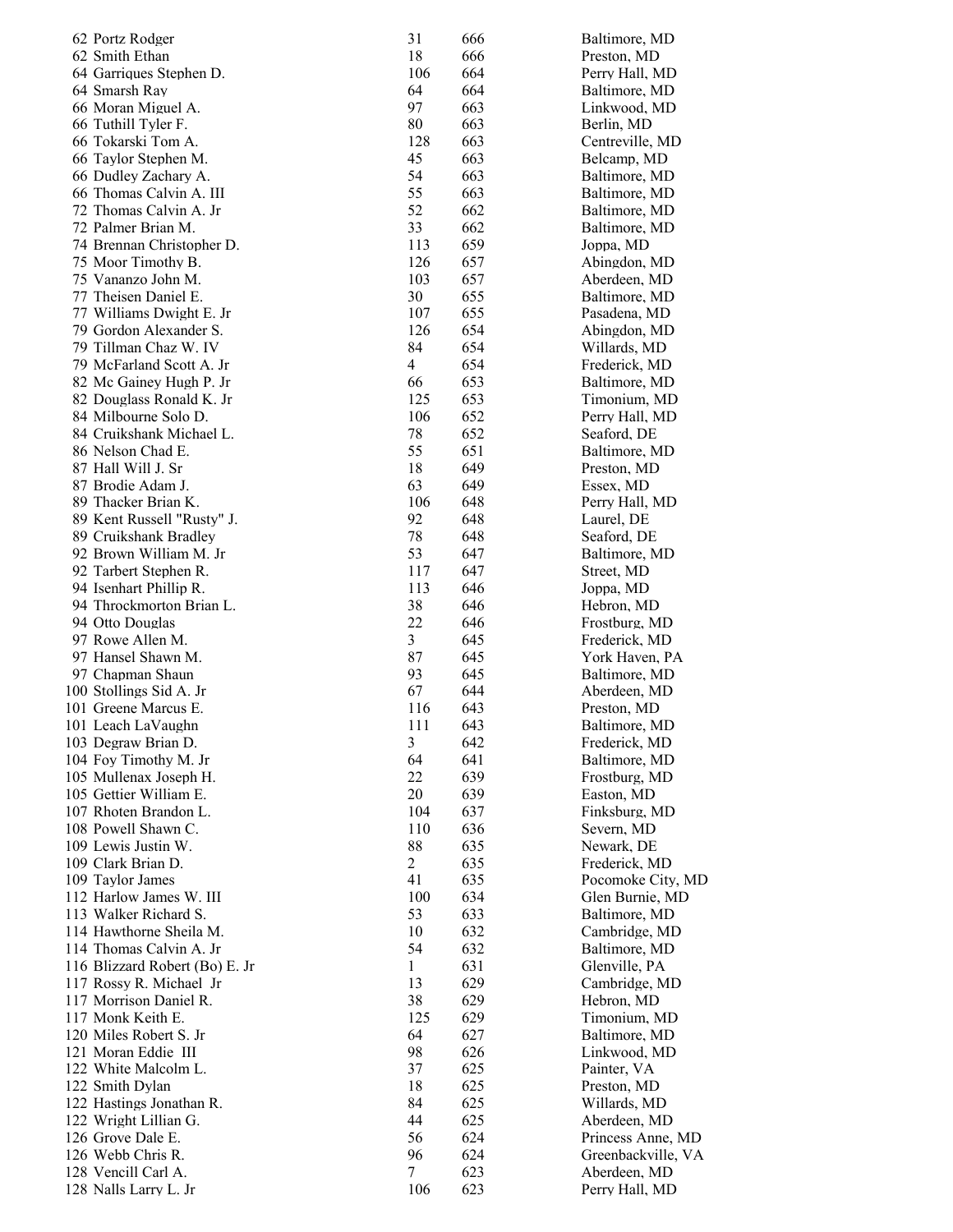| 130 Gannon Vincent M. Jr                          | 20             | 622        | Easton, MD                     |
|---------------------------------------------------|----------------|------------|--------------------------------|
| 131 Bitzel Jack                                   | 6              | 621        | Westminster, MD                |
| 131 Pruchniewski Vincent J.                       | 91             | 621        | Bel Air, MD                    |
| 133 Cavallaro Bryan H.                            | 66             | 620        | Baltimore, MD                  |
| 133 Cubbage Troy A.                               | 22             | 620        | Frostburg, MD                  |
| 135 Haynie Kelvin T.                              | 93             | 619        | Baltimore, MD                  |
| 136 Ritchey George A.                             | 58             | 618        | Onancock, VA                   |
| 136 Speta Noah P.                                 | 41             | 618        | Pocomoke City, MD              |
| 136 West Shane T.                                 | 95             | 618        | Eden, MD                       |
| 136 Coblentz David A.                             | 34             | 618        | Port Deposit, MD               |
| 140 Shrieves David                                | 51             | 617        | Tasley, VA                     |
| 141 Cole Brenan W.                                | 14             | 615        | Cambridge, MD                  |
| 142 Causey Charles R.                             | 56             | 614        | Princess Anne, MD              |
| 143 Harris Keith S.                               | 125            | 613        | Timonium, MD                   |
| 144 Gray Kenneth (Ethan) E.                       | 89             | 612        | Aberdeen, MD                   |
| 145 Kiebler Mark C. Jr                            | 124            | 611        | Forest Hill, MD                |
| 146 Quaty Christopher A.                          | 8              | 610        | Glen Burnie, MD                |
| 146 Logan Bryant T.                               | $\,8\,$        | 610        | Glen Burnie, MD                |
| 146 Bryan William J.                              | 35             | 610        | Salisbury, MD                  |
| 149 Smith Cleon D.                                | 18             | 609        | Preston, MD                    |
| 149 Brennan Christopher D.                        | 91             | 609        | Bel Air, MD                    |
| 149 Evans Robert W. Sr                            | 88             | 609        | Newark, DE                     |
| 149 Greene Jarvis L.                              | 52             | 609        | Baltimore, MD                  |
| 153 Burgess Dale R. Jr                            | 26             | 608        | Cambridge, MD                  |
| 153 Cruikshank Michael L.                         | 94             | 608        | Eden, MD                       |
| 153 Miller Mark A.                                | 27             | 608        | Falling Waters, WV             |
| 156 Meadows Kayla N.                              | 33             | 607        | Baltimore, MD                  |
| 157 Smith William J.                              | 118            | 606        | Annapolis, MD                  |
| 157 Kluver Ray                                    | 113            | 606        | Joppa, MD                      |
| 157 Thornhill Christopher W.                      | 35             | 606        | Salisbury, MD                  |
| 160 Preston Michael K.                            | 100            | 605        | Glen Burnie, MD                |
| 160 Kobert Terry C.                               | 106            | 605        | Perry Hall, MD                 |
| 162 Nixon Vincent W. Sr                           | 97             | 604        | Linkwood, MD                   |
| 163 Ciufo Joseph J.                               | 62             | 603        | Pasadena, MD                   |
| 164 Harkins Dave M.                               | 88             | 601        | Newark, DE                     |
| 164 Walston Christian S.                          | 41             | 601        | Pocomoke City, MD              |
| 166 Vitelli Alec M.                               | 5              | 600        | Salisbury, MD                  |
| 166 Cantler Edward W.                             | 28             | 600        | Baltimore, MD                  |
| 168 Gaultney Adam R.                              | 21             | 599        | Havre De Grace, MD             |
| 169 Spencer Charles J. Sr                         | 97             | 598        | Linkwood, MD                   |
| 170 Prosper Charles E. Jr                         | 94<br>45       | 597        | Eden, MD                       |
| 170 Taylor Ronald (Joe) J.<br>170 Grue Stephen A. | 16             | 597<br>597 | Belcamp, MD                    |
| 173 Grue Jennifer L.                              | 16             | 596        | Frederick, MD<br>Frederick, MD |
| 173 Seipler Brian L. Jr                           | 130            | 596        | Frederick, MD                  |
| 175 Melucci Patrick J.                            | 28             | 594        | Baltimore, MD                  |
| 175 Scott Cedric J.                               | 85             | 594        | Silver Spring, MD              |
| 177 Lomax George                                  | 20             | 593        | Easton, MD                     |
| 178 Hart James (Red) C. Jr                        | 51             | 592        | Tasley, VA                     |
| 178 Schell Joshua A.                              | 109            | 592        | Bel Air, MD                    |
| 180 Flight-Thomas Frances R.                      | 52             | 591        | Baltimore, MD                  |
| 180 Mc Connell Daren Jr                           | 93             | 591        | Baltimore, MD                  |
| 180 Jerome Richard E. Jr                          | 66             | 591        | Baltimore, MD                  |
| 183 Ganzman James (Jim) R.                        | 61             | 590        | Georgetown, DE                 |
| 183 Dix Michael R. Jr                             | 48             | 590        | Ocean City, MD                 |
| 185 Hoskins Timothy B. Jr                         | 89             | 588        | Aberdeen, MD                   |
| 186 Cioloca Peter M.                              | 69             | 587        | Bel Air, MD                    |
| 186 Foster Rob                                    | 7              | 587        | Aberdeen, MD                   |
| 186 Taylor Brent T.                               | $\overline{c}$ | 587        | Frederick, MD                  |
| 189 Tyndall Billy T.                              | 56             | 586        | Princess Anne, MD              |
| 189 Hilbert Rick L.                               | 9              | 586        | Hebron, MD                     |
| 189 Hawkins Floyd O.                              | 125            | 586        | Timonium, MD                   |
| 192 Michalik John W.                              | 38             | 585        | Hebron, MD                     |
| 192 VanSant Christopher J.                        | 80             | 585        | Berlin, MD                     |
| 192 Wilson Paul K.                                | 111            | 585        | Baltimore, MD                  |
| 195 Rowe Merhl A.                                 | $\overline{4}$ | 584        | Frederick, MD                  |
| 196 Rogers Marlowe A.                             | 93             | 583        | Baltimore, MD                  |
| 196 Lo Peter                                      | 33             | 583        | Baltimore, MD                  |
|                                                   |                |            |                                |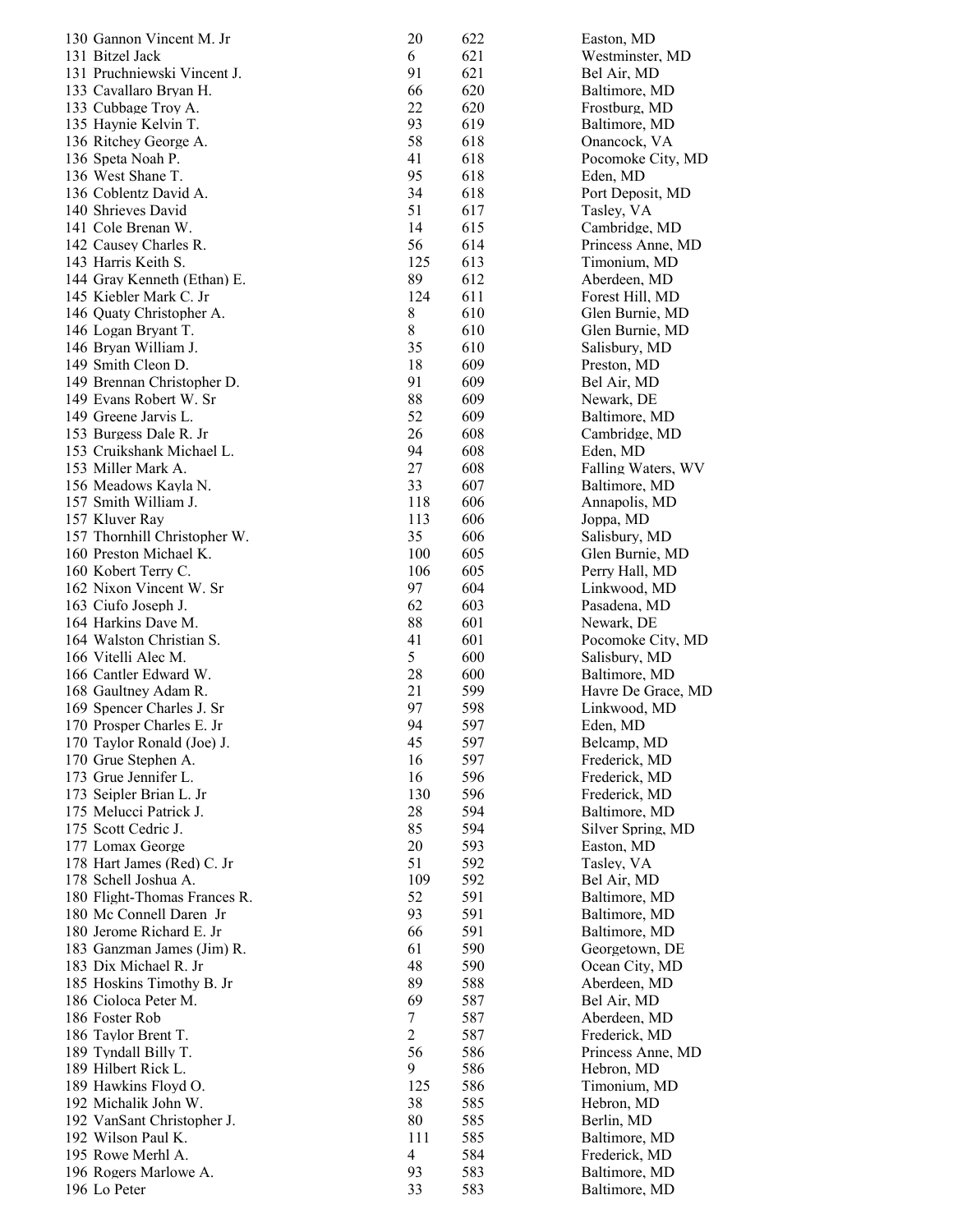| 198 Armolt Matthew R.                                      | 27             | 582        | Falling Waters, WV              |
|------------------------------------------------------------|----------------|------------|---------------------------------|
| 198 Morris Margo L.                                        | 70             | 582        | Preston, MD                     |
| 200 White Malcolm "Pep" F.                                 | 37             | 580        | Painter, VA                     |
| 200 Ritchey Patrick R.                                     | 58             | 580        | Onancock, VA                    |
| 202 Nibblett William J.                                    | 95             | 579        | Eden, MD                        |
| 203 Dorman Scott G.                                        | 71             | 578        | Salisbury, MD                   |
| 203 Kilduff Kassandra P.                                   | 81             | 578        | North East, MD                  |
| 205 Clark Bill                                             | 85             | 577        | Silver Spring, MD               |
| 206 Mustin Richard K.                                      | 107            | 576        | Pasadena, MD                    |
| 207 Cavallaro Bryan H.                                     | 67             | 575        | Aberdeen, MD                    |
| 207 Carmean Brian D.                                       | 73             | 575        | Eden, MD                        |
| 207 West Shane T.                                          | 9              | 575        | Hebron, MD                      |
| 210 Stevens Michael J.                                     | 6              | 574        | Westminster, MD                 |
| 210 Edwards Joseph G.                                      | 59             | 574        | Severn, MD                      |
| 210 Scherr Justin M.                                       | 131            | 574        | Baltimore, MD                   |
| 210 Diggs Jeffrey A.                                       | 110            | 574        | Severn, MD                      |
| 214 Turner Vincent L.<br>214 Moran Heriberto "Eddie" E. Jr | 15<br>97       | 573        | Salisbury, MD                   |
| 214 Johnson Rodney V. Sr                                   | 80             | 573<br>573 | Linkwood, MD                    |
| 217 Vananzo John M.                                        | 110            | 572        | Berlin, MD<br>Severn, MD        |
| 218 Guile Robert A.                                        | 15             | 570        | Salisbury, MD                   |
| 219 Morrison Amber T.                                      | 38             | 569        | Hebron, MD                      |
| 219 Brightful Michael T.                                   | 129            | 569        | Frederick, MD                   |
| 219 Mc Donald James H.                                     | 47             | 569        | Woodstock, MD                   |
| 219 Etheridge Daryl                                        | 53             | 569        | Baltimore, MD                   |
| 223 Howsare Jeremiah L.                                    | 23             | 568        | Frostburg, MD                   |
| 223 Riley Chase                                            | 96             | 568        | Greenbackville, VA              |
| 223 Bowser Wallace L.                                      | 76             | 568        | Easton, MD                      |
| 226 Starling Michael A.                                    | 74             | 567        | Onancock, VA                    |
| 226 Gilbert Tony L.                                        | 129            | 567        | Frederick, MD                   |
| 226 Lee Harry T. Jr                                        | 43             | 567        | Aberdeen, MD                    |
| 229 Shipley Aleeyah J.                                     | 91             | 566        | Bel Air, MD                     |
| 229 Bailey Darelle S.                                      | 52             | 566        | Baltimore, MD                   |
| 229 Nelson Craig C.                                        | 125            | 566        | Timonium, MD                    |
| 232 Young William C. Jr                                    | 88             | 565        | Newark, DE                      |
| 233 Kolb James V. Jr                                       | 16             | 564        | Frederick, MD                   |
| 233 Rhoten Anthony M.                                      | 104            | 564        | Finksburg, MD                   |
| 233 Reeves Shaun M.                                        | 4              | 564        | Frederick, MD                   |
| 233 Hawes Noah                                             | $\overline{c}$ | 564        | Frederick, MD                   |
| 233 Taylor Kevin E.                                        | 7              | 564        | Aberdeen, MD                    |
| 238 Jones Henry W.                                         | 37             | 563        | Painter, VA                     |
| 238 Messix Jared W.                                        | 10             | 563        | Cambridge, MD                   |
| 240 Herald Michael W.                                      | 17             | 562        | Frederick, MD                   |
| 240 Skinner Raymond                                        | 110            | 562        | Severn, MD                      |
| 242 Grue Stephen A.                                        | 17             | 561        | Frederick, MD                   |
| 242 Brobst Mike R.                                         | 23             | 561        | Frostburg, MD                   |
| 242 Sheppard Guy W.                                        | 3              | 561        | Frederick, MD                   |
| 245 Yates Derek R.                                         | 23             | 560        | Frostburg, MD                   |
| 245 Niblett Billy L.                                       | 50             | 560        | Tasley, VA                      |
| 245 Watters Wes III                                        | 124            | 560        | Forest Hill, MD                 |
| 248 Hopkins Robert E.                                      | 53             | 559        | Baltimore, MD                   |
| 248 Newcomb James C. III                                   | 14             | 559        | Cambridge, MD                   |
| 250 Higgins Amber N.                                       | 128            | 557        | Centreville, MD                 |
| 250 Archibald David C.                                     | 29             | 557        | Baltimore, MD                   |
| 252 Smith Kevin T.                                         | 7              | 556        | Aberdeen, MD                    |
| 253 Hotsko Ian                                             | 20             | 554        | Easton, MD                      |
| 253 Macdonald Bruce R. Jr                                  | 70             | 554        | Preston, MD                     |
| 253 Moran Miguel A.                                        | 98             | 554        | Linkwood, MD                    |
| 253 Boyer Timothy F.                                       | 101<br>88      | 554        | Hanover, MD                     |
| 253 Blunt Keith E.<br>258 Phillabaum Joshua S.             |                | 554<br>553 | Newark, DE                      |
| 258 Lowman James W.                                        | 89             |            | Aberdeen, MD                    |
| 258 Chandler Will A.                                       | 121<br>114     | 553<br>553 | Greensboro, MD<br>Cambridge, MD |
| 258 Howeth Donna L.                                        | 128            | 553        | Centreville, MD                 |
| 262 Greenhalgh Cory "Brooks" B.                            | 72             | 552        | Salisbury, MD                   |
| 262 Lilliston Calvin T. III                                | 50             | 552        | Tasley, VA                      |
| 264 Newcomb James C. III                                   | 35             | 551        | Salisbury, MD                   |
| 264 Cole Brenan W.                                         | 12             | 551        | Cambridge, MD                   |
|                                                            |                |            |                                 |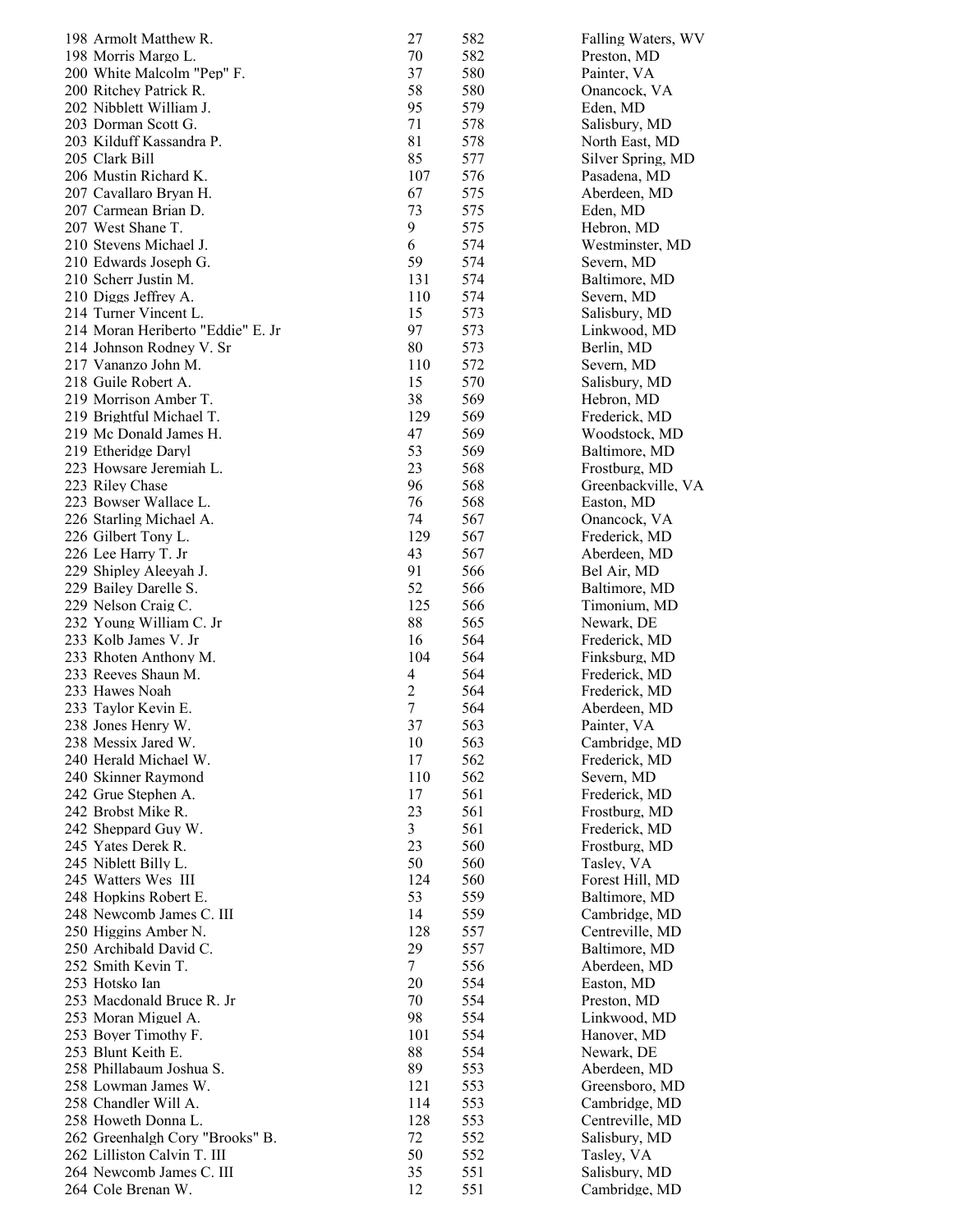| 264 Klein Charles M.                                  | 6              | 551        | Westminster, MD               |
|-------------------------------------------------------|----------------|------------|-------------------------------|
| 267 Murphy Zach M.                                    | 87             | 550        | York Haven, PA                |
| 267 Manning Joanne M.                                 | 100            | 550        | Glen Burnie, MD               |
| 269 Lyons Sean M.                                     | 26             | 549        | Cambridge, MD                 |
| 270 Wagner Kyle D.                                    | 122            | 548        | Salisbury, MD                 |
| 270 Schlag Zachary R.                                 | 11             | 548        | Preston, MD                   |
| 270 Smith Cassandra L.                                | 18             | 548        | Preston, MD                   |
| 273 Lauer Larry L.                                    | 58             | 546        | Onancock, VA                  |
| 274 Geiser Greg                                       | $\overline{c}$ | 545        | Frederick, MD                 |
| 275 Cooper Brandon D.                                 | 10             | 544        | Cambridge, MD                 |
| 275 Brice Alva A.                                     | 128            | 544        | Centreville, MD               |
| 275 Brown Kenneth M.                                  | 59             | 544        | Severn, MD                    |
| 278 Schroyer Stanley S. Jr                            | 8              | 543        | Glen Burnie, MD               |
| 279 McDonald Renee C.                                 | 47<br>3        | 542        | Woodstock, MD                 |
| 280 Walker Nicholas G.                                | 22             | 541        | Frederick, MD                 |
| 280 Opel Shawn<br>282 Bateman Kiersten N.             | 84             | 541<br>540 | Frostburg, MD                 |
| 282 Lastowski Mike                                    | 44             | 540        | Willards, MD<br>Aberdeen, MD  |
| 284 Lanier Marvin B.                                  | 59             | 538        | Severn, MD                    |
| 284 Seipler Brian L. Sr                               | 130            | 538        | Frederick, MD                 |
| 286 Thrasher Roger L. JR                              | 5              | 537        | Salisbury, MD                 |
| 286 Ringold Gary W.                                   | 39             | 537        | Preston, MD                   |
| 288 Blaher Jeffrey C.                                 | 121            | 536        | Greensboro, MD                |
| 289 Anderson Bradley L. Jr                            | 86             | 535        | York Haven, PA                |
| 289 Tillman Charles W. III                            | 23             | 535        | Frostburg, MD                 |
| 289 Brown William M. Jr                               | 54             | 535        | Baltimore, MD                 |
| 289 Beal Ronald T.                                    | 118            | 535        | Annapolis, MD                 |
| 289 Manning Michael A.                                | 100            | 535        | Glen Burnie, MD               |
| 294 Kahl Steve C. Sr                                  | 31             | 534        | Baltimore, MD                 |
| 295 Bryan Dantoine "Boat" D.                          | 71             | 533        | Salisbury, MD                 |
| 296 Sell Kirk                                         | 86             | 532        | York Haven, PA                |
| 296 Brown William H. Jr                               | $\mathbf{1}$   | 532        | Glenville, PA                 |
| 296 Wells Stewart M.                                  | 113            | 532        | Joppa, MD                     |
| 299 Tyndall James M.                                  | 56             | 531        | Princess Anne, MD             |
| 300 Gray Kenneth (Ethan) E.                           | 81             | 529        | North East, MD                |
| 300 Sours Lee A.                                      | 120            | 529        | <b>GLEN BURNIE, MD</b>        |
| 302 Macdonald Bruce R. Jr                             | 60             | 528        | Preston, MD                   |
| 302 Ruark Arvie J.                                    | 13             | 528        | Cambridge, MD                 |
| 302 Miller Edward R.                                  | 71             | 528        | Salisbury, MD                 |
| 305 West Shane T.                                     | 94             | 527        | Eden, MD                      |
| 305 Du Bois Francis W. Jr                             | 102            | 527        | Bel Air, MD                   |
| 307 Culbertson Justin D.                              | 69             | 526        | Bel Air, MD                   |
| 307 Kohler Robert                                     | 87             | 526        | York Haven, PA                |
| 307 Scarpati James G.                                 | 6              | 526        | Westminster, MD               |
| 310 Messick Tyler O.                                  | 73             | 525        | Eden, MD                      |
| 310 Magee Larry                                       | 11             | 525        | Preston, MD                   |
| 310 Dorman Scott G.                                   | 72             | 525        | Salisbury, MD                 |
| 313 Chandler Will A.                                  | 115            | 524        | Cambridge, MD                 |
| 314 Bolyard Natalie                                   | 87             | 523        | York Haven, PA                |
| 314 Barton Jackie L.                                  | 34             | 523        | Port Deposit, MD              |
| 314 Broyles Perry N.                                  | 29             | 523        | Baltimore, MD                 |
| 314 Skinner Joanne E.                                 | 110            | 523        | Severn, MD                    |
| 318 Pridgeon Ryan P.                                  | 21             | 522        | Havre De Grace, MD            |
| 318 Lasick Todd A.                                    | 104            | 522        | Finksburg, MD                 |
| 320 Kelley Brandon T.                                 | 92             | 521        | Laurel, DE                    |
| 320 Mc Cauley James D. Sr                             | 93             | 521        | Baltimore, MD                 |
| 320 Lee Eddie G.                                      | 33             | 521        | Baltimore, MD                 |
| 323 Robinson Herbert                                  | 43             | 520        | Aberdeen, MD                  |
| 323 Boone Pamela J.                                   | 110            | 520        | Severn, MD                    |
| 323 Turner Vincent L.                                 | 58             | 520        | Onancock, VA                  |
| 323 Campbell Aaron M.                                 | 84             | 520        | Willards, MD                  |
| 323 Dudley John M.                                    | 54             | 520        | Baltimore, MD                 |
| 328 Boyle Timothy M.                                  | 109            | 519        | Bel Air, MD                   |
| 329 Corbin Darrell J. Sr                              | 80<br>99       | 518        | Berlin, MD                    |
| 330 Spencer Charles J. Sr<br>330 Brillon Joseph A. Jr | 32             | 517<br>517 | Linkwood, MD<br>Baltimore, MD |
| 332 Ritchey Jennifer I.                               | 49             | 516        | Pocomoke City, MD             |
| 333 Foster Lee                                        | 119            | 515        | Elkton, MD                    |
|                                                       |                |            |                               |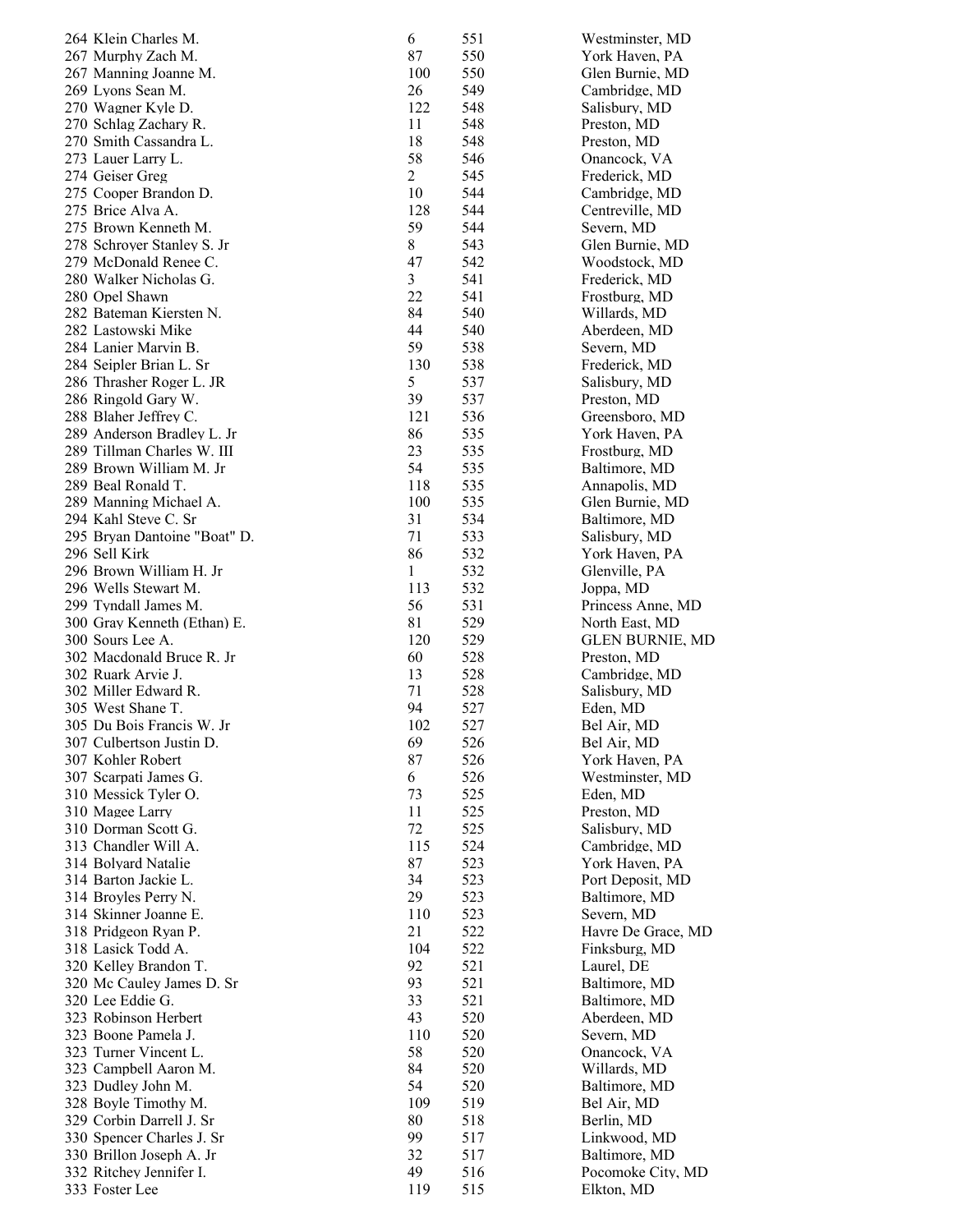| 333 McFadden Dawn M.                          | 32             | 515        | Baltimore, MD                        |
|-----------------------------------------------|----------------|------------|--------------------------------------|
| 333 Portz Rodger                              | 107            | 515        | Pasadena, MD                         |
| 333 Kahl Colan R.                             | 31             | 515        | Baltimore, MD                        |
| 337 Hiteshew William D. IV                    | 28             | 514        | Baltimore, MD                        |
| 338 McBride Brittnie A.                       | 7              | 513        | Aberdeen, MD                         |
| 338 Riley Ashley R.                           | 96             | 513        | Greenbackville, VA                   |
| 338 Webster Dwayne F.                         | 71             | 513        | Salisbury, MD                        |
| 341 Tate Wilson A.                            | 115            | 512        | Cambridge, MD                        |
| 341 Nelson Joshua M.                          | 72             | 512        | Salisbury, MD                        |
| 343 Blizzard Robert E. III                    | 1              | 510        | Glenville, PA                        |
| 343 Stollings Dusti L.                        | 32             | 510        | Baltimore, MD                        |
| 343 Hartman Pamela J.                         | 131            | 510        | Baltimore, MD                        |
| 346 Gibson Shanel R.                          | 111            | 509        | Baltimore, MD                        |
| 347 Poole Arlene F.                           | 111            | 508        | Baltimore, MD                        |
| 347 DeShong Dylan W.                          | 41             | 508        | Pocomoke City, MD                    |
| 347 Kess Zachary J.                           | 107            | 508        | Pasadena, MD                         |
| 350 Brookey Marty W.                          | 3<br>49        | 507        | Frederick, MD                        |
| 351 Ritchey Kaci D.<br>351 Kuhn Bernard A. Jr | 123            | 504<br>504 | Pocomoke City, MD<br>Forest Hill, MD |
| 353 Burdette Tiffany A.                       | 19             | 503        | Centreville, MD                      |
| 353 Hall Will J. Sr                           | 19             | 503        | Centreville, MD                      |
| 353 Maddox Walter                             | 80             | 503        | Berlin, MD                           |
| 356 Marshall Jennifer L.                      | 15             | 502        | Salisbury, MD                        |
| 356 Dorman Brady C.                           | 71             | 502        | Salisbury, MD                        |
| 358 Harrington Joe M.                         | 72             | 500        | Salisbury, MD                        |
| 358 Johnson Gordon M. Sr                      | 59             | 500        | Severn, MD                           |
| 360 Ripley Kevin D.                           | 91             | 499        | Bel Air, MD                          |
| 360 Corbin Jaheim E.                          | 112            | 499        | Pocomoke City, MD                    |
| 362 Morrison John H.                          | 34             | 498        | Port Deposit, MD                     |
| 362 Bennett Steven T.                         | 27             | 498        | Falling Waters, WV                   |
| 362 Barnard James (Eddie) E.                  | 61             | 498        | Georgetown, DE                       |
| 365 Hayes D'Andre Sr                          | 52             | 497        | Baltimore, MD                        |
| 366 Fowler Charlene Y.                        | 128            | 496        | Centreville, MD                      |
| 367 Causey Charles R.                         | 92             | 495        | Laurel, DE                           |
| 368 Rapisarda(Kraus) Vicki A.                 | 102            | 494        | Bel Air, MD                          |
| 369 McComas Bruce W.                          | 28             | 492        | Baltimore, MD                        |
| 369 Smith Paul A.                             | 60             | 492        | Preston, MD                          |
| 371 Barton Joshua                             | 27             | 491        | Falling Waters, WV                   |
| 372 Greenhalgh Cory "Brooks" B.               | 71             | 490        | Salisbury, MD                        |
| 373 Murphy Summer                             | 87             | 489        | York Haven, PA                       |
| 373 Neubauer Thomas R.                        | 113            | 489        | Joppa, MD                            |
| 375 Pietra James P.                           | 100            | 488        | Glen Burnie, MD                      |
| 375 Goode Donald J.                           | 52             | 488        | Baltimore, MD                        |
| 375 Shrieves Robert W.                        | 48             | 488        | Ocean City, MD                       |
| 378 Boggs Danny G.                            | 86             | 485        | York Haven, PA                       |
| 378 Ioannou Tom N.                            | 29             | 485        | Baltimore, MD                        |
| 380 Titus Alexander R.                        | 73             | 483        | Eden, MD                             |
| 381 Tucker Randell T.                         | 11             | 482        | Preston, MD                          |
| 381 Bennett Duane E.                          | 119            | 482        | Elkton, MD                           |
| 381 Hartman Pamela J.                         | 29             | 482        | Baltimore, MD                        |
| 384 Frasier Charles E. Sr                     | 31             | 481        | Baltimore, MD                        |
| 385 Vitelli Shelley E.                        | 5              | 479        | Salisbury, MD                        |
| 386 Kolb Robin L.                             | 16             | 478        | Frederick, MD                        |
| 387 McFadden Samuel L.                        | 32             | 475        | Baltimore, MD                        |
| 388 Moran Eddie III                           | 99             | 474        | Linkwood, MD                         |
| 389 Murphy Marion E.                          | 68             | 473        | Reisterstown, MD                     |
| 390 Chandler Kris                             | 114            | 472        | Cambridge, MD                        |
| 390 James Mary E.                             | 45             | 472        | Belcamp, MD                          |
| 392 Muehlberger Brad                          | 100            | 471        | Glen Burnie, MD                      |
| 392 Parker Brandon L.                         | 107            | 471        | Pasadena, MD                         |
| 394 Kelley Nicole R.                          | 92             | 469        | Laurel, DE                           |
| 395 Park James                                | 73             | 467        | Eden, MD                             |
| 396 Smitherman James L.                       | 104            | 466        | Finksburg, MD                        |
| 397 Theisen Christy A.                        | 30             | 465        | Baltimore, MD                        |
| 398 Harris Carl III                           | 85             | 462        | Silver Spring, MD                    |
| 399 Hawes Drew                                | $\overline{c}$ | 461        | Frederick, MD                        |
| 399 Jones Jeffery                             | 76             | 461        | Easton, MD                           |
| 401 Close Ben G.                              | 2              | 460        | Frederick, MD                        |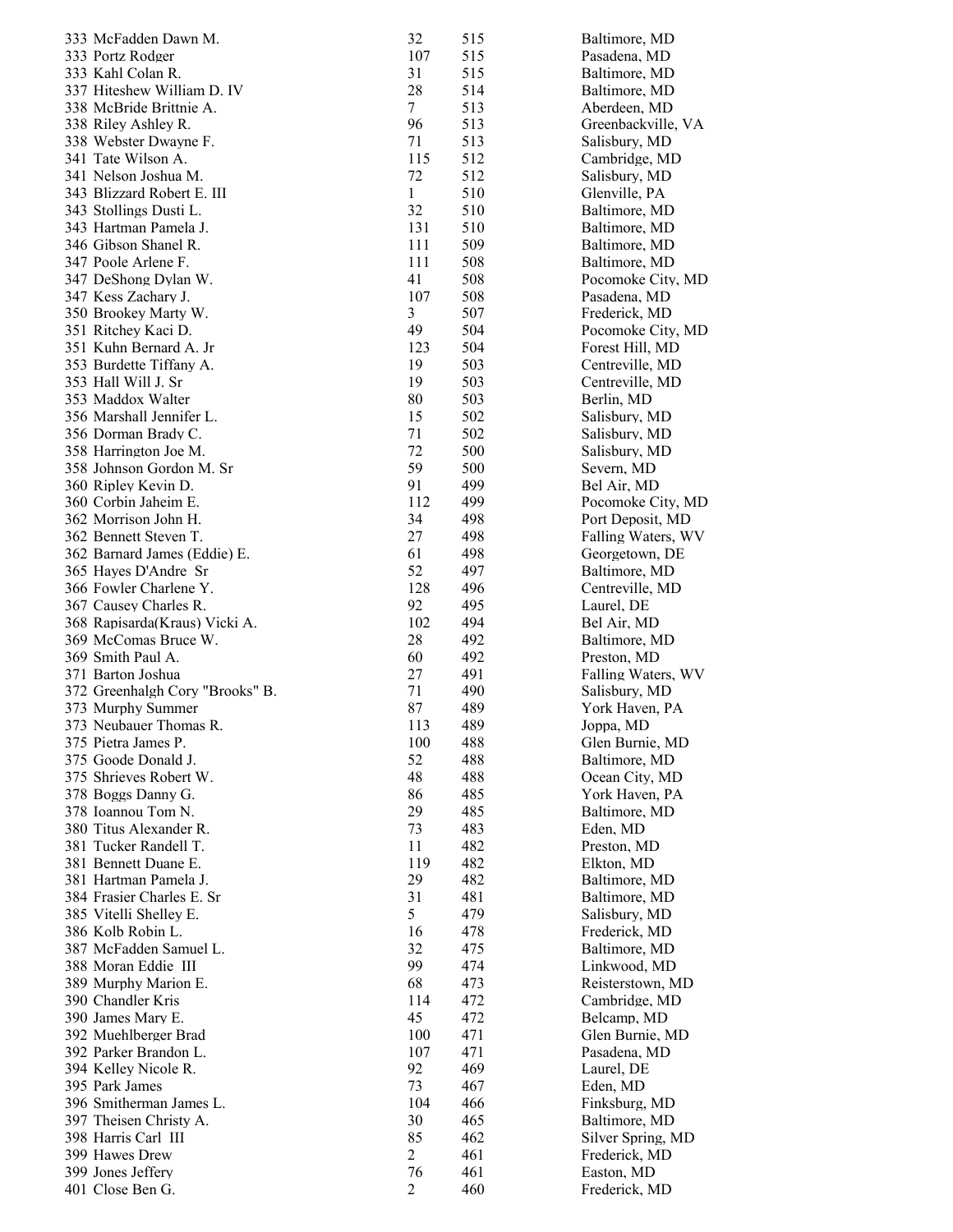| 402 Dorman Brady C.               | 72             | 458          |                  | Salisbury, MD          |                 |  |
|-----------------------------------|----------------|--------------|------------------|------------------------|-----------------|--|
| 403 Cole Wayne                    | 11             | 451          |                  | Preston, MD            |                 |  |
| 404 Rowe David                    | $\overline{4}$ | 444          |                  | Frederick, MD          |                 |  |
| 405 Burdette William A.           | 42             | 441          |                  | Easton, MD             |                 |  |
| 406 Shrieves Tracy                | 51             | 440          |                  | Tasley, VA             |                 |  |
| 406 Thrasher Trivia               | 5              | 440          |                  | Salisbury, MD          |                 |  |
| 408 Bowman Renee                  | 42             | 438          |                  | Easton, MD             |                 |  |
| 409 Harmon Edward V.              | 37             | 435          |                  | Painter, VA            |                 |  |
| 409 De Lucca Dana M.              | 120            | 435          |                  | <b>GLEN BURNIE, MD</b> |                 |  |
| 411 Hoang Tu "Darren" A.          | 122            | 434          |                  | Salisbury, MD          |                 |  |
| 412 Melucci Stephanie N.          | 28             | 432          |                  |                        |                 |  |
| 413 Mehl Matthew A.               | 86             | 430          |                  | Baltimore, MD          |                 |  |
|                                   |                |              |                  | York Haven, PA         |                 |  |
| 414 Trego Michelle K.             | 50             | 428          |                  | Tasley, VA             |                 |  |
| 414 Newnam Ruth E.                | 39             | 428          |                  | Preston, MD            |                 |  |
| 416 Prosper Cheryl L.             | 92             | 427          |                  | Laurel, DE             |                 |  |
| 417 Gannon Tracy S.               | 20             | 425          |                  | Easton, MD             |                 |  |
| 418 Young Nancy A.                | 88             | 423          |                  | Newark, DE             |                 |  |
| 419 Hotsko Carri A.               | 20             | 422          |                  | Easton, MD             |                 |  |
| 419 Wasson Patrick R.             | 60             | 422          |                  | Preston, MD            |                 |  |
| 421 Wisk-Guile Suzanne M.         | 15             | 421          |                  | Salisbury, MD          |                 |  |
| 422 Prosper Cheryl L.             | 96             | 420          |                  | Greenbackville, VA     |                 |  |
| 423 Spishock Angela               | 60             | 411          |                  | Preston, MD            |                 |  |
| 424 Pitts Arthur J.               | 48             | 410          |                  | Ocean City, MD         |                 |  |
| 424 Chase Bernice J.              | 68             | 410          |                  | Reisterstown, MD       |                 |  |
| 426 Kent Meredith A.              | 92             | 405          |                  | Laurel, DE             |                 |  |
| 427 Ricko Ashley                  | 101            | 402          |                  | Hanover, MD            |                 |  |
| 428 Hansel Carolyn J.             | 87             | 400          |                  | York Haven, PA         |                 |  |
| 429 Washington Nakishia           | 18             | 399          |                  | Preston, MD            |                 |  |
| 430 Shrieves Helen M.             | 51             | 393          |                  | Tasley, VA             |                 |  |
| 431 Holden-Hall Netti             | 112            | 392          |                  | Pocomoke City, MD      |                 |  |
| 432 Handy Aaron M.                | 94             | 371          |                  | Eden, MD               |                 |  |
| 433 Mears Kylie N.                | 50             | 355          |                  | Tasley, VA             |                 |  |
| 434 Shrieves Brianna M.           | 51             | 330          |                  | Tasley, VA             |                 |  |
| 435 Klein Autumn R.               | 1              | 327          |                  | Glenville, PA          |                 |  |
|                                   |                |              |                  |                        |                 |  |
|                                   |                |              |                  |                        |                 |  |
| 436 Barrett Tara K.               | 48             | 306          |                  | Ocean City, MD         |                 |  |
| 437 Esley-Collins Melissa L.      | 51             | 296          |                  | Tasley, VA             |                 |  |
| All Events, Handicap, Handicapped |                |              |                  |                        |                 |  |
| Place Team Name                   | Entry          | <b>Score</b> | Hcap             | From                   | <b>Prize</b>    |  |
| 1 White Malcolm L.                | 37             | 2,432        | 720              | Painter, VA            | \$414.00 Trophy |  |
| 2 Sell Kirk                       | 86             | 2,427        | 897              | York Haven, PA         | \$203.00        |  |
| 3 Taylor James                    | 41             | 2,400        | 678              | Pocomoke City, ME      | \$135.00        |  |
| 4 Haga Thomas (Tom) G. Jr         | 91             | 2,376        | 234              | Bel Air, MD            | \$101.00        |  |
| 5 Speta Noah P.                   | 41             | 2,367        | 606              | Pocomoke City, ML      | \$81.00         |  |
| 6 Zidanic Chris M.                | 80             | 2,354        | 348              | Berlin, MD             | \$68.00         |  |
| 8 Prosper Charles E. Jr           | 94             | 2,353        | 525              | Eden, MD               | \$58.00         |  |
| 10 Du Bree Richard (RJ) A.        | $\tau$         | 2,313        | 111              | Aberdeen, MD           | \$51.00         |  |
| 11 Barton Joshua                  | 27             | 2,306        | 906              | Falling Waters, WV     | \$45.00         |  |
| 13 Vitelli Alec M.                | 5              | 2,273        | 525              | Salisbury, MD          | \$41.00         |  |
| 14 Tyndall Billy T.               | 56             | 2,264        | 267              | Princess Anne, MD      | \$37.00         |  |
| 15 Sipple Mike W.                 | 23             | 2,259        | 63               | Frostburg, MD          | \$34.00         |  |
| 17 Wagoner Eric S.                | 67             | 2,258        | 144              | Aberdeen, MD           | \$31.00         |  |
| 18 Grove Dale E.                  | 56             | 2,249        | 387              | Princess Anne, MD      | \$29.00         |  |
| 20 Marshall Howard H.             | 55             | 2,246        | 0                | Baltimore, MD          | \$27.00         |  |
| 24 Ritchey Kaci D.                | 49             | 2,240        | 897              | Pocomoke City, ML      | \$25.00         |  |
| 25 Nelson Chad E.                 | 55             | 2,237        | 39               | Baltimore, MD          | \$24.00         |  |
| 26 Prosper Cheryl L.              | 96             | 2,236        | 930              | Greenbackville, VA     | \$23.00         |  |
| 28 Lindecamp Bryan                | 81             | 2,233        | 63               | North East, MD         | \$21.00         |  |
| 31 Kent Russell "Rusty" J.        | 92             | 2,230        | 444              | Laurel, DE             | \$20.00         |  |
| 33 Nibblett William J.            | 94             | 2,227        | 492              | Eden, MD               | \$18.33         |  |
| 33 Carmean Brian D.               | 73             | 2,227        | 477              | Eden, MD               | \$18.33         |  |
| 33 Causey Charles R.              | 56             | 2,227        | 477              | Princess Anne, MD      | \$18.34         |  |
| 38 Klein Autumn R.                | 1              | 2,222        | 1197             | Glenville, PA          | \$17.00         |  |
| 39 Bennett Brian K.               | 63             | 2,220        | $\boldsymbol{0}$ | Essex, MD              | \$16.00         |  |
| 42 Pitts Arthur J.                | 48             | 2,216        | 963              | Ocean City, MD         | \$16.00         |  |
| 43 Scott Cedric J.                | 85             | 2,211        | 363              | Silver Spring, MD      | \$15.00         |  |
| 44 Cubbage Troy A.                | 22             | 2,209        | 144              | Frostburg, MD          | \$14.00         |  |
| 46 Culbertson Justin D.           | 69             | 2,206        | 702              | Bel Air, MD            | \$14.00         |  |
| 47 DeShong Dylan W.               | 41             | 2,204        | 558              | Pocomoke City, ML      | \$13.50         |  |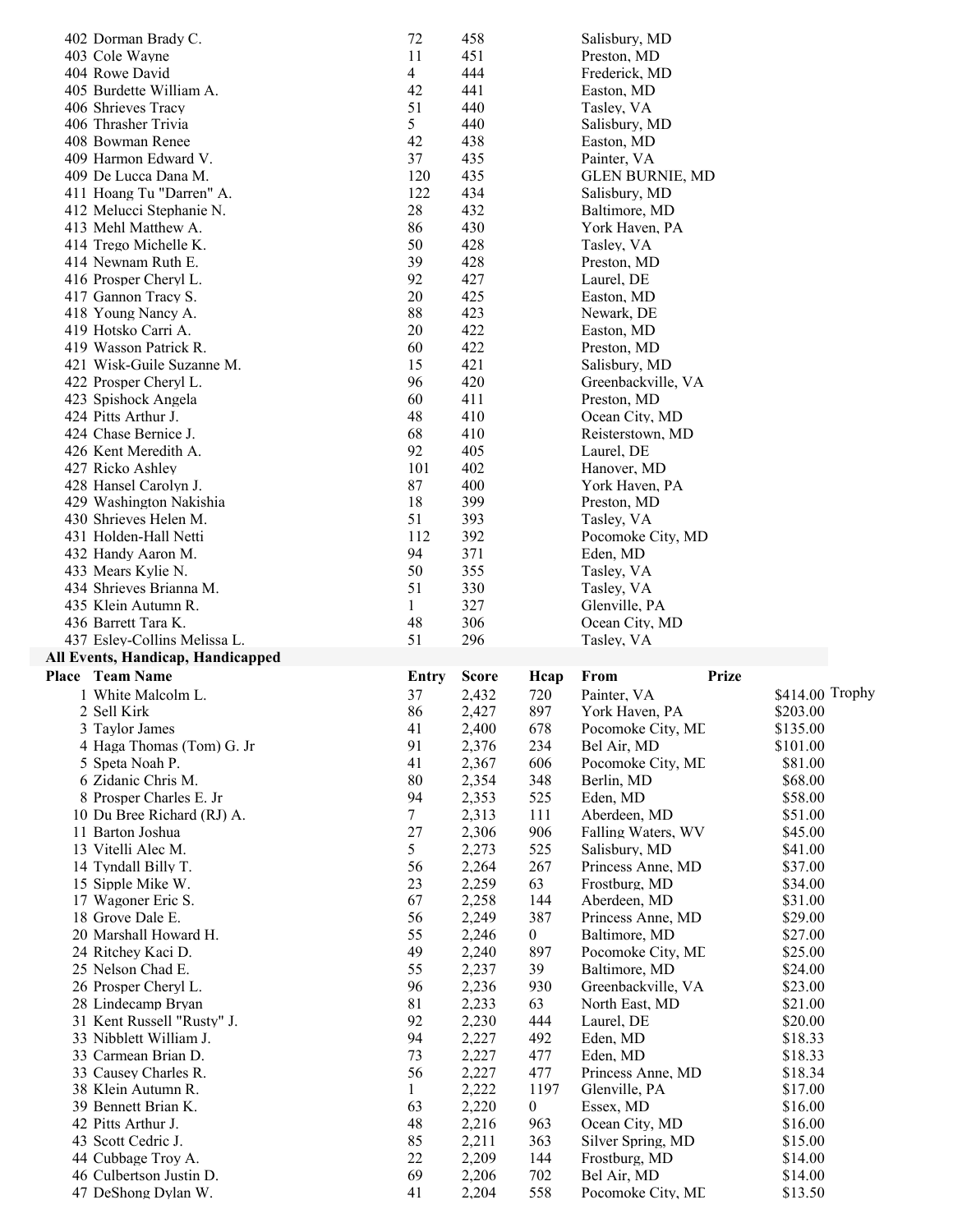| 47 VanSant Christopher J.                         | 71             | 2,204          | 411                     | Salisbury, MD              | \$13.50 |
|---------------------------------------------------|----------------|----------------|-------------------------|----------------------------|---------|
| 51 Lewis Justin W.                                | 88             | 2,199          | 225                     | Newark, DE                 | \$13.00 |
| 52 Williams Scott R.                              | 89             | 2,198          | 120                     | Aberdeen, MD               | \$10.00 |
| 54 Greenhalgh Cory "Brooks" B.                    | 72             | 2,195          | 591                     | Salisbury, MD              |         |
| 56 Brennan Christopher D.                         | 91             | 2,194          | 245                     | Bel Air, MD                |         |
| 56 Brennan Christopher D.                         | 113            | 2,194          | 245                     | Joppa, MD                  |         |
| 58 Gannon Vincent M. Jr                           | 20             | 2,193          | 192                     | Easton, MD                 |         |
| 59 Wassin Matthew P.                              | 83             | 2,191          | 111                     | Aberdeen, MD               |         |
| 61 Mc Garry Evan R.                               | 107            | 2,187          | 201                     | Pasadena, MD               |         |
| 61 Johnson Rodney V. Sr                           | 80             | 2,187          | 315                     | Berlin, MD                 |         |
| 63 Ritchey George A.                              | 58             | 2,185          | 273                     | Onancock, VA               |         |
| 66 Howard Jason C.                                | 63             | 2,182          | $\boldsymbol{0}$        | Essex, MD                  |         |
| 66 Vitelli Martin "Popeye" R.                     | 14             | 2,182          | 81                      | Cambridge, MD              |         |
| 66 Miceli Philip T.                               | 91             | 2,182          | 105                     | Bel Air, MD                |         |
| 69 Coleman Christopher D.                         | 128            | 2,177          | 291                     | Centreville, MD            |         |
| 70 Harmon Kevin L.                                | 35             | 2,176          | 324                     | Salisbury, MD              |         |
| 73 Throckmorton Brian L.                          | 38             | 2,175          | 243                     | Hebron, MD                 |         |
| 73 Evans Robert W. Sr                             | 88             | 2,175          | 420                     | Newark, DE                 |         |
| 75 Barton Ronald J.                               | 34             | 2,172          | 153                     | Port Deposit, MD           |         |
| 75 McFarland Scott A. Jr                          | $\overline{4}$ | 2,172          | 216                     | Frederick, MD              |         |
| 77 Ritchey Patrick R.                             | 58             | 2,166          | 486                     | Onancock, VA               |         |
| 78 Rowe David                                     | $\overline{4}$ | 2,153          | 687                     | Frederick, MD              |         |
| 79 Webb Chris R.                                  | 96             | 2,150          | 420                     | Greenbackville, VA         |         |
| 80 Wallace Eric C.                                | 55             | 2,147          | $\boldsymbol{0}$        | Baltimore, MD              |         |
| 81 Higgins Amber N.                               | 128            | 2,146          | 534                     | Centreville, MD            |         |
| 81 Mc Gainey Hugh P. Jr                           | 63             | 2,146          | $\boldsymbol{0}$        | Essex, MD                  |         |
| 86 Anderson Bradley L. Jr                         | 86             | 2,144          | 339                     | York Haven, PA             |         |
| 86 Bolyard Natalie                                | 87             | 2,144          | 678                     | York Haven, PA             |         |
| 88 Wolfe Clifton D.                               | 81             | 2,143          | $\boldsymbol{0}$        | North East, MD             |         |
| 89 Hess Robert J.                                 | 85             | 2,142          | 192                     | Silver Spring, MD          |         |
| 91 McFadden Dawn M.                               | 32             | 2,137          | 591                     | Baltimore, MD              |         |
| 92 Portz Rodger                                   | 107            | 2,135          | 273                     | Pasadena, MD               |         |
| 92 Cavey Brian R.                                 | 63             | 2,135          | $\boldsymbol{0}$        | Essex, MD                  |         |
| 92 Degraw Brian D.                                | $\overline{4}$ | 2,135          | 216                     | Frederick, MD              |         |
| 98 Moor Timothy B.                                | 126            | 2,131          | 81                      | Abingdon, MD               |         |
| 101 Chapman Shaun                                 | 93             | 2,130          | 24                      | Baltimore, MD              |         |
| 103 Messick Tyler O.                              | 73             | 2,125          | 582                     | Eden, MD                   |         |
| 103 Ritchey Jennifer I.                           | 49             | 2,125          | 639                     | Pocomoke City, MD          |         |
| 105 Dorman Brady C.                               | 71             | 2,124          | 477                     | Salisbury, MD              |         |
| 107 Webster Dwayne F.                             | 71             | 2,119          | 249                     | Salisbury, MD              |         |
| 107 Melucci Stephanie N.                          | 28             | 2,119          | 753                     | Baltimore, MD              |         |
| 109 Brodie Adam J.                                | 64             | 2,118          | 72                      | Baltimore, MD              |         |
| 109 Smith Kevin T.                                | 7              | 2,118          | 297                     | Aberdeen, MD               |         |
| 113 Mehl Matthew A.                               | 86             | 2,117          | 387                     | York Haven, PA             |         |
| 114 Corbin Darrell J. Sr                          | 80             | 2,116          | 387                     | Berlin, MD                 |         |
| 115 Burdette Tiffany A.                           | 19             | 2,115          | 678                     | Centreville, MD            |         |
| 116 Burrell Tommie E.                             | 93             | 2,113          | 39                      | Baltimore, MD              |         |
| 117 Taylor Robert R.                              | 45             | 2,112          | 162                     | Belcamp, MD                |         |
| 117 Brown William H. Jr                           | $\mathbf{1}$   | 2,112          | 429                     | Glenville, PA              |         |
| 119 Gettier William E.                            | 20             | 2,111          | 249                     | Easton, MD                 |         |
| 120 Kelley Nicole R.                              | 92             | 2,104          | 825                     | Laurel, DE                 |         |
| 121 Gray Kenneth (Ethan) E.                       | 81             | 2,102          | 201                     | North East, MD             |         |
| 121 Gray Kenneth (Ethan) E.                       | 89             | 2,102          | 201                     | Aberdeen, MD               |         |
| 123 Moran Heriberto "Eddie" E. Jr                 | 97             | 2,100          | 453                     | Linkwood, MD               |         |
| 123 McComas Bruce W.                              | 30             | 2,100          | 615                     | Baltimore, MD              |         |
| 126 Jerome Richard E. Jr                          | 63             | 2,099          | $\overline{0}$          | Essex, MD                  |         |
| 126 Ruark Arvie J.                                | 13             | 2,099          | 258                     | Cambridge, MD              |         |
| 126 Seipler Brian L. Sr                           | 130            | 2,099          | 411                     | Frederick, MD              |         |
| 133 Hawthorne Sheila M.                           | 10             | 2,098          | 324                     | Cambridge, MD              |         |
| 133 Foy Timothy M. Jr                             | 64             | 2,098          | $\boldsymbol{0}$        | Baltimore, MD              |         |
| 133 Harris Carl III                               | 85             | 2,098          | 729                     | Silver Spring, MD          |         |
| 138 Harkins Dave M.                               | 88             | 2,097          | 63                      | Newark, DE                 |         |
| 139 Gordon Alexander S.                           | 126<br>33      | 2,096          | $\boldsymbol{0}$<br>243 | Abingdon, MD               |         |
| 143 Palmer Brian M.<br>144 Wetherbee Ronald W. Jr | 113            | 2,094<br>2,093 | 234                     | Baltimore, MD<br>Joppa, MD |         |
| 144 Jones Henry W.                                | 37             | 2,093          | 282                     | Painter, VA                |         |
| 147 Dudley Zachary A.                             | 54             | 2,091          | 0                       | Baltimore, MD              |         |
| 147 Williams Dwight E. Jr                         | 107            | 2,091          | 168                     | Pasadena, MD               |         |
|                                                   |                |                |                         |                            |         |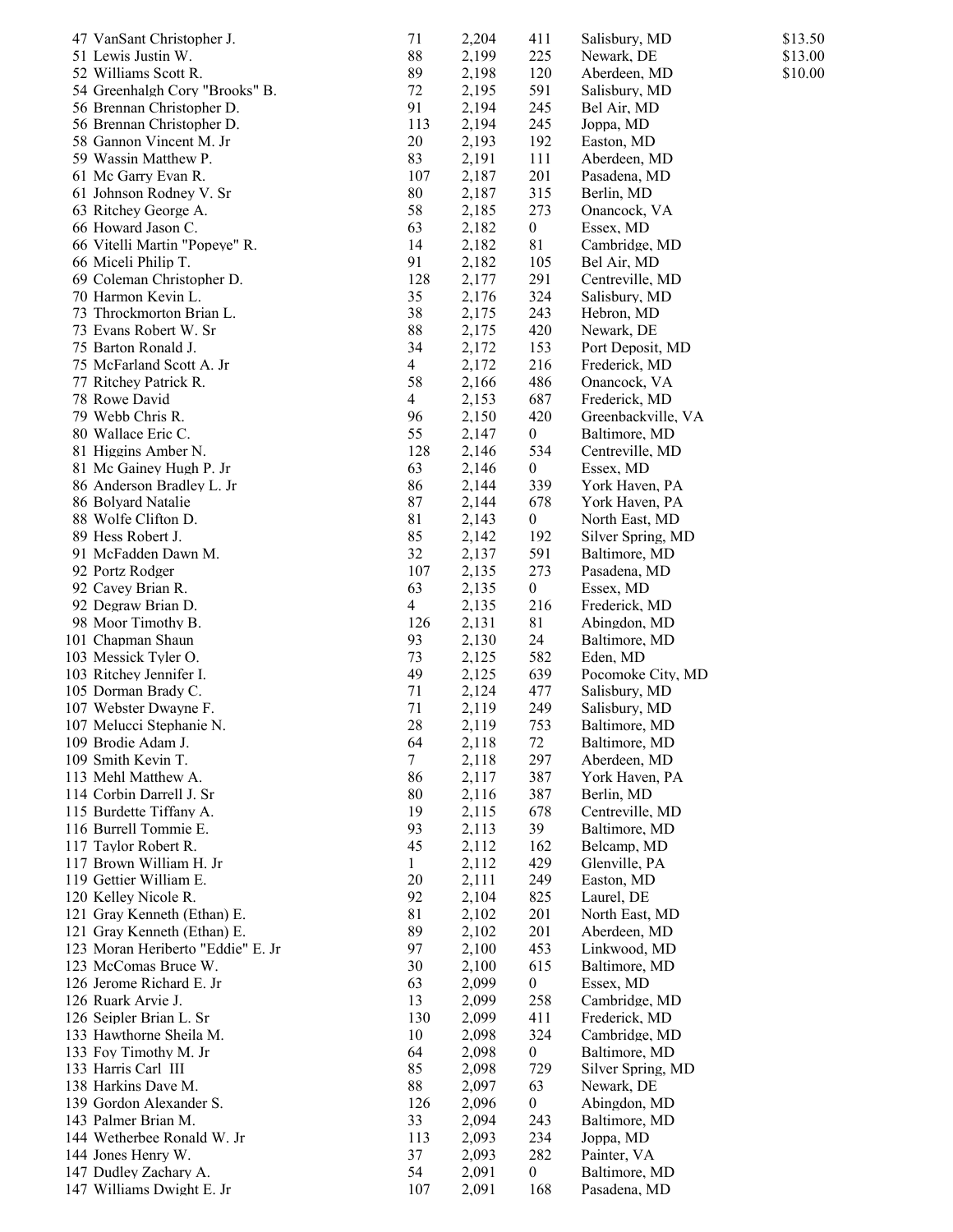| 149 Bryan Dantoine "Boat" D.               | 71             | 2,090          | 573              | Salisbury, MD            |
|--------------------------------------------|----------------|----------------|------------------|--------------------------|
| 150 Phillabaum Joshua S.                   | 89             | 2,089          | 63               | Aberdeen, MD             |
| 152 Ripley Kevin D.                        | 91             | 2,086          | 273              | Bel Air, MD              |
| 153 Taylor Stephen M.                      | 45             | 2,085          | 210              | Belcamp, MD              |
| 154 Rossy R. Michael Jr                    | 12             | 2,082          | 111              | Cambridge, MD            |
| 157 Moore David K. Jr                      | 6              | 2,080          | 96               | Westminster, MD          |
| 157 Herald Michael W.                      | 16             | 2,080          | 120              | Frederick, MD            |
| 157 Theisen Daniel E.                      | 30             | 2,080          | 96               | Baltimore, MD            |
| 161 Hilbert Rick L.                        | 5              | 2,077          | 378              | Salisbury, MD            |
| 163 Rowe Allen M.                          | 3              | 2,075          | 135              | Frederick, MD            |
| 164 Yates David W.                         | 22             | 2,074          | 120              | Frostburg, MD            |
| 164 Lauer Larry L.                         | 58             | 2,074          | 348              | Onancock, VA             |
| 168 Tarbert Stephen R.                     | 117            | 2,073          | 186              | Street, MD               |
| 168 Miles Robert S. Jr                     | 64             | 2,073          | $\boldsymbol{0}$ | Baltimore, MD            |
| 173 Shrieves Robert W.                     | 48             | 2,071          | 720              | Ocean City, MD           |
| 174 James Mary E.                          | 45             | 2,070          | 606              | Belcamp, MD              |
| 174 Taylor Brent T.                        | 2              | 2,070          | 306              | Frederick, MD            |
| 176 Harlow James W. III                    | 100            | 2,069          | 105              | Glen Burnie, MD          |
| 176 Cummings Blain M.                      | 8              | 2,069          | 120              | Glen Burnie, MD          |
| 178 Douglass Ronald K. Jr                  | 125            | 2,068          | 135              | Timonium, MD             |
| 178 Dorman Scott G.                        | 71             | 2,068          | 396              | Salisbury, MD            |
| 181 Tyndall James M.                       | 56             | 2,067          | 501              | Princess Anne, MD        |
| 182 Blair Gene A.                          | 62             | 2,066          | 54               | Pasadena, MD             |
| 183 Tuthill Tyler F.                       | 80             | 2,065          | 210              | Berlin, MD               |
| 184 Morrison John H.                       | 34             | 2,064          | 420              | Port Deposit, MD         |
| 185 Kelley Brandon T.                      | 92             | 2,063          | 435              | Laurel, DE               |
| 185 Eardley Brian C.                       | 125            | 2,063          | 6                | Timonium, MD             |
| 185 Thomas Calvin A. Jr                    | 52             | 2,063          | 105              | Baltimore, MD            |
| 191 Haynie Kelvin T.                       | 93             | 2,062          | 192              | Baltimore, MD            |
| 191 Coblentz David A.                      | 34             | 2,062          | 396              | Port Deposit, MD         |
| 193 Kilduff Kassandra P.                   | 81             | 2,061          | 297              | North East, MD           |
| 193 Brown William M. Jr                    | 53<br>110      | 2,061          | 249<br>234       | Baltimore, MD            |
| 193 Skinner Raymond<br>193 Boone Pamela J. | 110            | 2,061<br>2,061 | 549              | Severn, MD<br>Severn, MD |
| 198 Gannon Tracy S.                        | 20             | 2,059          | 810              | Easton, MD               |
| 199 Riley Ashley R.                        | 96             | 2,055          | 516              | Greenbackville, VA       |
| 200 Hansel Shawn M.                        | 87             | 2,052          | 243              | York Haven, PA           |
| 202 Dix Michael R. Jr                      | 48             | 2,050          | 339              | Ocean City, MD           |
| 203 Kent Meredith A.                       | 92             | 2,045          | 825              | Laurel, DE               |
| 204 Ciufo Joseph A.                        | 62             | 2,044          | 105              | Pasadena, MD             |
| 206 Mustin Richard K                       | 107            | 2,041          | 444              | Pasadena, MD             |
| 207 Gilbert Tony L.                        | 129            | 2,040          | 177              | Frederick, MD            |
| 208 Smarsh Ray                             | 64             | 2,039          | 0                | Baltimore, MD            |
| 210 Nelson Joshua M.                       | 73             | 2,038          | 525              | Eden, MD                 |
| 212 Nixon Vincent W. Sr                    | 97             | 2,037          | 444              | Linkwood, MD             |
| 213 Hawes Noah                             | $\overline{2}$ | 2,035          | 120              | Frederick, MD            |
| 214 Flight-Thomas Frances R.               | 52             | 2,034          | 405              | Baltimore, MD            |
| 217 Guile Robert A.                        | 15             | 2,033          | 243              | Salisbury, MD            |
| 218 Washington Nakishia                    | 18             | 2,032          | 777              | Preston, MD              |
| 219 Cole Wayne                             | 11             | 2,031          | 606              | Preston, MD              |
| 221 Turner Vincent L.                      | 15             | 2,030          | 405              | Salisbury, MD            |
| 221 Turner Vincent L.                      | 58             | 2,030          | 405              | Onancock, VA             |
| 221 Greene Jarvis L.                       | 52             | 2,030          | 186              | Baltimore, MD            |
| 224 Etheridge Daryl                        | 53             | 2,029          | 177              | Baltimore, MD            |
| 224 Macdonald Bruce R. Jr                  | 60             | 2,029          | 420              | Preston, MD              |
| 228 Schmeck Barry T. Jr                    | $\overline{4}$ | 2,028          | 186              | Frederick, MD            |
| 228 Cavallaro Bryan H.                     | 66             | 2,028          | 63               | Baltimore, MD            |
| 228 Clark Bill                             | 85             | 2,028          | 348              | Silver Spring, MD        |
| 235 Kuhn Bernard A. Jr                     | 123            | 2,024          | 324              | Forest Hill, MD          |
| 236 Walker Richard S.                      | 53             | 2,023          | 144              | Baltimore, MD            |
| 236 Leonard Tacarci M.                     | 62             | 2,023          | 0                | Pasadena, MD             |
| 238 Ciufo Joseph J.                        | 62             | 2,022          | 72               | Pasadena, MD             |
| 241 Diggs Jeffrey A.                       | 110            | 2,021          | 348              | Severn, MD               |
| 242 Taylor Kevin E.                        | $\tau$         | 2,018          | 249              | Aberdeen, MD             |
| 242 Otto Douglas                           | 22             | 2,018          | 153              | Frostburg, MD            |
| 246 Bockstie Scott T.                      | 64             | 2,017          | $\boldsymbol{0}$ | Baltimore, MD            |
|                                            |                |                |                  |                          |
| 246 Weaver Alan S.                         | 28             | 2,017          | 72               | Baltimore, MD            |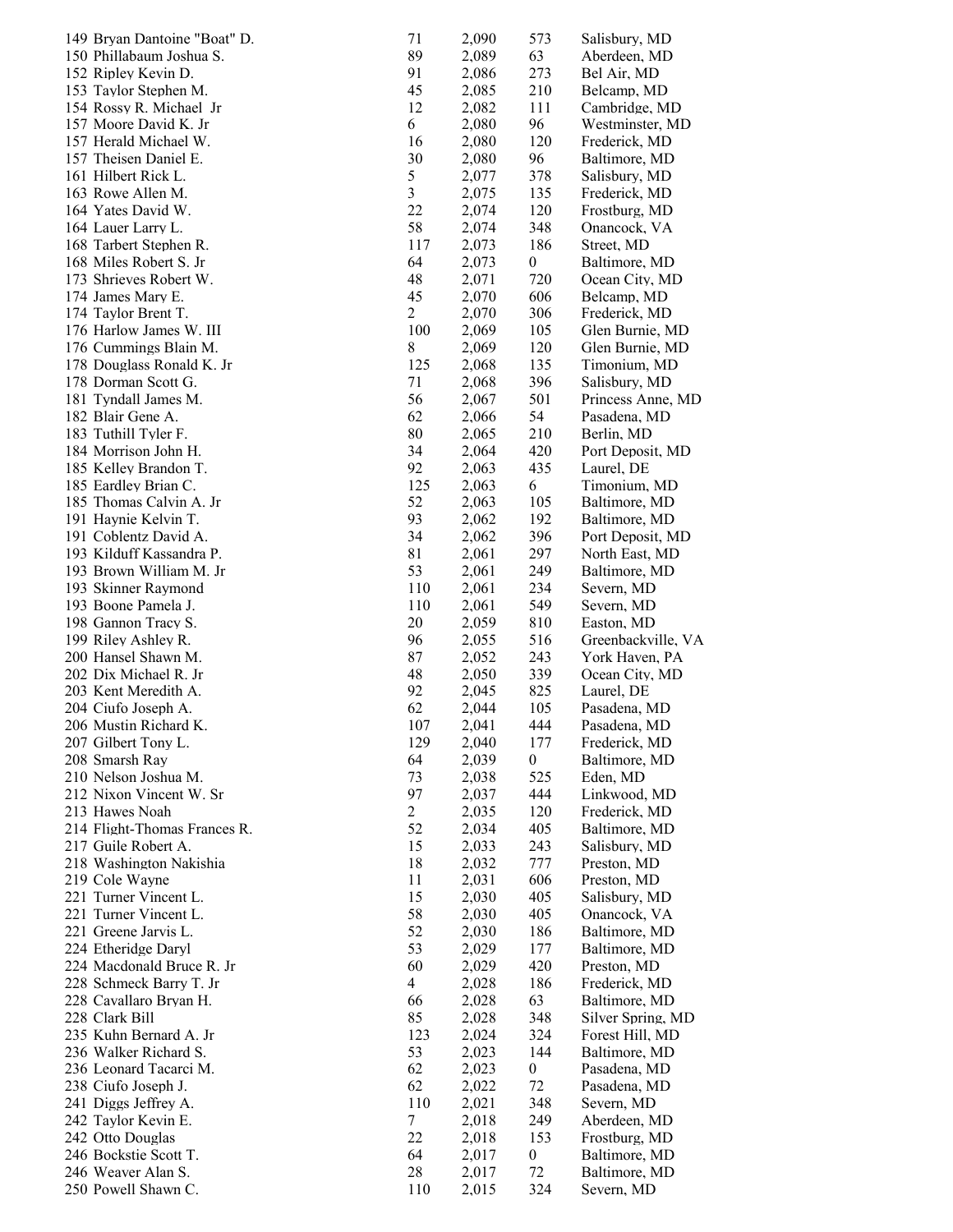| 251 Burdette William A.      | 42             | 2,013 | 630              | Easton, MD         |
|------------------------------|----------------|-------|------------------|--------------------|
| 253 Hoskins Timothy B. Jr    | 89             | 2,010 | 129              | Aberdeen, MD       |
| 254 Boggs Danny G.           | 86             | 2,007 | 468              | York Haven, PA     |
| 255 Kiebler Mark C. Jr       | 123            | 2,006 | 144              | Forest Hill, MD    |
| 255 Lo Peter                 | 32             | 2,006 | 444              | Baltimore, MD      |
| 260 Barton Jackie L.         | 34             | 2,005 | 549              | Port Deposit, MD   |
| 260 Walston Christian S.     | 41             | 2,005 | 372              | Pocomoke City, MD  |
| 262 White Malcolm "Pep" F.   | 37             | 2,004 | 144              | Painter, VA        |
| 262 Kolb James V. Jr         | 16             | 2,004 | 339              | Frederick, MD      |
| 264 Thrasher Roger L. JR     | 5              | 2,003 | 411              | Salisbury, MD      |
| 264 Fitzhugh Scott M.        | 14             | 2,003 | 15               | Cambridge, MD      |
| 267 Cioloca Peter M.         | 69             | 2,002 | 282              | Bel Air, MD        |
|                              | 5              | 2,000 |                  |                    |
| 268 Vitelli Shelley E.       |                |       | 558              | Salisbury, MD      |
| 269 Marshall Jennifer L.     | 15             | 1,999 | 429              | Salisbury, MD      |
| 271 Ringold Gary W.          | 39             | 1,998 | 486              | Preston, MD        |
| 271 Watters Wes III          | 123            | 1,998 | 54               | Forest Hill, MD    |
| 275 Handy Aaron M.           | 94             | 1,997 | 687              | Eden, MD           |
| 276 Leach LaVaughn           | 111            | 1,996 | 210              | Baltimore, MD      |
| 276 Nalls Larry L. Jr        | 106            | 1,996 | $\boldsymbol{0}$ | Perry Hall, MD     |
| 278 Smith Ethan              | 18             | 1,995 | 6                | Preston, MD        |
| 280 Tucker Randell T.        | 11             | 1,994 | 621              | Preston, MD        |
| 281 Pruchniewski Vincent J.  | 91             | 1,993 | 87               | Bel Air, MD        |
| 282 Stollings Dusti L.       | 32             | 1,991 | 639              | Baltimore, MD      |
| 283 Thornhill Christopher W. | 35             | 1,988 | 54               | Salisbury, MD      |
| 286 Riley Chase              | 96             | 1,985 | 549              | Greenbackville, VA |
| 286 Brice Alva A.            | 128            | 1,985 | 429              | Centreville, MD    |
| 286 Lamb Kirk                | 126            | 1,985 | 153              | Abingdon, MD       |
| 289 Hall Will J. Sr          | 39             | 1,984 | 120              | Preston, MD        |
| 293 Maddox Walter            | 80             | 1,981 | 459              | Berlin, MD         |
| 294 Saunders Paul M.         | 6              | 1,979 | 135              | Westminster, MD    |
| 295 Miller Mark A.           | 27             | 1,978 | 81               | Falling Waters, WV |
| 295 Lamb Benjamin M.         | 126            | 1,978 | $\boldsymbol{0}$ | Abingdon, MD       |
| 297 Smith Cleon D.           | 18             | 1,977 | 330              | Preston, MD        |
| 298 Harrington Joe M.        | 72             | 1,976 | 516              | Salisbury, MD      |
| 298 Theisen Christy A.       | 30             | 1,976 | 639              | Baltimore, MD      |
|                              |                |       | 201              |                    |
| 298 Isenhart Phillip R.      | 113            | 1,976 |                  | Joppa, MD          |
| 301 Stollings Sid A. Jr      | 67             | 1,974 | 6                | Aberdeen, MD       |
| 302 Moran Miguel A.          | 97             | 1,971 | 54               | Linkwood, MD       |
| 302 Thomas Calvin A. III     | 55             | 1,971 | $\boldsymbol{0}$ | Baltimore, MD      |
| 307 Klein Charles M.         | 1              | 1,970 | 306              | Glenville, PA      |
| 311 Swigert Johnny D. Jr     | 10             | 1,966 | 129              | Cambridge, MD      |
| 312 McFadden Samuel L.       | 32             | 1,965 | 549              | Baltimore, MD      |
| 313 Lanier Marvin B.         | 59             | 1,964 | 429              | Severn, MD         |
| 313 Clark Brian D.           | $\overline{c}$ | 1,964 | 120              | Frederick, MD      |
| 315 Schroyer Stanley S. Jr   | $\,$ 8 $\,$    | 1,963 | 87               | Glen Burnie, MD    |
| 316 Thacker Brian K.         | 106            | 1,960 | 0                | Perry Hall, MD     |
| 317 Hartman Pamela J.        | 29             | 1,959 | 435              | Baltimore, MD      |
| 319 Whitty Terrell           | 33             | 1,955 | 87               | Baltimore, MD      |
| 320 Brobst Mike R.           | 23             | 1,952 | 120              | Frostburg, MD      |
| 322 Barrett Tara K.          | 48             | 1,950 | 1026             | Ocean City, MD     |
| 322 Murphy Summer            | 87             | 1,950 | 597              | York Haven, PA     |
| 324 Harmon Edward V.         | 37             | 1,949 | 420              | Painter, VA        |
| 325 Taylor Ronald (Joe) J.   | 45             | 1,948 | 330              | Belcamp, MD        |
| 326 Mc Fadden Richard L. Sr  | 67             | 1,945 | 162              | Aberdeen, MD       |
| 327 Spencer Charles J. Sr    | 97             | 1,944 | 186              | Linkwood, MD       |
| 327 Bailey Darelle S.        | 52             | 1,944 | 297              | Baltimore, MD      |
| 327 Garriques Stephen D.     | 106            | 1,944 | 81               | Perry Hall, MD     |
| 331 Shipley Aleeyah J.       | 91             | 1,943 | 210              | Bel Air, MD        |
| 332 Bitzel Jack              | 6              | 1,942 | 111              | Westminster, MD    |
| 332 Sheppard Guy W.          | 3              | 1,942 | 282              | Frederick, MD      |
|                              |                |       |                  |                    |
| 334 Armolt Matthew R.        | 27             | 1,940 | 210              | Falling Waters, WV |
| 336 Wilson Paul K.           | 111            | 1,939 | 330              | Baltimore, MD      |
| 336 Harris Keith S.          | 125            | 1,939 | 129              | Timonium, MD       |
| 338 Goode Donald J.          | 53             | 1,936 | 302              | Baltimore, MD      |
| 340 Morrison Amber T.        | 38             | 1,935 | 273              | Hebron, MD         |
| 341 Poole Arlene F.          | 111            | 1,933 | 372              | Baltimore, MD      |
| 341 Hawkins Floyd O.         | 125            | 1,933 | 162              | Timonium, MD       |
| 341 Muehlberger Brad         | 100            | 1,933 | 396              | Glen Burnie, MD    |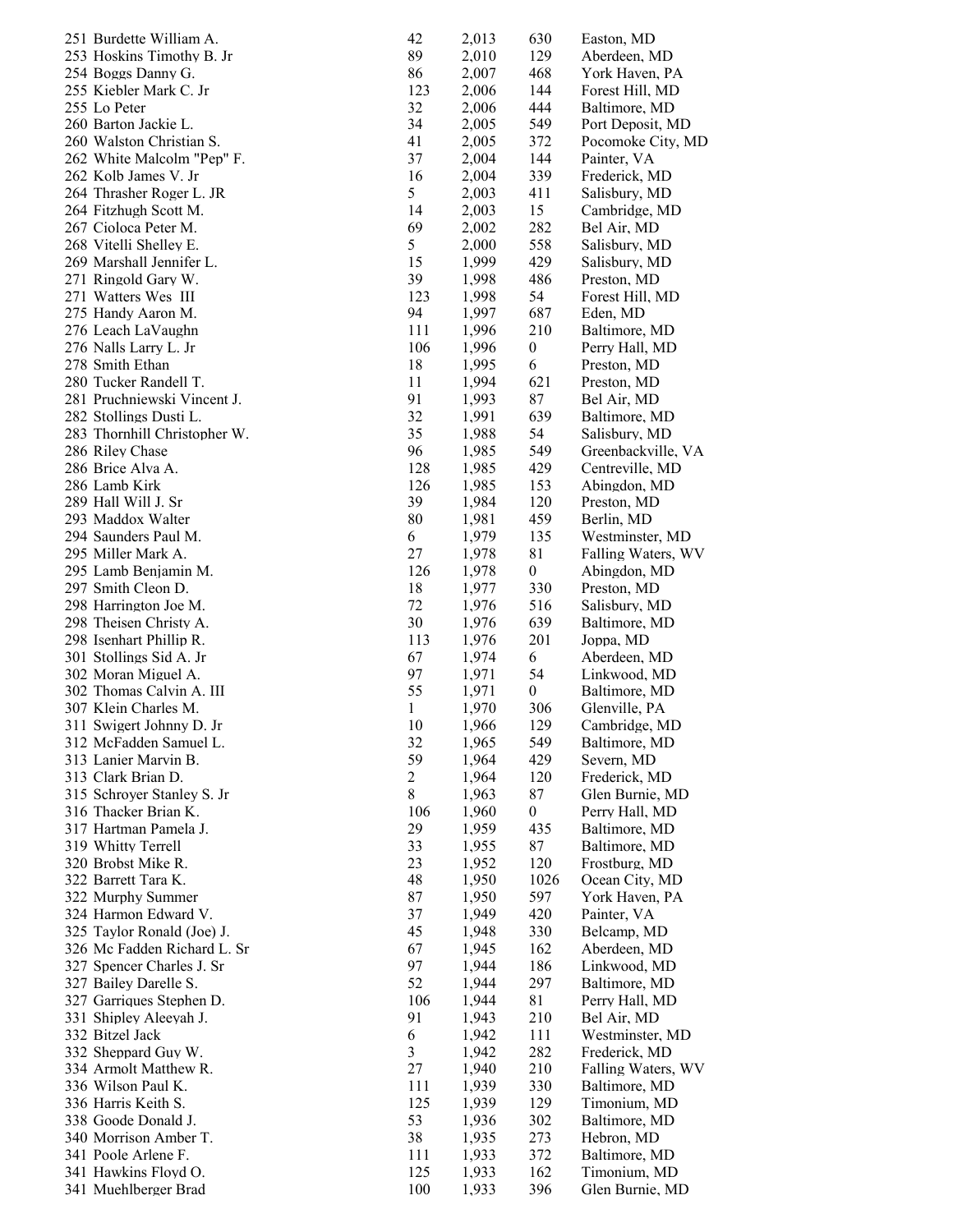| 344 Brillon Joseph A. Jr       | 32                       | 1,931 | 354 | Baltimore, MD      |
|--------------------------------|--------------------------|-------|-----|--------------------|
| 344 Morrison Daniel R.         | 38                       | 1,931 | 105 | Hebron, MD         |
| 346 Newcomb James C. III       | 14                       | 1,930 | 72  | Cambridge, MD      |
| 348 Mc Cauley James D. Sr      | 93                       | 1,929 | 87  | Baltimore, MD      |
| 349 Seipler Brian L. Jr        | 130                      | 1,927 | 192 | Frederick, MD      |
| 350 Kess Zachary J.            | 107                      | 1,926 | 429 | Pasadena, MD       |
| 351 Barnard James (Eddie) E.   | 61                       | 1,925 | 291 | Georgetown, DE     |
| 352 Grue Jennifer L.           | 16                       | 1,924 | 339 | Frederick, MD      |
| 353 Foster Rob                 | $\tau$                   | 1,922 | 111 | Aberdeen, MD       |
| 354 Geiser Greg                | $\overline{c}$           | 1,921 | 420 | Frederick, MD      |
| 356 Lasick Todd A.             | 104                      | 1,920 | 315 | Finksburg, MD      |
| 358 Magee Larry                | 11                       | 1,919 | 435 | Preston, MD        |
| 358 Scherr Justin M.           | 29                       | 1,919 | 216 | Baltimore, MD      |
| 362 Michalik John W.           | 38                       | 1,918 | 186 | Hebron, MD         |
| 362 Blizzard Robert E. III     | $\mathbf{1}$             | 1,918 | 354 | Glenville, PA      |
| 365 Blizzard Robert (Bo) E. Jr | $\mathbf{1}$             | 1,914 | 96  | Glenville, PA      |
| 366 Hopkins Robert E.          | 53                       | 1,913 | 186 | Baltimore, MD      |
| 366 Meadows Kayla N.           | 33                       | 1,913 | 15  | Baltimore, MD      |
| 366 Nelson Craig C.            | 125                      | 1,913 | 282 | Timonium, MD       |
| 370 Stevens Michael J.         | 6                        | 1,908 | 177 | Westminster, MD    |
| 370 Brown Kenneth M.           | 59                       | 1,908 | 234 | Severn, MD         |
| 372 Walker Nicholas G.         | 3                        | 1,907 | 372 | Frederick, MD      |
| 378 Schlag Zachary R.          | 11                       | 1,904 | 396 | Preston, MD        |
| 379 Opel Shawn                 | 22                       | 1,901 | 111 | Frostburg, MD      |
| 381 Bryan William J.           | 35                       | 1,900 | 225 | Salisbury, MD      |
| 384 Pietra James P.            | 100                      | 1,896 | 477 | Glen Burnie, MD    |
| 385 Alston Thomas B.           | 106                      | 1,895 | 48  | Perry Hall, MD     |
| 386 Quaty Christopher A.       | 8                        | 1,894 | 54  | Glen Burnie, MD    |
| 386 Reeves Shaun M.            | $\overline{\mathcal{A}}$ | 1,894 | 135 | Frederick, MD      |
| 388 Scarpati James G.          | 6                        | 1,892 | 120 | Westminster, MD    |
| 388 Yates Derek R.             | 23                       | 1,892 | 30  | Frostburg, MD      |
| 388 Gibson Shanel R.           | 111                      | 1,892 | 558 | Baltimore, MD      |
| 388 Newnam Ruth E.             | 39                       | 1,892 | 477 | Preston, MD        |
| 393 Kolb Robin L.              | 16                       | 1,889 | 540 | Frederick, MD      |
| 394 Starling Michael A.        | 58                       | 1,887 | 15  | Onancock, VA       |
| 394 Shifflett Dave H.          | 33                       | 1,887 | 120 | Baltimore, MD      |
| 398 Logan Bryant T.            | 8                        | 1,885 | 39  | Glen Burnie, MD    |
| 399 Mullenax Joseph H.         | 22                       | 1,882 | 24  | Frostburg, MD      |
| 401 Vananzo John M.            | 103                      | 1,879 | 81  | Aberdeen, MD       |
| 401 Ioannou Tom N.             | 29                       | 1,879 | 420 | Baltimore, MD      |
| 406 Wisk-Guile Suzanne M.      | 15                       | 1,876 | 558 | Salisbury, MD      |
| 407 Smith Paul A.              | 60                       | 1,875 | 291 | Preston, MD        |
| 407 Wells Stewart M.           | 113                      | 1,875 | 324 | Joppa, MD          |
| 409 Blunt Keith E.             | 88                       | 1,872 | 81  | Newark, DE         |
| 410 Milbourne Solo D.          | 106                      | 1,869 | 111 | Perry Hall, MD     |
| 411 Hawes Drew                 | $\overline{c}$           | 1,865 | 501 | Frederick, MD      |
| 412 Kahl Colan R.              | 31                       | 1,863 | 243 | Baltimore, MD      |
| 413 Tillman Charles W. III     | 24                       | 1,861 | 168 | Frostburg, MD      |
| 417 Ganzman James (Jim) R.     | 61                       | 1,854 | 234 | Georgetown, DE     |
| 418 Smith Cassandra L.         | 18                       | 1,852 | 243 | Preston, MD        |
| 418 Grue Stephen A.            | 16                       | 1,852 | 267 | Frederick, MD      |
| 421 Rowe Merhl A.              | 3                        | 1,851 | 234 | Frederick, MD      |
| 423 Park James                 | 73                       | 1,850 | 429 | Eden, MD           |
| 424 Cantler Edward W.          | 28                       | 1,849 | 177 | Baltimore, MD      |
| 425 Hansel Carolyn J.          | 87                       | 1,846 | 702 | York Haven, PA     |
| 426 Hayes D'Andre Sr           | 52                       | 1,845 | 153 | Baltimore, MD      |
| 426 Melucci Patrick J.         | 28                       | 1,845 | 153 | Baltimore, MD      |
| 428 Rhoten Anthony M.          | 104                      | 1,841 | 111 | Finksburg, MD      |
| 429 Messix Jared W.            | 10                       | 1,840 | 96  | Cambridge, MD      |
| 429 Smith Dylan                | 18                       | 1,840 | 6   | Preston, MD        |
| 432 Rogers Marlowe A.          | 93                       | 1,838 | 153 | Baltimore, MD      |
| 435 Titus Alexander R.         | 73                       | 1,834 | 372 | Eden, MD           |
| 436 Hiteshew William D. IV     | 28                       | 1,829 | 186 | Baltimore, MD      |
| 437 Frasier Charles E. Sr      | 31                       | 1,828 | 405 | Baltimore, MD      |
| 438 Lee Eddie G.               | 33                       | 1,827 | 87  | Baltimore, MD      |
| 438 Edwards Joseph G.          | 59                       | 1,827 | 234 | Severn, MD         |
| 441 Bennett Steven T.          | 27                       | 1,826 | 372 | Falling Waters, WV |
| 443 Murphy Zach M.             | 87                       | 1,821 | 96  | York Haven, PA     |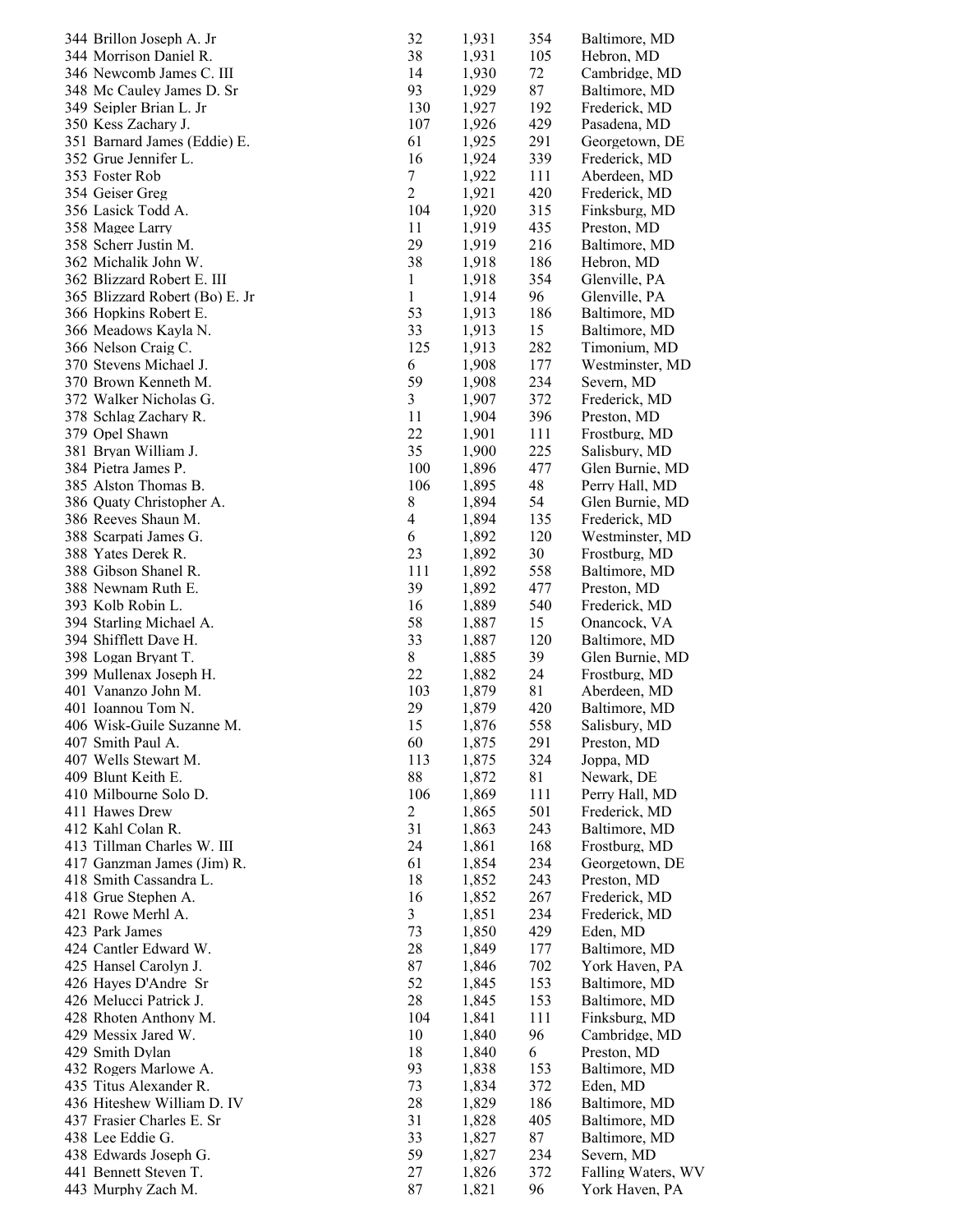| 444 Dudley John M.                            | 54       | 1,819          | 153       | Baltimore, MD                   |              |                 |
|-----------------------------------------------|----------|----------------|-----------|---------------------------------|--------------|-----------------|
| 445 Manning Michael A.                        | 100      | 1,807          | 249       | Glen Burnie, MD                 |              |                 |
| 446 Archibald David C.                        | 29       | 1,799          | 144       | Baltimore, MD                   |              |                 |
| 447 Brightful Michael T.                      | 129      | 1,798          | 297       | Frederick, MD                   |              |                 |
| 448 Cole Brenan W.                            | 12       | 1,796          | 144       | Cambridge, MD                   |              |                 |
| 450 Kohler Robert                             | 86       | 1,792          | 96        | York Haven, PA                  |              |                 |
| 452 Cooper Brandon D.                         | 10       | 1,790          | 162       | Cambridge, MD                   |              |                 |
| 454 Brookey Marty W.                          | 3        | 1,788          | 282       | Frederick, MD                   |              |                 |
| 455 Kluver Ray                                | 113      | 1,787          | 72        | Joppa, MD                       |              |                 |
| 456 Young William C. Jr                       | 88       | 1,783          | 30        | Newark, DE                      |              |                 |
| 457 Howsare Jeremiah L.                       | 23       | 1,776          | 24        | Frostburg, MD                   |              |                 |
| 459 Smitherman James L.                       | 104      | 1,743          | 201       | Finksburg, MD                   |              |                 |
| 460 Wasson Patrick R.                         | 60       | 1,740          | 282       | Preston, MD                     |              |                 |
| 461 Vencill Carl A.                           | 8<br>97  | 1,735          | 111       | Glen Burnie, MD                 |              |                 |
| 463 Moran Eddie III<br>466 Preston Michael K. | 100      | 1,725<br>1,710 | 267<br>54 | Linkwood, MD<br>Glen Burnie, MD |              |                 |
| 469 Murphy Marion E.                          | 68       | 1,509          | 620       | Reisterstown, MD                |              |                 |
| 480 Lee Harry T. Jr                           | 43       | 1,433          | 334       | Aberdeen, MD                    |              |                 |
| 482 Robinson Herbert                          | 43       | 1,423          | 356       | Aberdeen, MD                    |              |                 |
| 484 Lomax George                              | 20       | 1,397          | 210       | Easton, MD                      |              |                 |
| 495 Skinner Joanne E.                         | 110      | 1,339          | 312       | Severn, MD                      |              |                 |
| 503 Chase Bernice J.                          | 68       | 1,309          | 464       | Reisterstown, MD                |              |                 |
| 519 Kahl Steve C. Sr                          | 31       | 1,227          | 334       | Baltimore, MD                   |              |                 |
| 521 Neubauer Thomas R.                        | 113      | 1,219          | 306       | Joppa, MD                       |              |                 |
| 537 McCready Tyler                            | 41       | 724            | 194       | Pocomoke City, MD               |              |                 |
| 590 Kessell Michael J.                        | 27       | 613            | 124       | Falling Waters, WV              |              |                 |
| 595 Medley Michael E.                         | 110      | 603            | 113       | Severn, MD                      |              |                 |
| <b>All Events, Scratch, Scratch</b>           |          |                |           |                                 |              |                 |
| Place Team Name                               | Entry    | <b>Score</b>   | Hcap      | From                            | <b>Prize</b> |                 |
| 1 Marshall Howard H.                          | 55       | 2,246          |           | Baltimore, MD                   |              | \$512.00 Trophy |
| 3 Bennett Brian K.                            | 63       | 2,220          |           | Essex, MD                       |              | \$256.00        |
| 6 Du Bree Richard (RJ) A.                     | 7        | 2,202          |           | Aberdeen, MD                    |              | \$171.00        |
| 7 Nelson Chad E.                              | 55       | 2,198          |           | Baltimore, MD                   |              | \$128.00        |
|                                               |          |                |           |                                 |              |                 |
|                                               | 23       | 2,196          |           |                                 |              | \$100.00        |
| 8 Sipple Mike W.<br>10 Howard Jason C.        | 63       | 2,182          |           | Frostburg, MD<br>Essex, MD      |              | \$84.00         |
| 11 Lindecamp Bryan                            | 81       | 2,170          |           | North East, MD                  |              | \$70.00         |
| 13 Wallace Eric C.                            | 55       | 2,147          |           | Baltimore, MD                   |              | \$62.00         |
| 14 Mc Gainey Hugh P. Jr                       | 63       | 2,146          |           | Essex, MD                       |              | \$55.00         |
| 17 Wolfe Clifton D.                           | 81       | 2,143          |           | North East, MD                  |              | \$51.00         |
| 18 Haga Thomas (Tom) G. Jr                    | 91       | 2,142          |           | Bel Air, MD                     |              | \$47.00         |
| 19 Cavey Brian R.                             | 63       | 2,135          |           | Essex, MD                       |              | \$43.00         |
| 20 Wagoner Eric S.                            | 67       | 2,114          |           | Aberdeen, MD                    |              | \$39.00         |
| 21 Chapman Shaun                              | 93       | 2,106          |           | Baltimore, MD                   |              | \$37.00         |
| 22 Vitelli Martin "Popeye" R.                 | 14       | 2,101          |           | Cambridge, MD                   |              | \$34.00         |
| 23 Jerome Richard E. Jr                       | 63       | 2,099          |           | Essex, MD                       |              | \$32.00         |
| 27 Foy Timothy M. Jr                          | 64       | 2,098          |           | Baltimore, MD                   |              | \$30.00         |
| 30 Gordon Alexander S.                        | 126      | 2,096          |           | Abingdon, MD                    |              | \$29.00         |
| 34 Dudley Zachary A.                          | 54       | 2,091          |           | Baltimore, MD                   |              |                 |
| 37 Wassin Matthew P.                          | 83       | 2,080          |           | Aberdeen, MD                    |              |                 |
| 39 Williams Scott R.                          | 89       | 2,078          |           | Aberdeen, MD                    |              |                 |
| 41 Miceli Philip T.                           | 91       | 2,077          |           | Bel Air, MD                     |              |                 |
| 42 Burrell Tommie E.                          | 93       | 2,074          |           | Baltimore, MD                   |              |                 |
| 43 Miles Robert S. Jr                         | 64       | 2,073          |           | Baltimore, MD                   |              |                 |
| 45 Tillman Chaz W. IV                         | 84       | 2,069          |           | Willards, MD                    |              |                 |
| 46 Cubbage Troy A.                            | 22       | 2,065          |           | Frostburg, MD                   |              |                 |
| 48 Eardley Brian C.                           | 125      | 2,057          |           | Timonium, MD                    |              |                 |
| 49 Moor Timothy B.                            | 126      | 2,050          |           | Abingdon, MD                    |              |                 |
| 52 Brodie Adam J.                             | 64       | 2,046          |           | Baltimore, MD                   |              |                 |
| 54 Smarsh Ray                                 | 64       | 2,039          |           | Baltimore, MD                   |              |                 |
| 56 Harkins Dave M.<br>57 Phillabaum Joshua S. | 88       | 2,034          |           | Newark, DE                      |              |                 |
| 59 Leonard Tacarci M.                         | 89<br>62 | 2,026          |           | Aberdeen, MD<br>Pasadena, MD    |              |                 |
| 60 Barton Ronald J.                           | 34       | 2,023          |           | Port Deposit, MD                |              |                 |
| 61 Bockstie Scott T.                          | 64       | 2,019<br>2,017 |           | Baltimore, MD                   |              |                 |
| 64 Blair Gene A.                              | 62       | 2,012          |           | Pasadena, MD                    |              |                 |
| 65 Hastings Jonathan R.                       | 84       | 2,009          |           | Willards, MD                    |              |                 |
| 69 Tyndall Billy T.                           | 56       | 1,997          |           | Princess Anne, MD               |              |                 |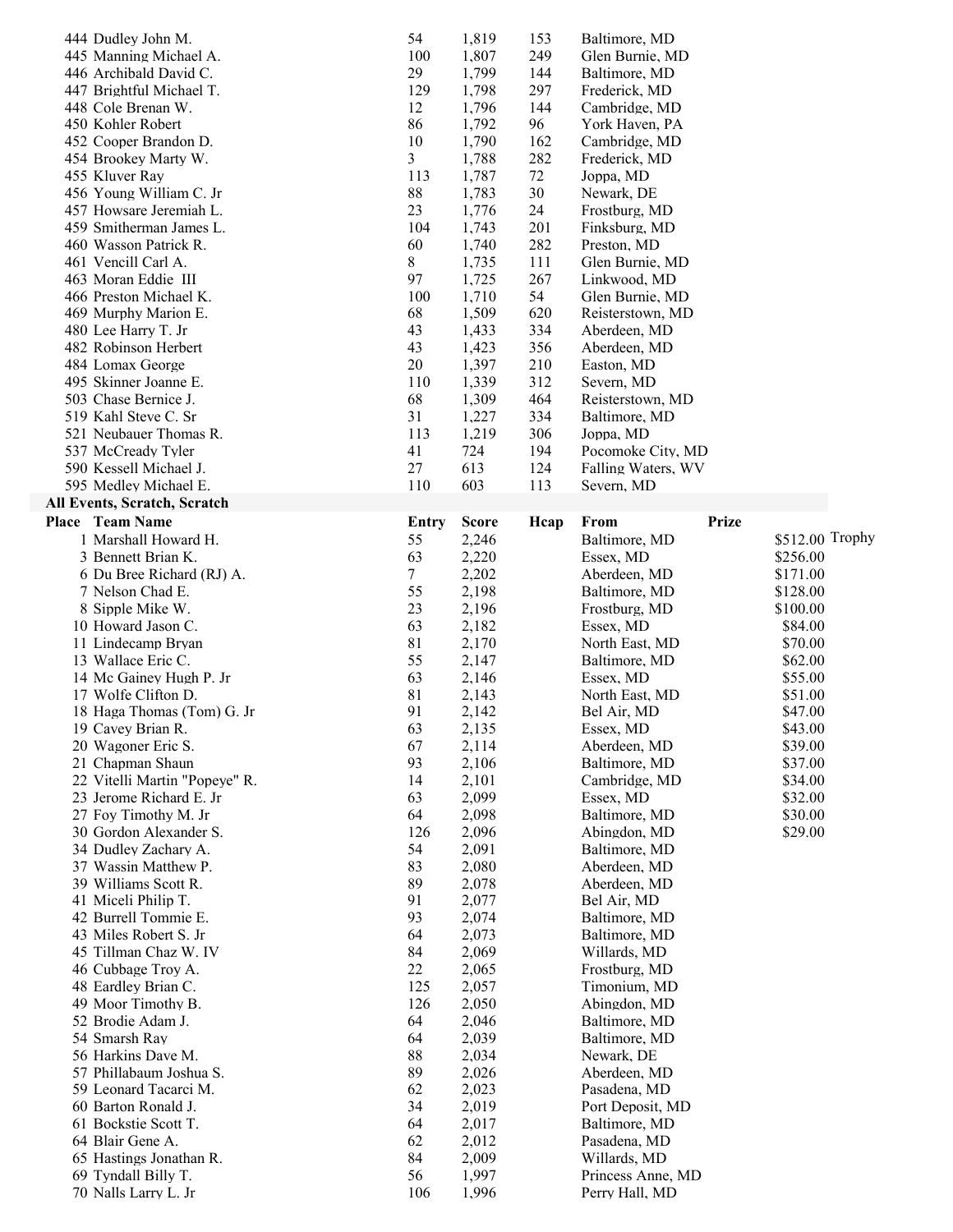| 73 Fitzhugh Scott M.         | 14                       | 1,988 | Cambridge, MD      |
|------------------------------|--------------------------|-------|--------------------|
| 76 Theisen Daniel E.         | 30                       | 1,984 | Baltimore, MD      |
| 76 Moore David K. Jr         | 6                        | 1,984 | Westminster, MD    |
| 78 Lamb Benjamin M.          | 126                      | 1,978 | Abingdon, MD       |
| 79 Lewis Justin W.           | 88                       | 1,974 | Newark, DE         |
| 80 Rossy R. Michael Jr       | 12                       | 1,971 | Cambridge, MD      |
| 80 Thomas Calvin A. III      | 55                       | 1,971 | Baltimore, MD      |
| 85 Stollings Sid A. Jr       | 67                       | 1,968 | Aberdeen, MD       |
| 86 Cavallaro Bryan H.        | 66                       | 1,965 | Baltimore, MD      |
| 88 Harlow James W. III       | 100                      | 1,964 | Glen Burnie, MD    |
| 89 Thacker Brian K.          | 106                      | 1,960 | Perry Hall, MD     |
| 92 Thomas Calvin A. Jr       | 52                       | 1,958 | Baltimore, MD      |
| 96 Yates David W.            | 22                       | 1,954 | Frostburg, MD      |
| 99 Ciufo Joseph J.           | 62                       | 1,950 | Pasadena, MD       |
| 104 Cummings Blain M.        | 8                        | 1,949 | Glen Burnie, MD    |
| 104 Brennan Christopher D.   | 91                       | 1,949 | Bel Air, MD        |
| 107 Weaver Alan S.           | 28                       | 1,945 | Baltimore, MD      |
| 108 Watters Wes III          | 123                      | 1,944 | Forest Hill, MD    |
| 111 Rowe Allen M.            | 3                        | 1,940 | Frederick, MD      |
| 112 Ciufo Joseph A.          | 62                       | 1,939 | Pasadena, MD       |
| 114 Thornhill Christopher W. | 35                       | 1,934 | Salisbury, MD      |
| 117 Douglass Ronald K. Jr    | 125                      | 1,933 | Timonium, MD       |
| 120 Degraw Brian D.          | $\overline{\mathcal{A}}$ | 1,919 | Frederick, MD      |
| 122 Moran Miguel A.          | 97                       | 1,917 | Linkwood, MD       |
| 125 Hawes Noah               | $\overline{2}$           | 1,915 | Frederick, MD      |
| 126 Ritchey George A.        | 58                       | 1,912 | Onancock, VA       |
| 128 Rhoten Brandon L.        | 104                      | 1,911 | Finksburg, MD      |
| 129 Pruchniewski Vincent J.  | 91                       | 1,906 | Bel Air, MD        |
| 135 Gray Kenneth (Ethan) E.  | 81                       | 1,901 | North East, MD     |
| 135 Gray Kenneth (Ethan) E.  | 89                       | 1,901 | Aberdeen, MD       |
| 137 Meadows Kayla N.         | 33                       | 1,898 | Baltimore, MD      |
| 138 Miller Mark A.           | 27                       | 1,897 | Falling Waters, WV |
| 139 Tarbert Stephen R.       | 117                      | 1,887 | Street, MD         |
| 142 Coleman Christopher D.   | 128                      | 1,886 | Centreville, MD    |
| 143 Bateman Kiersten N.      | 84                       | 1,885 | Willards, MD       |
| 144 Hoskins Timothy B. Jr    | 89                       | 1,881 | Aberdeen, MD       |
| 145 Walker Richard S.        | 53                       | 1,879 | Baltimore, MD      |
| 146 Schroyer Stanley S. Jr   | 8                        | 1,876 | Glen Burnie, MD    |
| 148 Starling Michael A.      | 58                       | 1,872 | Onancock, VA       |
| 152 Haynie Kelvin T.         | 93                       | 1,870 | Baltimore, MD      |
| 154 Whitty Terrell           | 33                       | 1,868 | Baltimore, MD      |
| 155 Otto Douglas             | 22                       | 1,865 | Frostburg, MD      |
| 157 Hall Will J. Sr          | 39                       | 1,864 | Preston, MD        |
| 161 Gilbert Tony L.          | 129                      | 1,863 | Frederick, MD      |
| 161 Garriques Stephen D.     | 106                      | 1,863 | Perry Hall, MD     |
| 163 Yates Derek R.           | 23                       | 1,862 | Frostburg, MD      |
| 163 Grove Dale E.            | 56                       | 1,862 | Princess Anne, MD  |
| 163 Kiebler Mark C. Jr       | 123                      | 1,862 | Forest Hill, MD    |
| 173 White Malcolm "Pep" F.   | 37                       | 1,860 | Painter, VA        |
| 175 Newcomb James C. III     | 14                       | 1,858 | Cambridge, MD      |
| 175 Mullenax Joseph H.       | 22                       | 1,858 | Frostburg, MD      |
| 180 Harmon Kevin L.          | 35                       | 1,852 | Salisbury, MD      |
| 180 Etheridge Daryl          | 53                       | 1,852 | Baltimore, MD      |
| 184 Palmer Brian M.          | 33                       | 1,851 | Baltimore, MD      |
| 186 Alston Thomas B.         | 106                      | 1,847 | Perry Hall, MD     |
| 187 Logan Bryant T.          | 8                        | 1,846 | Glen Burnie, MD    |
| 188 Greene Jarvis L.         | 52                       | 1,844 | Baltimore, MD      |
| 188 Saunders Paul M.         | 6                        | 1,844 | Westminster, MD    |
| 191 Schmeck Barry T. Jr      | 4                        | 1,842 | Frederick, MD      |
| 191 Mc Cauley James D. Sr    | 93                       | 1,842 | Baltimore, MD      |
| 194 Ruark Arvie J.           | 13                       | 1,841 | Cambridge, MD      |
| 195 Quaty Christopher A.     | 8                        | 1,840 | Glen Burnie, MD    |
| 196 Swigert Johnny D. Jr     | 10                       | 1,837 | Cambridge, MD      |
| 199 Lamb Kirk                | 126                      | 1,832 | Abingdon, MD       |
| 199 Brobst Mike R.           | 23                       | 1,832 | Frostburg, MD      |
| 202 Bitzel Jack              | 6                        | 1,831 | Westminster, MD    |
| 203 Prosper Charles E. Jr    | 94                       | 1,828 | Eden, MD           |
| 205 Skinner Raymond          | 110                      | 1,827 | Severn, MD         |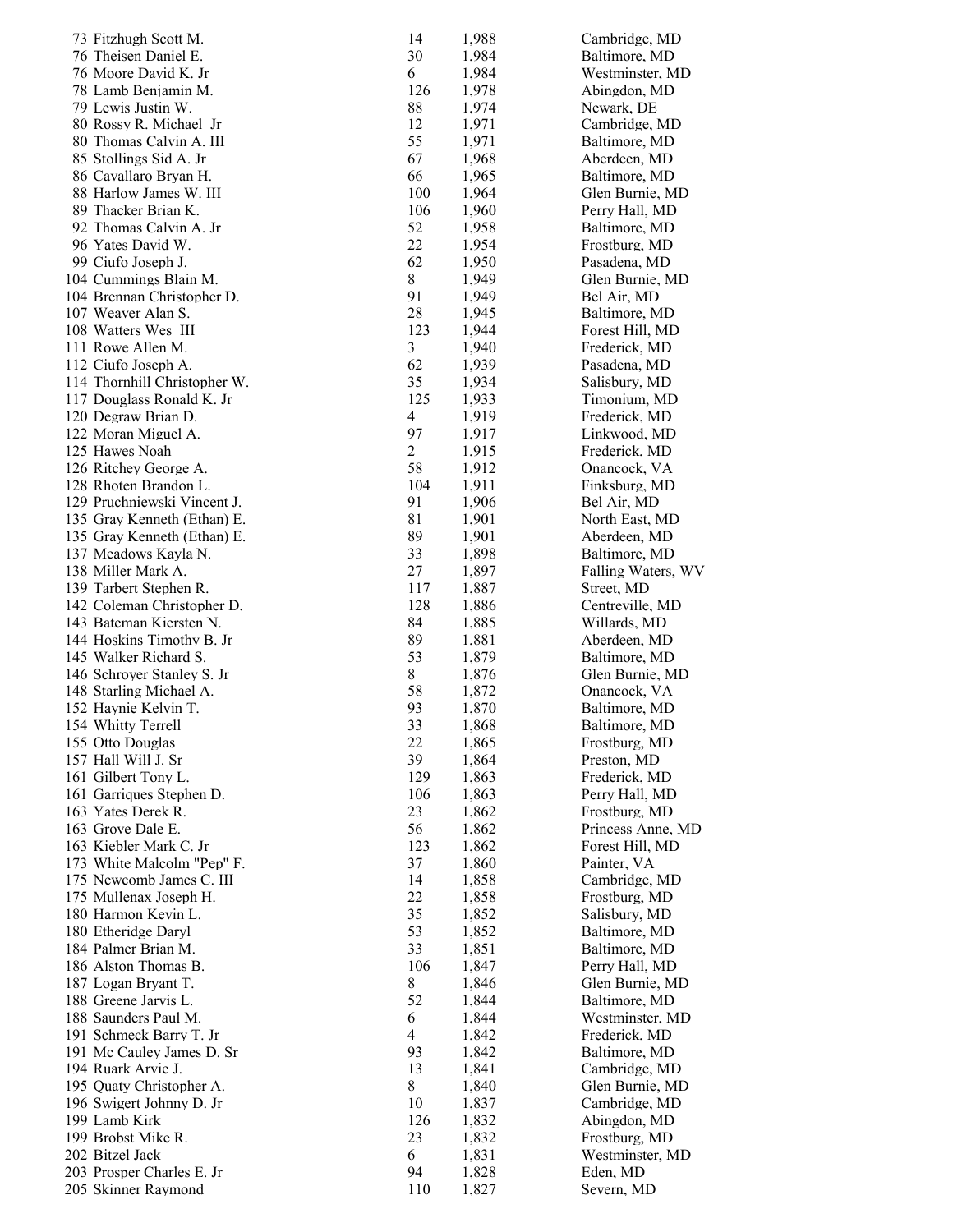| 209 Smith Kevin T.                       | $\boldsymbol{7}$ | 1,821          | Aberdeen, MD                  |
|------------------------------------------|------------------|----------------|-------------------------------|
| 211 Blizzard Robert (Bo) E. Jr           | $\mathbf{1}$     | 1,818          | Glenville, PA                 |
| 212 Ripley Kevin D.                      | 91               | 1,813          | Bel Air, MD                   |
| 213 Brown William M. Jr                  | 53               | 1,812          | Baltimore, MD                 |
| 215 Foster Rob                           | 7                | 1,811          | Aberdeen, MD                  |
| 218 Harris Keith S.                      | 125              | 1,810          | Timonium, MD                  |
| 219 Hansel Shawn M.                      | 87               | 1,809          | York Haven, PA                |
| 220 Anderson Bradley L. Jr               | 86               | 1,805          | York Haven, PA                |
| 221 Vananzo John M.                      | 103              | 1,798          | Aberdeen, MD                  |
| 227 Blunt Keith E.                       | 88               | 1,791          | Newark, DE                    |
| 228 Opel Shawn                           | 22               | 1,790          | Frostburg, MD                 |
| 234 Mc Fadden Richard L. Sr              | 67               | 1,783          | Aberdeen, MD                  |
| 236 Hawthorne Sheila M.                  | 10               | 1,774          | Cambridge, MD                 |
| 237 Scarpati James G.                    | 6                | 1,772          | Westminster, MD               |
| 238 Hawkins Floyd O.                     | 125              | 1,771          | Timonium, MD                  |
| 239 Taylor Kevin E.                      | 7                | 1,769          | Aberdeen, MD                  |
| 241 Shifflett Dave H.                    | 33               | 1,767          | Baltimore, MD                 |
| 245 Reeves Shaun M.                      | 4                | 1,759          | Frederick, MD                 |
| 246 Milbourne Solo D.                    | 106              | 1,758          | Perry Hall, MD                |
| 249 Evans Robert W. Sr                   | 88               | 1,755          | Newark, DE                    |
| 250 Young William C. Jr                  | 88               | 1,753          | Newark, DE                    |
| 251 Howsare Jeremiah L.                  | 23               | 1,752          | Frostburg, MD                 |
| 253 Causey Charles R.                    | 56               | 1,750          | Princess Anne, MD             |
| 257 Messix Jared W.                      | 10               | 1,744          | Cambridge, MD                 |
| 258 Lee Eddie G.                         | 33               | 1,740          | Baltimore, MD                 |
| 259 Nibblett William J.                  | 94               | 1,735          | Eden, MD                      |
| 259 Seipler Brian L. Jr                  | 130              | 1,735          | Frederick, MD                 |
| 262 Shipley Aleeyah J.                   | 91               | 1,733          | Bel Air, MD                   |
| 265 Stevens Michael J.                   | 6                | 1,731          | Westminster, MD               |
| 266 Armolt Matthew R.                    | 27<br>53         | 1,730          | Falling Waters, WV            |
| 271 Hopkins Robert E.                    |                  | 1,727          | Baltimore, MD                 |
| 273 Murphy Zach M.                       | 87<br>41         | 1,725          | York Haven, PA                |
| 274 Taylor James<br>275 Cioloca Peter M. | 69               | 1,722<br>1,720 | Pocomoke City, MD             |
| 278 Dix Michael R. Jr                    | 48               | 1,711          | Bel Air, MD<br>Ocean City, MD |
| 281 Kuhn Bernard A. Jr                   | 123              | 1,700          | Forest Hill, MD               |
| 284 Kohler Robert                        | 86               | 1,696          | York Haven, PA                |
| 286 Tillman Charles W. III               | 24               | 1,693          | Frostburg, MD                 |
| 289 Melucci Patrick J.                   | 28               | 1,692          | Baltimore, MD                 |
| 289 Hayes D'Andre Sr                     | 52               | 1,692          | Baltimore, MD                 |
| 292 Seipler Brian L. Sr                  | 130              | 1,688          | Frederick, MD                 |
| 293 Rogers Marlowe A.                    | 93               | 1,685          | Baltimore, MD                 |
| 297 Bryan William J.                     | 35               | 1,675          | Salisbury, MD                 |
| 299 Brown Kenneth M.                     | 59               | 1,674          | Severn, MD                    |
| 302 Cantler Edward W.                    | 28               | 1,672          | Baltimore, MD                 |
| 308 Dudley John M.                       | 54               | 1,666          | Baltimore, MD                 |
| 311 Johnson Gordon M. Sr                 | 59               | 1,664          | Severn, MD                    |
| 315 Campbell Aaron M.                    | 84               | 1,663          | Willards, MD                  |
| 319 Preston Michael K.                   | 100              | 1,656          | Glen Burnie, MD               |
| 320 Archibald David C.                   | 29               | 1,655          | Baltimore, MD                 |
| 321 Cole Brenan W.                       | 12               | 1,652          | Cambridge, MD                 |
| 323 Bailey Darelle S.                    | 52               | 1,647          | Baltimore, MD                 |
| 330 Hiteshew William D. IV               | 28               | 1,643          | Baltimore, MD                 |
| 331 Goode Donald J.                      | 53               | 1,634          | Baltimore, MD                 |
| 331 Barnard James (Eddie) E.             | 61               | 1,634          | Georgetown, DE                |
| 334 Walston Christian S.                 | 41               | 1,633          | Pocomoke City, MD             |
| 335 Nelson Craig C.                      | 125              | 1,631          | Timonium, MD                  |
| 337 Cooper Brandon D.                    | 10               | 1,628          | Cambridge, MD                 |
| 343 Vencill Carl A.                      | 8                | 1,624          | Glen Burnie, MD               |
| 345 Ganzman James (Jim) R.               | 61               | 1,620          | Georgetown, DE                |
| 351 Macdonald Bruce R. Jr                | 60               | 1,609          | Preston, MD                   |
| 362 Thrasher Roger L. JR                 | 5                | 1,592          | Salisbury, MD                 |
| 366 Smith Paul A.                        | 60               | 1,584          | Preston, MD                   |
| 371 Tyndall James M.                     | 56               | 1,566          | Princess Anne, MD             |
| 377 Manning Michael A.                   | 100              | 1,558          | Glen Burnie, MD               |
| 403 Brightful Michael T.                 | 129              | 1,501          | Frederick, MD                 |
| 418 Wasson Patrick R.                    | 60               | 1,458          | Preston, MD                   |
| 418 Moran Eddie III                      | 97               | 1,458          | Linkwood, MD                  |